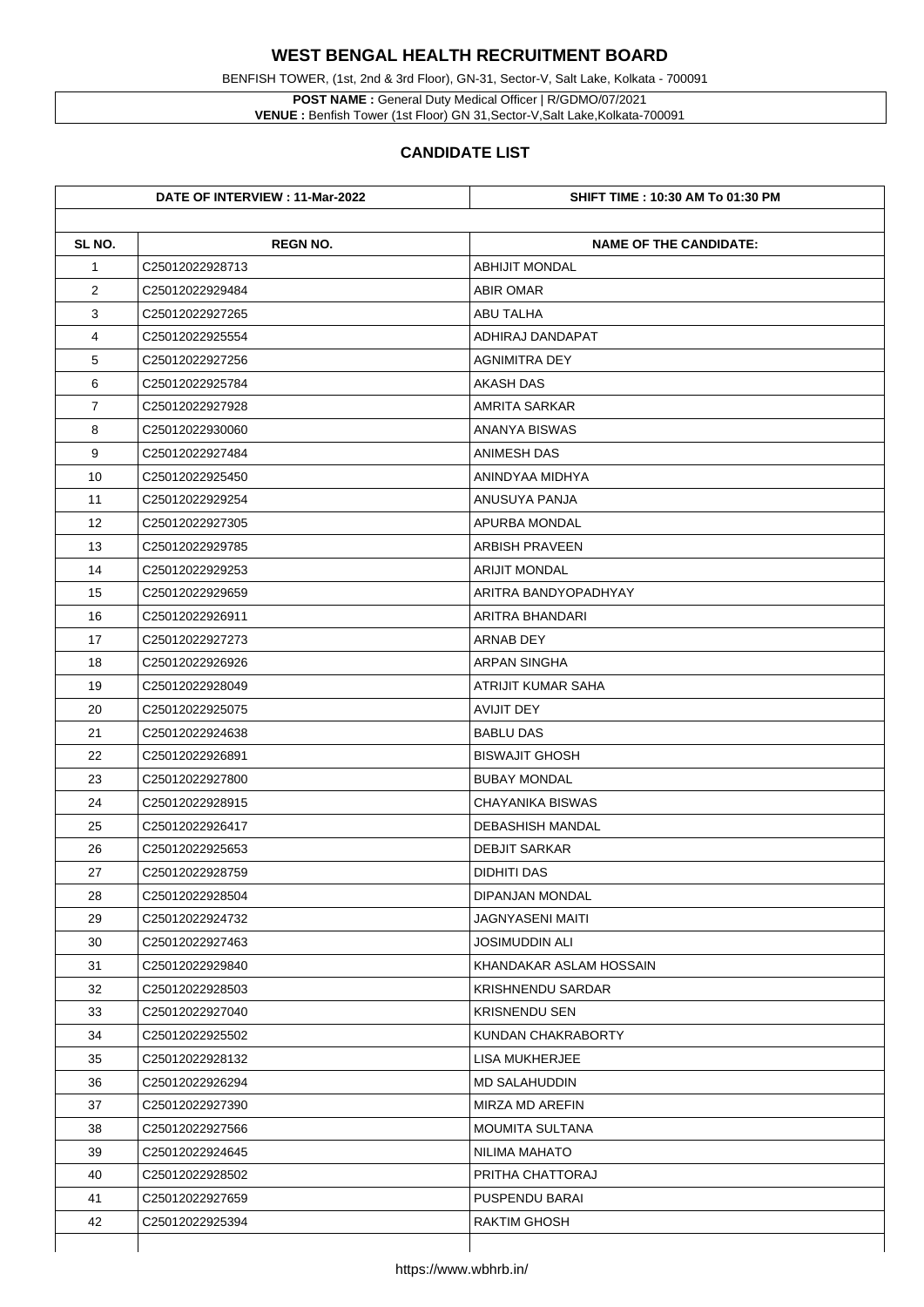| 43 | C25012022926295             | <b>SAMIM AKTAR</b>           |
|----|-----------------------------|------------------------------|
| 44 | C25012022927883             | <b>SANAT MANDAL</b>          |
| 45 | C25012022929689             | <b>SANDEEP KUMAR</b>         |
| 46 | C25012022930131             | <b>SANDIP BOSE</b>           |
| 47 | C25012022926915             | <b>SAPTARSHI MUKHERJEE</b>   |
| 48 | C25012022926778             | <b>SATYAKI SANYAL</b>        |
| 49 | C25012022928692             | <b>SAUMIK DEY</b>            |
| 50 | C25012022929096             | <b>SAURAV BAR</b>            |
| 51 | C25012022926266             | <b>SHABNAM JAMIL</b>         |
| 52 | C25012022928671             | <b>SHANKHA SHUBHRA DAS</b>   |
| 53 | C25012022926900             | <b>SHERMEEN NAAZ</b>         |
| 54 | C25012022927859             | <b>SHIVAMBRATA CHAUDHURI</b> |
| 55 | C <sub>25012022927873</sub> | <b>SITAL KHATUA</b>          |
| 56 | C25012022926326             | <b>SITESH BAR</b>            |
| 57 | C25012022927751             | <b>SK MD SAHIDULLAH</b>      |
| 58 | C25012022929413             | <b>SOMNATH SAHA</b>          |
| 59 | C25012022926882             | <b>SOUMYAJIT SAHA</b>        |
| 60 | C25012022928552             | <b>SOUNAK SEN</b>            |
| 61 | C25012022924643             | <b>SOUPTIK MAJUMDER</b>      |
| 62 | C25012022926164             | <b>SREYA CHAUDHURI</b>       |
| 63 | C25012022929790             | <b>SUCHETA BHUNIA</b>        |
| 64 | C25012022927747             | <b>SUJAN DAS</b>             |
| 65 | C25012022928670             | <b>SUKANTA SAHA</b>          |
| 66 | C25012022926114             | <b>SUMANTA MONDAL</b>        |
| 67 | C25012022929948             | <b>SUNNY HAZRA</b>           |
| 68 | C25012022926946             | <b>SURAIYA SAZIDA</b>        |
| 69 | C25012022929795             | <b>TASIFUR RAHAMAN</b>       |
| 70 | C25012022929418             | UPAMANYU KHAMARU             |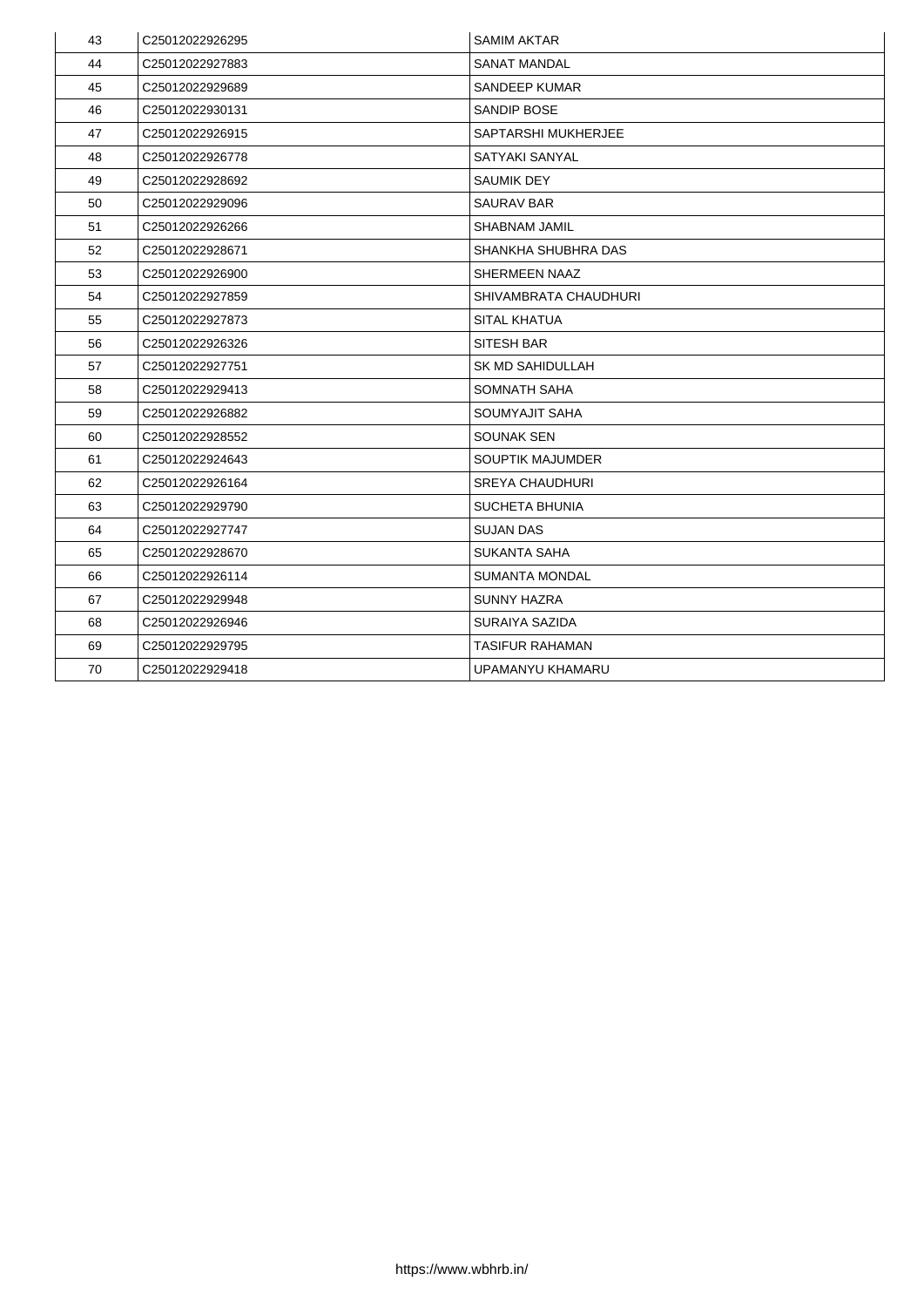BENFISH TOWER, (1st, 2nd & 3rd Floor), GN-31, Sector-V, Salt Lake, Kolkata - 700091

**POST NAME :** General Duty Medical Officer | R/GDMO/07/2021 **VENUE :** Benfish Tower (2nd Floor) GN 31,Sector-V,Salt Lake,Kolkata-700091

|                | DATE OF INTERVIEW : 11-Mar-2022 | <b>SHIFT TIME : 10:30 AM To 01:30 PM</b> |
|----------------|---------------------------------|------------------------------------------|
| SL NO.         | <b>REGN NO.</b>                 | <b>NAME OF THE CANDIDATE:</b>            |
| $\mathbf 1$    | C25012022926654                 | ABUL HASAN AMMAAR GAZI                   |
| $\overline{2}$ | C25012022929165                 | <b>ADRITA DAS</b>                        |
| 3              | C25012022926325                 | <b>AMIT HALDER</b>                       |
| 4              | C25012022926531                 | ANAMIKA BHANJA                           |
| 5              | C25012022927903                 | <b>ANANYA SUKUL</b>                      |
| 6              | C25012022927393                 | <b>ANKAN CHAKRABORTY</b>                 |
| $\overline{7}$ | C25012022926214                 | ANSARI MESBAHUDDIN WAHED                 |
| 8              | C25012022924807                 | <b>ARGHA CHATTERJEE</b>                  |
| 9              | C25012022925117                 | <b>ARIJIT BANERJEE</b>                   |
| 10             | C25012022926547                 | <b>ARIJIT BHATTACHARYYA</b>              |
| 11             | C25012022927606                 | <b>ARITRA CHOUDHURY</b>                  |
| 12             | C25012022926392                 | <b>ARPAN BERA</b>                        |
| 13             | C25012022930054                 | ASHIKUR RAHAMAN BAIDYA                   |
| 14             | C25012022926394                 | <b>ATIQUE BASIR</b>                      |
| 15             | C25012022924918                 | <b>ATREYI BARUA</b>                      |
| 16             | C25012022927944                 | <b>AVIJIT GHOSH</b>                      |
| 17             | C25012022928551                 | <b>BASUDEB GHOSH</b>                     |
| 18             | C25012022925511                 | <b>BIBHA RANI SINGH</b>                  |
| 19             | C25012022925311                 | <b>CHANDRIMA PURKAIT</b>                 |
| 20             | C25012022924702                 | <b>DEBADITYA CHATTERJEE</b>              |
| 21             | C25012022929528                 | <b>DEBASISH DAS</b>                      |
| 22             | C25012022925685                 | DIPANJANA HAZRA                          |
| 23             | C25012022924642                 | <b>INDRAYUDH BANDYOPADHYAY</b>           |
| 24             | C25012022926989                 | <b>INJAMAM UL HOQUE</b>                  |
| 25             | C25012022926884                 | <b>ISHANI GHOSH</b>                      |
| 26             | C25012022928616                 | <b>JALALUDDIN SHEIKH</b>                 |
| 27             | C25012022929586                 | <b>JYOTI BISWAS</b>                      |
| 28             | C25012022927294                 | KOUSHIK CHAKRABORTY                      |
| 29             | C25012022930013                 | <b>KOUSTABH BAGCHI</b>                   |
| 30             | C25012022927610                 | <b>MADHURIMA ROY</b>                     |
| 31             | C25012022929678                 | <b>MD UMAR FARUQUE</b>                   |
| 32             | C25012022924816                 | <b>MOHIT KUMAR MANDAL</b>                |
| 33             | C25012022925931                 | <b>NAZIR SAHANI</b>                      |
| 34             | C25012022926468                 | <b>NEELUFAR YASMINE</b>                  |
| 35             | C25012022925265                 | <b>NEERAJ KUMAR</b>                      |
| 36             | C25012022924799                 | <b>NILABHRA DAS</b>                      |
| 37             | C <sub>25012022925150</sub>     | <b>NILADRI SHEKAR SARKAR</b>             |
| 38             | C <sub>25012022925283</sub>     | PARTHA SARATHI JANA                      |
| 39             | C25012022928494                 | POULOMI MONDAL                           |
| 40             | C25012022927208                 | <b>PRANAB SAHANA</b>                     |
| 41             | C <sub>25012022925348</sub>     | <b>PRASENJIT HALDER</b>                  |
| 42             | C25012022929783                 | <b>PRAVIN SINGH</b>                      |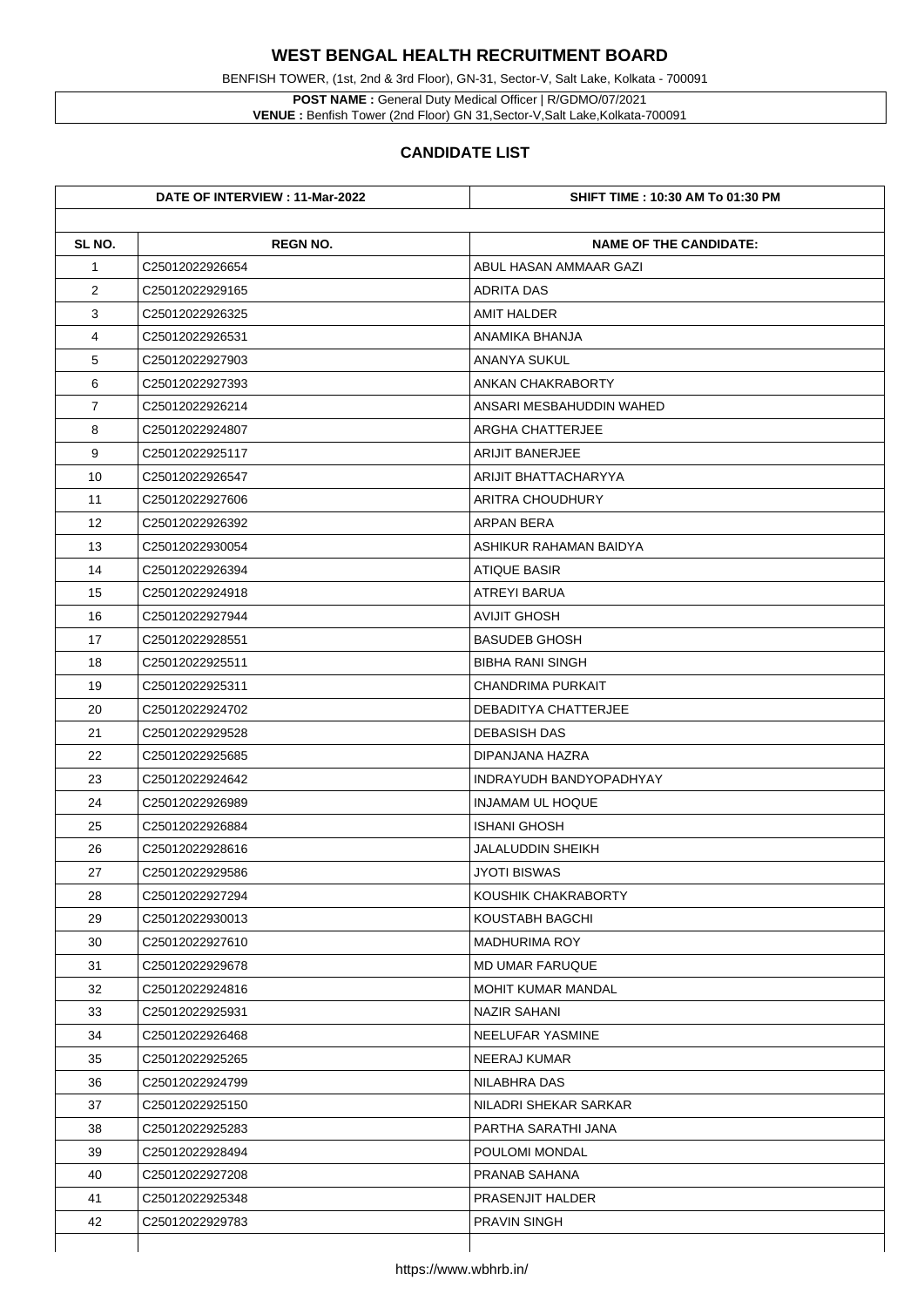| 43 | C25012022926221             | <b>RAMKRISHNA SAHA</b>     |
|----|-----------------------------|----------------------------|
| 44 | C25012022928375             | <b>RICHIK SARKAR</b>       |
| 45 | C25012022927436             | <b>RIDWAN ISLAM</b>        |
| 46 | C25012022926787             | <b>RITAM HALDER</b>        |
| 47 | C25012022926843             | <b>ROSHNI ROY</b>          |
| 48 | C25012022926875             | <b>SAHANA KHAN</b>         |
| 49 | C25012022927836             | <b>SALEHIN ISLAM</b>       |
| 50 | C25012022924753             | <b>SANU MANDAL</b>         |
| 51 | C25012022926108             | <b>SATYAJIT MUDI</b>       |
| 52 | C25012022926182             | <b>SAYAN MUKHERJEE</b>     |
| 53 | C25012022929431             | <b>SAYONI DAS</b>          |
| 54 | C25012022928830             | <b>SHABNAM SULTANA</b>     |
| 55 | C25012022928005             | SK GOLAM MUFTI MAHAMMAD    |
| 56 | C25012022928433             | <b>SK HIRAK ISLAM</b>      |
| 57 | C25012022925534             | <b>SK IQBAL HOSSAIN</b>    |
| 58 | C25012022927263             | <b>SNIGDHA ADHIKARY</b>    |
| 59 | C25012022928216             | <b>SONY DAS</b>            |
| 60 | C25012022925705             | <b>SOUMAVA MONDAL</b>      |
| 61 | C25012022927653             | <b>SOUMYA KANTI GHORAI</b> |
| 62 | C25012022927107             | <b>SOURAV KUMAR PANDIT</b> |
| 63 | C <sub>25012022924890</sub> | <b>SUBHAJIT GHOSH</b>      |
| 64 | C25012022926070             | <b>SUBIR DUTTA</b>         |
| 65 | C25012022925458             | <b>SUMAN MAITY</b>         |
| 66 | C25012022925726             | <b>SWAGATO GAYEN</b>       |
| 67 | C25012022925236             | <b>SWAPNEEL ROUTH</b>      |
| 68 | C25012022927431             | <b>WASHIM NAWAZ</b>        |
| 69 | C25012022928373             | <b>WASIM AKRAM</b>         |
| 70 | C25012022929279             | <b>WASIM RAJA</b>          |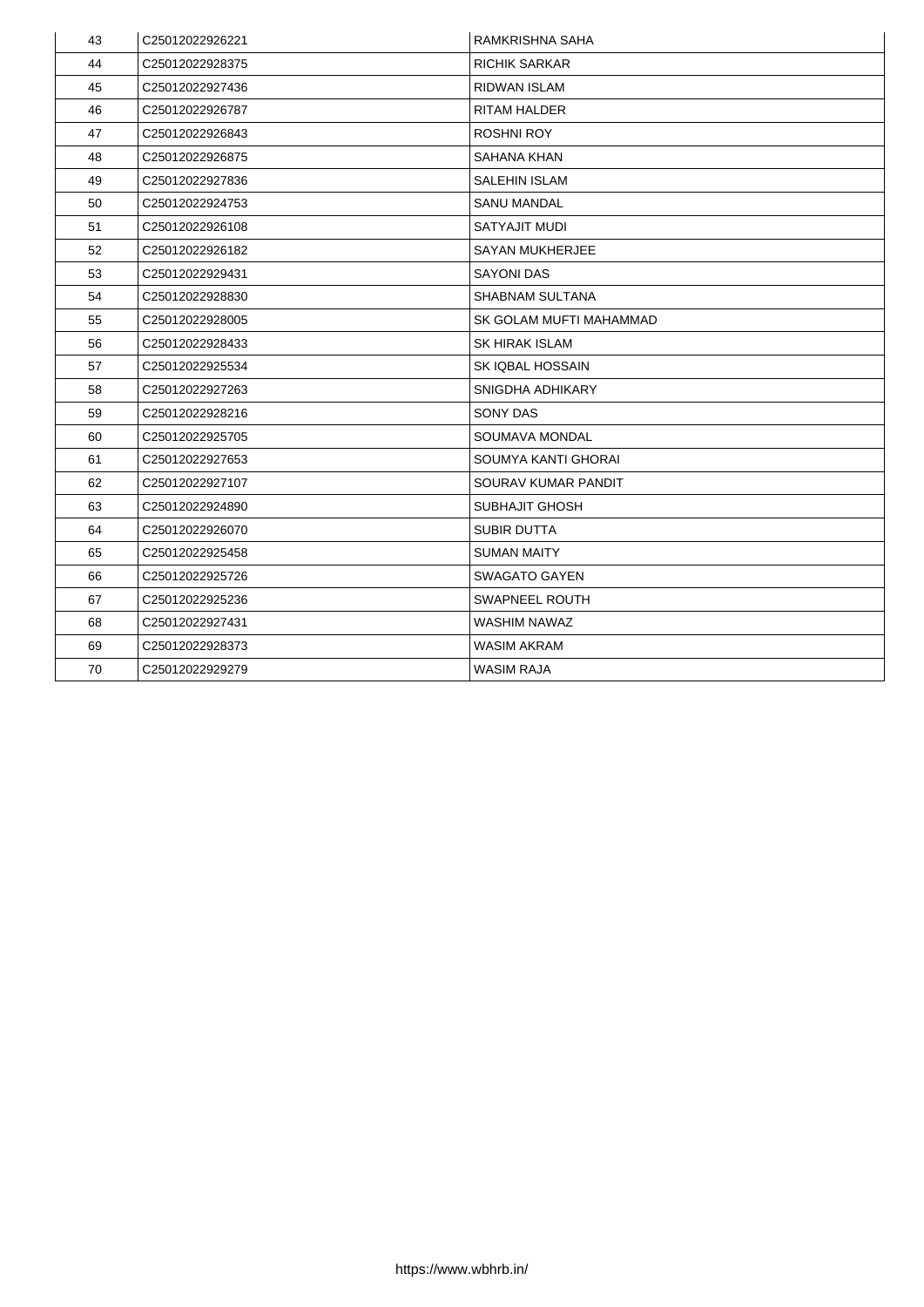**POST NAME :** General Duty Medical Officer | R/GDMO/07/2021 **VENUE :** Benfish Tower (1st Floor) GN 31, Sector-V, Salt Lake, Kolkata-700091

BENFISH TOWER, (1st, 2nd & 3rd Floor), GN-31, Sector-V, Salt Lake, Kolkata - 700091

|                | DATE OF INTERVIEW : 11-Mar-2022 | <b>SHIFT TIME : 02:00 PM To 05:00 PM</b> |
|----------------|---------------------------------|------------------------------------------|
| SL NO.         | <b>REGN NO.</b>                 | <b>NAME OF THE CANDIDATE:</b>            |
| $\mathbf 1$    | C25012022926615                 | <b>AADIPTA GHOSH</b>                     |
| $\overline{2}$ | C25012022924845                 | <b>ABHISHIKTA SAHA</b>                   |
| 3              | C25012022926344                 | <b>ABRAR HOSSAIN</b>                     |
| 4              | C25012022930106                 | <b>AKIL MOLLA</b>                        |
| 5              | C25012022924651                 | <b>ALAPAN CHAKRABARTY</b>                |
| 6              | C25012022924767                 | <b>ALLARAKHA MONDAL</b>                  |
| $\overline{7}$ | C25012022928431                 | <b>ANANYA SINGHA</b>                     |
| 8              | C25012022929177                 | <b>ANURAG MONDAL</b>                     |
| 9              | C25012022927843                 | <b>ARIF HALSANA</b>                      |
| 10             | C25012022925736                 | <b>ARKA BHATTACHARYA</b>                 |
| 11             | C25012022927927                 | <b>ARNAB MANNA</b>                       |
| 12             | C25012022925020                 | <b>ARPAN LOHAR</b>                       |
| 13             | C25012022927649                 | ARPAN ROYCHAUDHURI                       |
| 14             | C25012022929941                 | <b>ARUNAVA MONDAL</b>                    |
| 15             | C25012022926938                 | <b>AYATULLAH KHOMAINI</b>                |
| 16             | C25012022927139                 | <b>CHANDRIKA SAHA</b>                    |
| 17             | C25012022928590                 | <b>CHANDRIMA MONDAL</b>                  |
| 18             | C25012022928664                 | <b>DEBANKITA DAS</b>                     |
| 19             | C25012022928302                 | <b>DIPSHIKHA MAITY</b>                   |
| 20             | C25012022929486                 | <b>DIPSURYA SINGHA</b>                   |
| 21             | C25012022926614                 | <b>KAUSTAV KONAR</b>                     |
| 22             | C25012022929883                 | <b>KRISHNA GHOSH</b>                     |
| 23             | C25012022928214                 | <b>MAINAK SINGHA</b>                     |
| 24             | C25012022925715                 | <b>MALASHRI KAYAL</b>                    |
| 25             | C25012022929622                 | <b>MD RABIUL HAQUE</b>                   |
| 26             | C25012022929270                 | <b>MD SAIF IKBAL</b>                     |
| 27             | C25012022926930                 | <b>MD SARIFUL AZAM SARDAR</b>            |
| 28             | C25012022926931                 | <b>MORJEM ALI</b>                        |
| 29             | C25012022926976                 | <b>MOULICK CHATTERJEE</b>                |
| 30             | C25012022926544                 | <b>MOUMITA DAS</b>                       |
| 31             | C25012022928094                 | <b>NAJMUL AHASAN</b>                     |
| 32             | C25012022925410                 | NIRMALYA MANDAL                          |
| 33             | C25012022925246                 | <b>PRACHETAS NANDA</b>                   |
| 34             | C25012022926630                 | <b>PRASANTA CHALAK</b>                   |
| 35             | C25012022926710                 | <b>PRITHA GHOSH</b>                      |
| 36             | C25012022924640                 | PRIYA RANJAN SAMANTA                     |
| 37             | C25012022926559                 | <b>PROSENJIT MANDAL</b>                  |
| 38             | C25012022927614                 | <b>PUBALI PURKAIT</b>                    |
| 39             | C25012022925597                 | <b>RAHMAN RAF SAMJANI</b>                |
| 40             | C25012022924616                 | <b>RAJU DHALI</b>                        |
| 41             | C25012022924895                 | <b>RAJU ROY</b>                          |
| 42             | C25012022926990                 | RIDDHI CHAKRABORTI                       |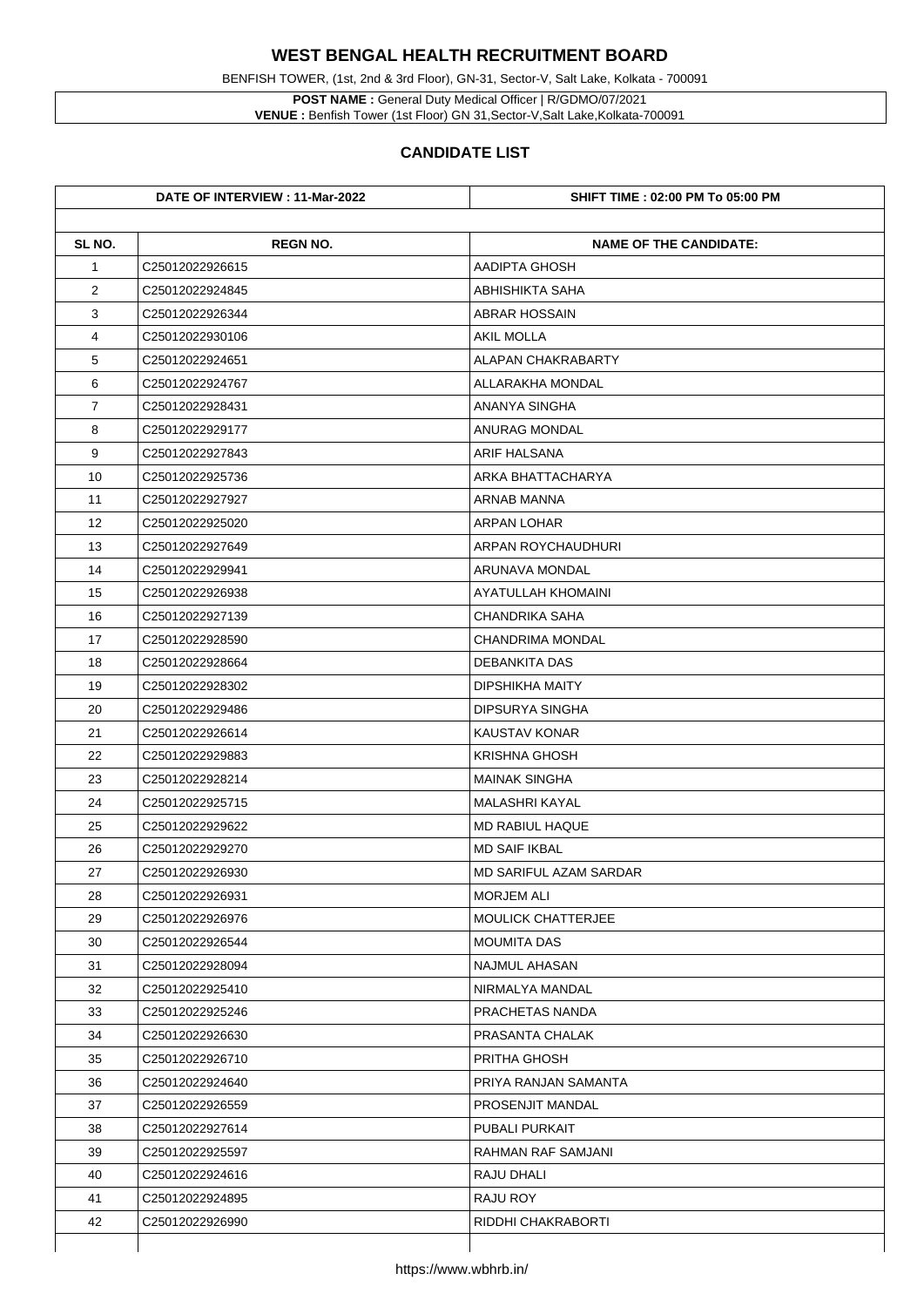| 43 | C25012022926736             | <b>RITTICK CHAKRABORTY</b> |
|----|-----------------------------|----------------------------|
| 44 | C25012022930146             | <b>RIYA GHOSH</b>          |
| 45 | C25012022924739             | <b>ROHIT KUMAR PANDAY</b>  |
| 46 | C25012022929601             | <b>SAIKAT SAHU</b>         |
| 47 | C25012022927527             | <b>SAMINUR ISLAM</b>       |
| 48 | C25012022925823             | <b>SAMRAGNEE MONDAL</b>    |
| 49 | C25012022927740             | <b>SANBARTO PAL</b>        |
| 50 | C25012022925391             | <b>SANDIP BISWAS</b>       |
| 51 | C25012022926592             | <b>SANOAR RAHAMAN</b>      |
| 52 | C25012022928011             | <b>SAYEED ANWAR ALAM</b>   |
| 53 | C25012022925658             | <b>SHREYA MOITRA</b>       |
| 54 | C25012022928162             | <b>SHREYA PAL</b>          |
| 55 | C25012022926375             | <b>SHREYASHI JANA</b>      |
| 56 | C25012022925820             | <b>SHUBHANKAR GHOSH</b>    |
| 57 | C25012022927332             | <b>SK MAHAFUZ ALI</b>      |
| 58 | C25012022926727             | <b>SK RABIUL HASAN</b>     |
| 59 | C25012022928092             | <b>SK RAMIZ AHMED</b>      |
| 60 | C25012022926813             | <b>SOUMYAJIT GHOSH</b>     |
| 61 | C25012022925167             | <b>SOURADEEP SAHA</b>      |
| 62 | C25012022925252             | <b>SOUVIK PAL</b>          |
| 63 | C <sub>25012022925228</sub> | <b>SREEJA ROY</b>          |
| 64 | C25012022924770             | <b>SRIJANDEEP KUMAR</b>    |
| 65 | C25012022925342             | <b>SUBHADEEP MANDAL</b>    |
| 66 | C25012022926635             | <b>SUBHADIP MONDAL</b>     |
| 67 | C25012022929768             | <b>SUBHAJIT DAS</b>        |
| 68 | C25012022924826             | <b>SUJAN SARKAR</b>        |
| 69 | C25012022925168             | <b>SUMAN BARMAN</b>        |
| 70 | C25012022925486             | <b>SWARNALI MONDAL</b>     |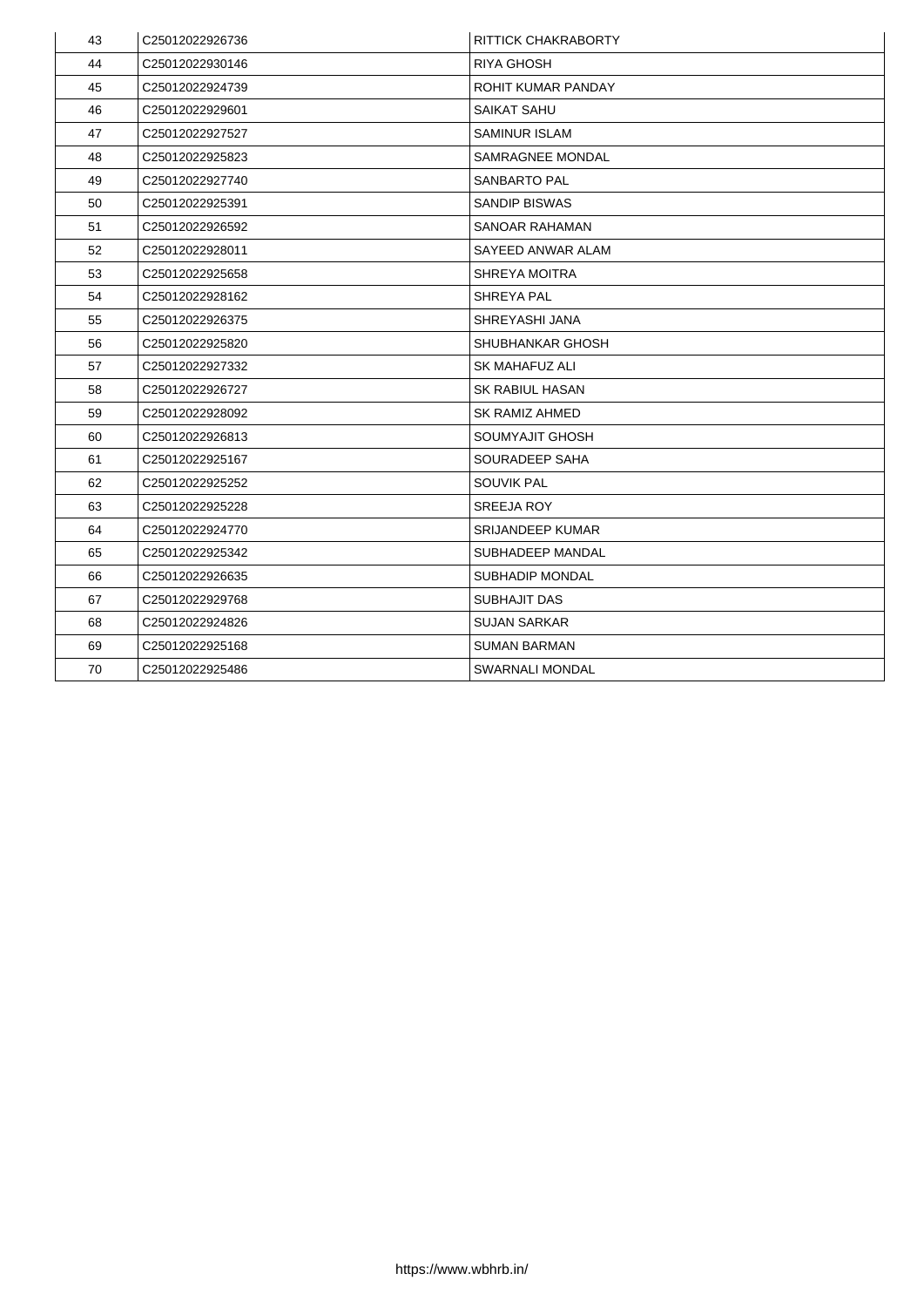BENFISH TOWER, (1st, 2nd & 3rd Floor), GN-31, Sector-V, Salt Lake, Kolkata - 700091

**POST NAME :** General Duty Medical Officer | R/GDMO/07/2021 **VENUE :** Benfish Tower (2nd Floor) GN 31,Sector-V,Salt Lake,Kolkata-700091

|                | DATE OF INTERVIEW : 11-Mar-2022 | <b>SHIFT TIME : 02:00 PM To 05:00 PM</b> |
|----------------|---------------------------------|------------------------------------------|
| SL NO.         | <b>REGN NO.</b>                 | <b>NAME OF THE CANDIDATE:</b>            |
| $\mathbf 1$    | C25012022928465                 | <b>ABDUS SAMAD</b>                       |
| $\overline{2}$ | C25012022925516                 | <b>ABIR SANTRA</b>                       |
| 3              | C25012022925250                 | <b>ABUL BASAR LASKAR</b>                 |
| 4              | C25012022926779                 | <b>ADITYA HALDER</b>                     |
| 5              | C25012022925667                 | <b>ADITYA SAHA</b>                       |
| 6              | C25012022925021                 | AMBUJ KUMAR THAKUR                       |
| $\overline{7}$ | C25012022928086                 | <b>AMIT MANDAL</b>                       |
| 8              | C25012022928506                 | <b>ANIMA ROY</b>                         |
| 9              | C25012022925128                 | <b>ANIRUDDHA SARKAR</b>                  |
| 10             | C25012022928404                 | <b>ANISUR RAHAMAN</b>                    |
| 11             | C25012022926552                 | <b>ANUPURBA BASU</b>                     |
| 12             | C25012022926383                 | <b>APURBA ROY</b>                        |
| 13             | C25012022925607                 | <b>ARPAN MANDAL</b>                      |
| 14             | C25012022926465                 | <b>ATAULLAH SK</b>                       |
| 15             | C25012022928003                 | <b>AVIK SAHA</b>                         |
| 16             | C25012022924808                 | <b>AYAN SAHA</b>                         |
| 17             | C25012022925799                 | <b>CHETAN TUDU</b>                       |
| 18             | C25012022924998                 | <b>DEVI SRI NELLI</b>                    |
| 19             | C25012022927627                 | <b>FARHAD AHMED</b>                      |
| 20             | C25012022924779                 | <b>GLORIA SARKAR</b>                     |
| 21             | C25012022926402                 | <b>GOLAM JAKARIA</b>                     |
| 22             | C25012022926316                 | <b>HADIKUL SK</b>                        |
| 23             | C25012022926494                 | <b>HITLAR CHOWDHURY</b>                  |
| 24             | C25012022925131                 | <b>HOSSAIN MOHAMMAD AKRAM</b>            |
| 25             | C25012022925759                 | <b>INDRANIL DUTTA</b>                    |
| 26             | C25012022926143                 | <b>JAYITA GHATAK</b>                     |
| 27             | C25012022924802                 | <b>KAUSTAV SARKAR</b>                    |
| 28             | C25012022928022                 | <b>KHADIJA KHATUN</b>                    |
| 29             | C25012022928291                 | <b>MADHURIMA MONDAL</b>                  |
| 30             | C25012022925364                 | <b>MD ABDUL MAJED</b>                    |
| 31             | C25012022928263                 | <b>MD SAHEN ALI KHAN</b>                 |
| 32             | C25012022928186                 | <b>MEDHA RAJ</b>                         |
| 33             | C25012022926870                 | <b>MEGHNA GUHA ROY</b>                   |
| 34             | C25012022924756                 | <b>MONALISA SARKAR</b>                   |
| 35             | C25012022926042                 | <b>MONIMOHAN BISWAS</b>                  |
| 36             | C25012022925088                 | <b>MOSTAFI AHAMED</b>                    |
| 37             | C25012022925522                 | <b>MOSTAFIZUR RAHMAN</b>                 |
| 38             | C25012022924703                 | <b>NAJEMUL MALLICK</b>                   |
| 39             | C25012022927130                 | NILADRI SEKHAR ACHARYYA                  |
| 40             | C25012022928880                 | <b>NOSRAT PARWEEN</b>                    |
| 41             | C25012022927419                 | <b>NURJAMAN</b>                          |
| 42             | C25012022926395                 | <b>PIJUS KANTI ROY</b>                   |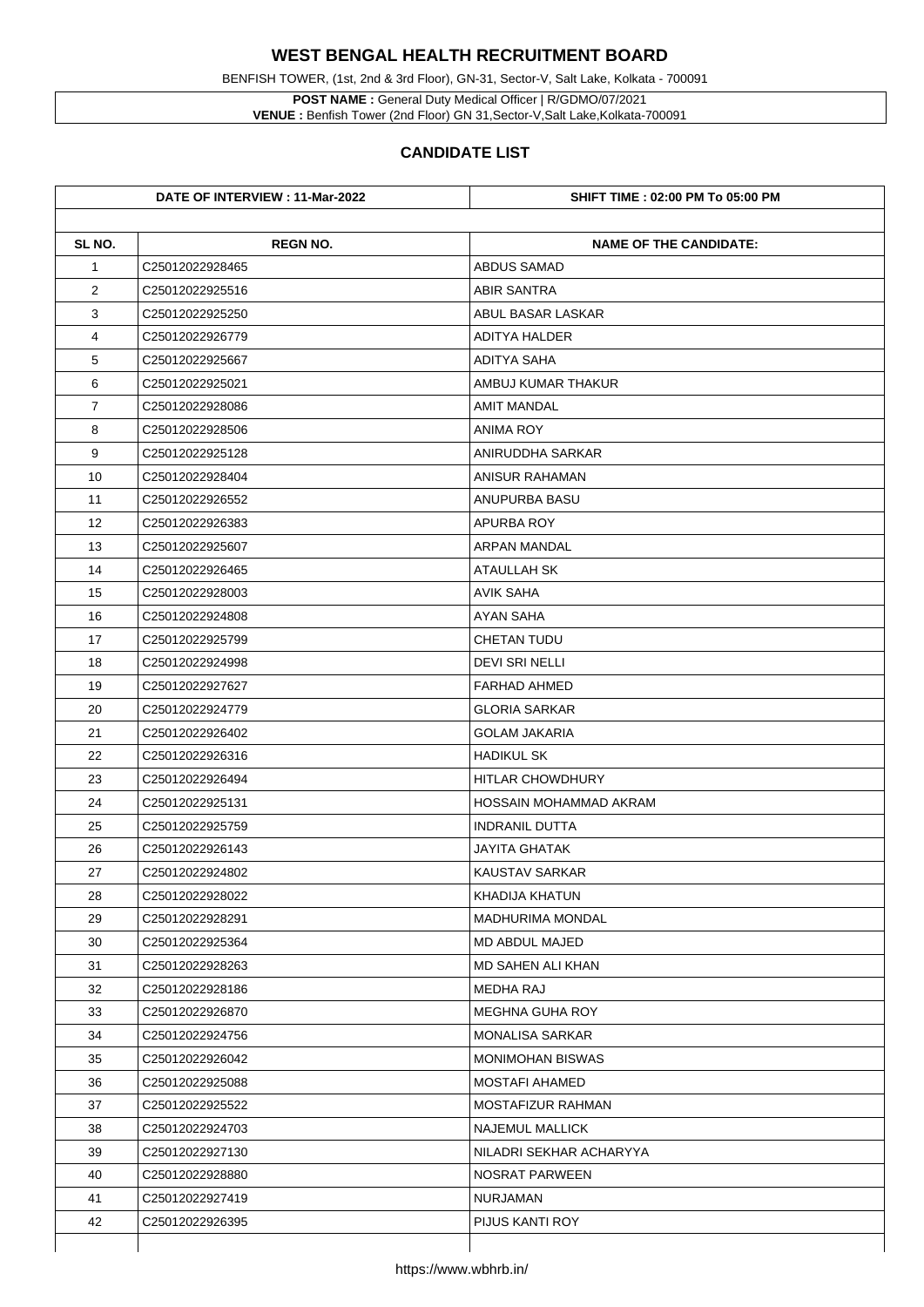| 43 | C25012022928904 | <b>POULOMI CHATTERJEE</b>    |
|----|-----------------|------------------------------|
| 44 | C25012022927622 | <b>POUSHALI SAMANTA</b>      |
| 45 | C25012022929777 | PROGNA LABANI DHAR           |
| 46 | C25012022929784 | PROGNA PARAMITA DHAR         |
| 47 | C25012022924754 | <b>PUJA BHUNIA</b>           |
| 48 | C25012022927234 | <b>RABIUL HASSAN MALLICK</b> |
| 49 | C25012022926112 | <b>RAKESH MONDAL</b>         |
| 50 | C25012022927160 | <b>RANOJIT BISWAS</b>        |
| 51 | C25012022926810 | <b>RIYA DATTA</b>            |
| 52 | C25012022924815 | <b>SAYANTA BANERJEE</b>      |
| 53 | C25012022928735 | <b>SAYANTAN PAL</b>          |
| 54 | C25012022927588 | <b>SK MERAJ ALI</b>          |
| 55 | C25012022926993 | <b>SK TOSLIM HOSSAIN</b>     |
| 56 | C25012022924906 | <b>SOUMIK BAKSHI</b>         |
| 57 | C25012022927415 | <b>SOURAV JANA</b>           |
| 58 | C25012022926426 | <b>SUBHAMOY MAITY</b>        |
| 59 | C25012022929945 | <b>SUDIPTA MAZUMDER</b>      |
| 60 | C25012022929001 | <b>SUDIPTA PAN</b>           |
| 61 | C25012022929422 | <b>SUNEHA DAS</b>            |
| 62 | C25012022929063 | <b>SUNEHA DUTTA</b>          |
| 63 | C25012022929508 | <b>SUPRAJIT SAHA</b>         |
| 64 | C25012022928892 | SUSHRUTA CHAKRABORTY         |
| 65 | C25012022928085 | <b>SUVAM PATRA</b>           |
| 66 | C25012022927985 | <b>SWAJAN TEWARI</b>         |
| 67 | C25012022926440 | <b>TOTAN MAHATA</b>          |
| 68 | C25012022929167 | <b>UDAY DAS</b>              |
| 69 | C25012022926044 | UTTARAN GHOSH                |
| 70 | C25012022925053 | <b>WASIM AKTAR SARDAR</b>    |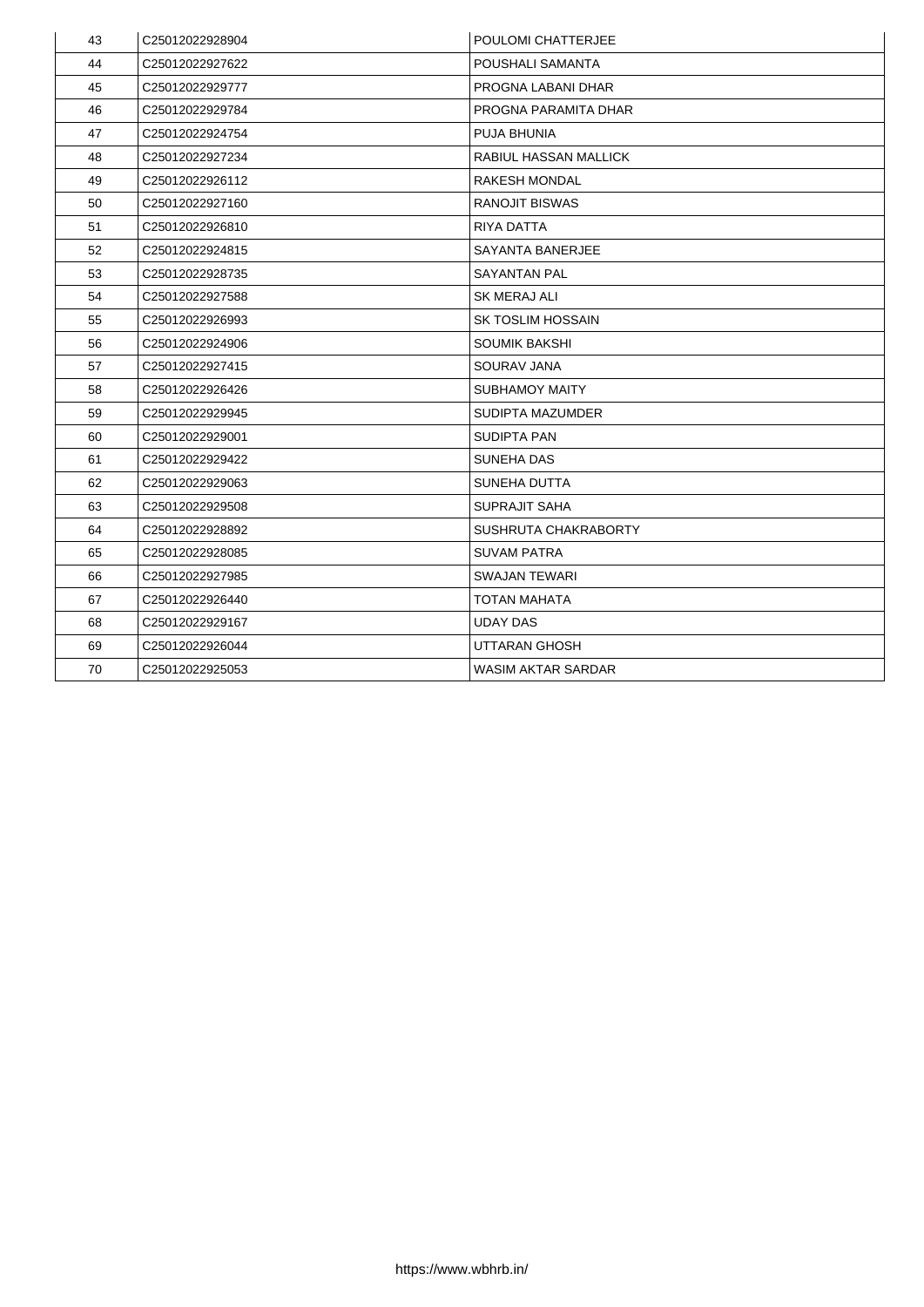**POST NAME :** General Duty Medical Officer | R/GDMO/07/2021 **VENUE :** Benfish Tower (1st Floor) GN 31, Sector-V, Salt Lake, Kolkata-700091

BENFISH TOWER, (1st, 2nd & 3rd Floor), GN-31, Sector-V, Salt Lake, Kolkata - 700091

|                | DATE OF INTERVIEW : 12-Mar-2022 | <b>SHIFT TIME : 10:30 AM To 01:30 PM</b> |
|----------------|---------------------------------|------------------------------------------|
| SL NO.         | <b>REGN NO.</b>                 | <b>NAME OF THE CANDIDATE:</b>            |
| $\mathbf 1$    | C25012022925302                 | <b>AAKASH SAHA</b>                       |
| $\overline{2}$ | C25012022927053                 | <b>ABHIJIT GHOSH</b>                     |
| 3              | C25012022925146                 | <b>ABHISHEK MAZUMDER</b>                 |
| 4              | C25012022927744                 | <b>AISHI BARMAN</b>                      |
| 5              | C25012022929735                 | <b>AMIT MALLICK</b>                      |
| 6              | C25012022925570                 | <b>ANANYA PRATIHAR</b>                   |
| $\overline{7}$ | C25012022928129                 | <b>ANISH MAJUMDER</b>                    |
| 8              | C25012022928304                 | <b>ANKIT DAS</b>                         |
| 9              | C25012022924698                 | <b>ANUBHAB BAR</b>                       |
| 10             | C25012022925411                 | <b>ASESH SAMANTA</b>                     |
| 11             | C25012022926016                 | <b>ASHIQUE AKBAR GAZI</b>                |
| 12             | C25012022926902                 | <b>DEBALINA SANTRA</b>                   |
| 13             | C25012022927446                 | <b>DEBASMITA MANDAL</b>                  |
| 14             | C25012022925824                 | <b>DEBOHUTI MANDAL</b>                   |
| 15             | C25012022927557                 | <b>DEBOJYOTI BISWAS</b>                  |
| 16             | C25012022929251                 | <b>DEBOLEENA BISWAS</b>                  |
| 17             | C25012022924726                 | <b>DEEPANJAN DAS</b>                     |
| 18             | C25012022928419                 | <b>DIPANWITA DAS</b>                     |
| 19             | C25012022925359                 | <b>DIPTI MANDAL</b>                      |
| 20             | C25012022928201                 | <b>GARBITA SARKAR</b>                    |
| 21             | C25012022928852                 | <b>HARSH BACHHAWAT</b>                   |
| 22             | C25012022925671                 | <b>IMTIAZ AHMED KHAN</b>                 |
| 23             | C25012022927682                 | <b>JOY KARMAKAR</b>                      |
| 24             | C25012022928878                 | <b>KHAIRUL HASAN</b>                     |
| 25             | C25012022926302                 | <b>KINSHUK SAMADDAR</b>                  |
| 26             | C25012022925093                 | <b>MANOJ DAS</b>                         |
| 27             | C25012022927317                 | <b>MARY HANSDA</b>                       |
| 28             | C <sub>25012022924866</sub>     | <b>MD RUBAIT SARDAR</b>                  |
| 29             | C25012022926126                 | <b>MD SAMIM AKHTAR</b>                   |
| 30             | C25012022927096                 | <b>MD SHARIF</b>                         |
| 31             | C25012022925536                 | <b>MD TOUHID HASAN REJA</b>              |
| 32             | C25012022925631                 | <b>MUKUL SARKAR</b>                      |
| 33             | C25012022925344                 | <b>NAMRATA BISWAS</b>                    |
| 34             | C <sub>25012022929576</sub>     | <b>POULAMI KUNDU</b>                     |
| 35             | C25012022927104                 | PRIYABRATA SARKAR                        |
| 36             | C25012022924862                 | PRIYANKA KUMARI SINGH                    |
| 37             | C25012022926685                 | <b>PRIYESH KUMAR</b>                     |
| 38             | C25012022927189                 | <b>RAIHAN UDDIN MONDAL</b>               |
| 39             | C25012022926686                 | <b>SADIKUL ALAM</b>                      |
| 40             | C25012022928668                 | <b>SAIKAT CHAKRABORTTY</b>               |
| 41             | C25012022926739                 | <b>SANCHITA BISWAS</b>                   |
| 42             | C25012022926734                 | <b>SANGITA PANDA</b>                     |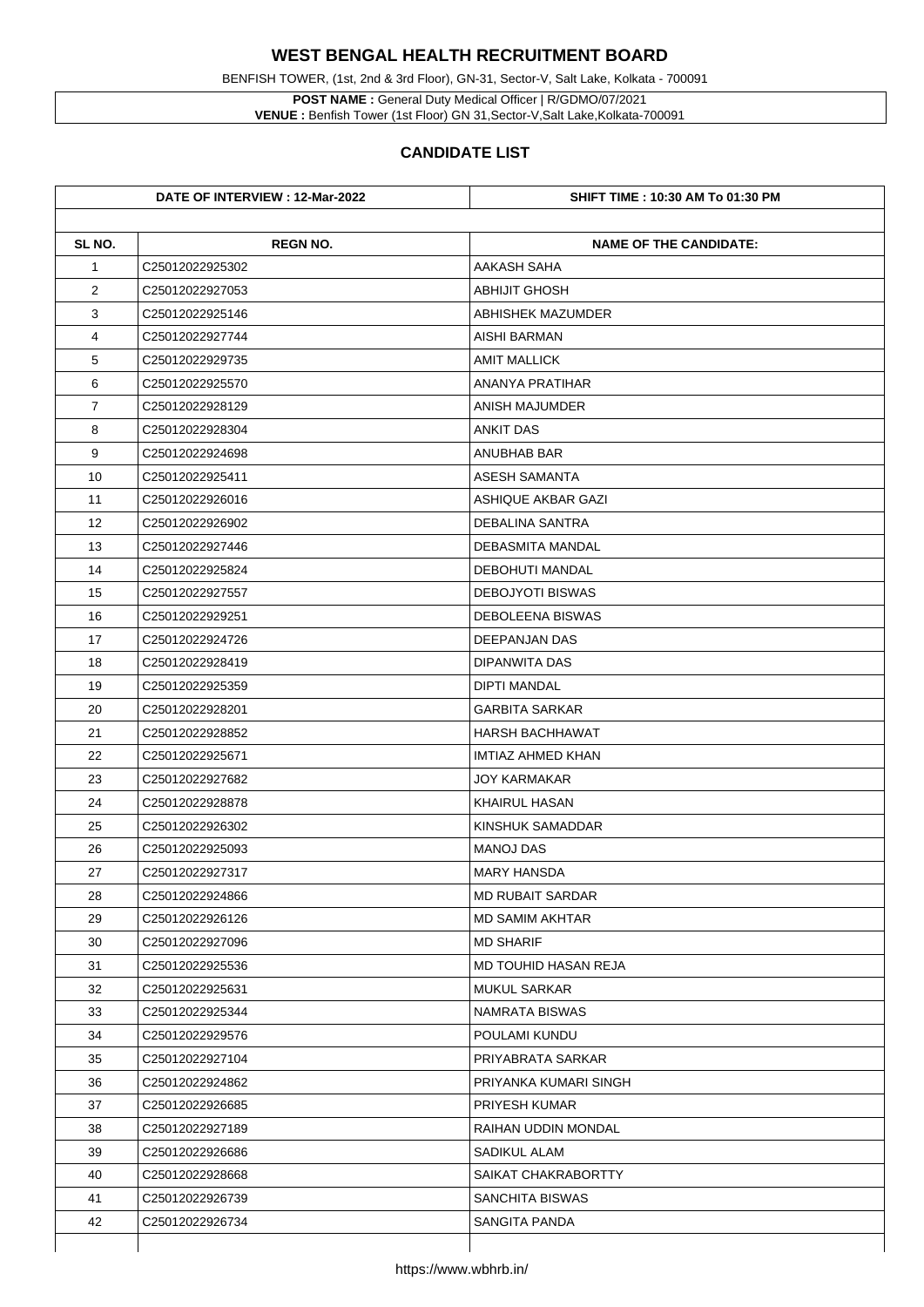| 43 | C25012022927250             | <b>SANTU BASULI</b>       |
|----|-----------------------------|---------------------------|
| 44 | C25012022924953             | <b>SARFARAJ KHAN</b>      |
| 45 | C25012022924654             | <b>SAROJ KUMAR MONDAL</b> |
| 46 | C25012022927064             | <b>SHINJINI SARKAR</b>    |
| 47 | C25012022929701             | <b>SK DILDAR HOSSAIN</b>  |
| 48 | C25012022927583             | <b>SK INJAMAMUL HAQUE</b> |
| 49 | C25012022926346             | <b>SK MIRAJUL ISLAM</b>   |
| 50 | C25012022927087             | <b>SK SAHEB ALI</b>       |
| 51 | C25012022927590             | <b>SNEHASHIS MONDAL</b>   |
| 52 | C25012022925253             | <b>SNEHASISH MONDAL</b>   |
| 53 | C25012022927809             | <b>SOHINI RAY</b>         |
| 54 | C25012022927531             | <b>SOMDATTA BHAUMIK</b>   |
| 55 | C25012022929839             | <b>SOUMYA GAYEN</b>       |
| 56 | C25012022924834             | <b>SOUVICK DATTA</b>      |
| 57 | C25012022925938             | <b>SREYASI MUKHERJEE</b>  |
| 58 | C25012022927868             | <b>SUCHISMITA DATTA</b>   |
| 59 | C25012022925837             | <b>SUDEB RANJAN PARIA</b> |
| 60 | C25012022927414             | <b>SUDIPTA LOHAR</b>      |
| 61 | C <sub>25012022925393</sub> | <b>SUDIPTO PATRA</b>      |
| 62 | C25012022927435             | <b>SUPRIYA KHAMRAI</b>    |
| 63 | C <sub>25012022925288</sub> | <b>SUSMITA SARKAR</b>     |
| 64 | C25012022926055             | <b>SWAPNAJOY NATH</b>     |
| 65 | C25012022926177             | <b>SWARNADEEP MAITY</b>   |
| 66 | C25012022925424             | <b>SWARNALI SARKAR</b>    |
| 67 | C25012022925828             | <b>TANIA SULTANA</b>      |
| 68 | C25012022926297             | <b>TOUSIF AHMED</b>       |
| 69 | C25012022925124             | <b>TUHIN DAS</b>          |
| 70 | C25012022928586             | <b>VISHAL ROOJ</b>        |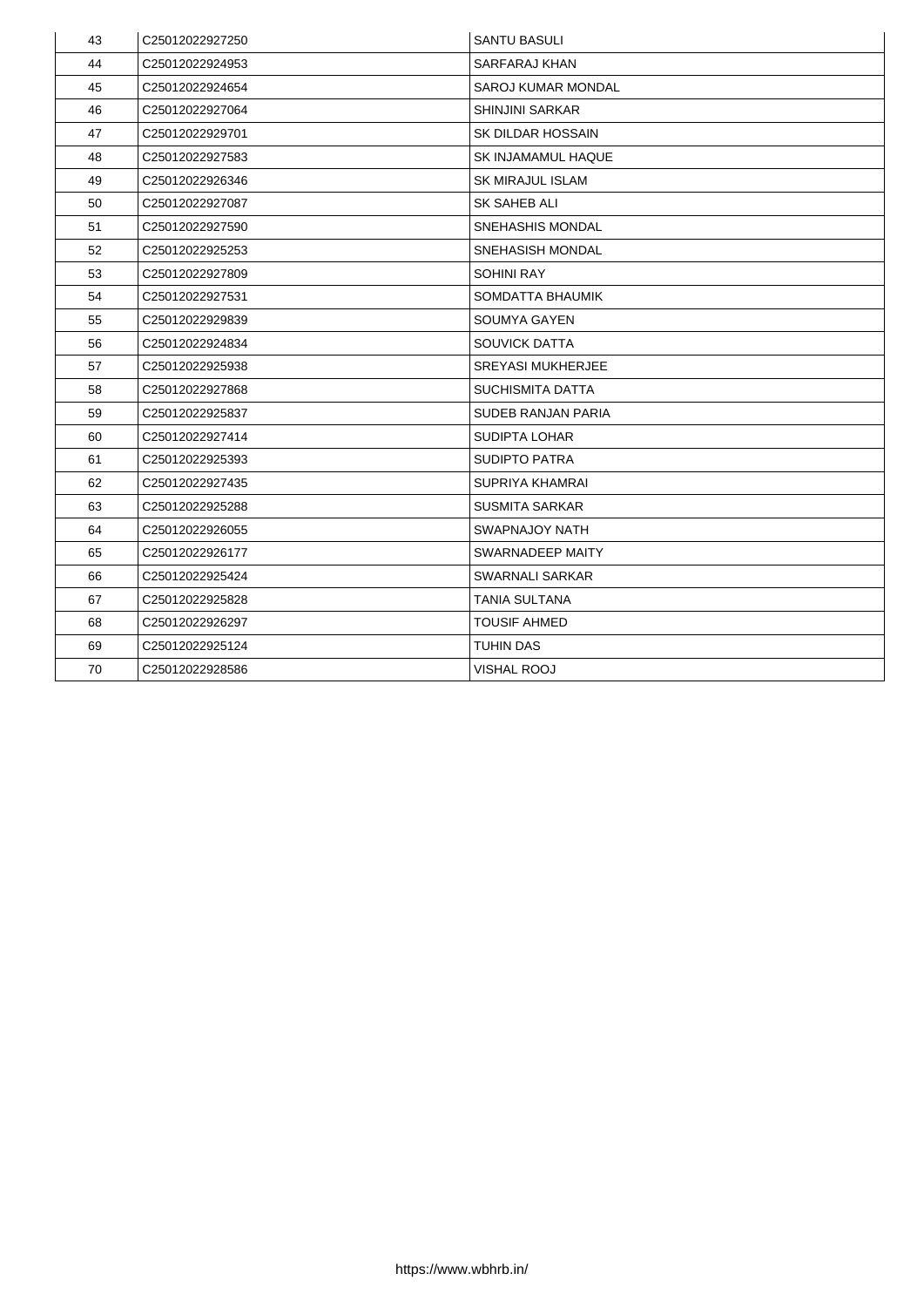BENFISH TOWER, (1st, 2nd & 3rd Floor), GN-31, Sector-V, Salt Lake, Kolkata - 700091

**POST NAME :** General Duty Medical Officer | R/GDMO/07/2021 **VENUE :** Benfish Tower (2nd Floor) GN 31,Sector-V,Salt Lake,Kolkata-700091

|                | DATE OF INTERVIEW : 12-Mar-2022 | <b>SHIFT TIME : 10:30 AM To 01:30 PM</b> |
|----------------|---------------------------------|------------------------------------------|
| SL NO.         | <b>REGN NO.</b>                 | <b>NAME OF THE CANDIDATE:</b>            |
| $\mathbf 1$    | C25012022925559                 | <b>ABHISHEK BOSE</b>                     |
| $\overline{2}$ | C25012022926234                 | <b>ABHISHEK PANJA</b>                    |
| 3              | C25012022926450                 | <b>AMIT KUMAR MAHATA</b>                 |
| 4              | C25012022926798                 | <b>ANIRBAN SARKAR</b>                    |
| 5              | C25012022926333                 | <b>ANUPAMA DE MANDAL</b>                 |
| 6              | C25012022924825                 | <b>ARJUN AKHULI</b>                      |
| $\overline{7}$ | C25012022929741                 | <b>ASHWIN SINGHANIA</b>                  |
| 8              | C25012022927498                 | <b>ATAUR RAHAMAN</b>                     |
| 9              | C25012022927297                 | <b>AYSHI BANERJEE</b>                    |
| 10             | C25012022925360                 | <b>BARUN DAS</b>                         |
| 11             | C25012022924853                 | <b>BIDISHA SARKAR</b>                    |
| 12             | C25012022925609                 | <b>CHANDAN MAJUMDAR</b>                  |
| 13             | C25012022925298                 | <b>DEBHAM SAHA</b>                       |
| 14             | C25012022926742                 | <b>DEVAJIT ROY</b>                       |
| 15             | C25012022926707                 | <b>HABIBA BEGAM</b>                      |
| 16             | C25012022925594                 | <b>INDRANATH MANDAL</b>                  |
| 17             | C25012022927615                 | <b>INZAMAMUL HOQUE</b>                   |
| 18             | C25012022927406                 | <b>JIAUR RAHAMAN</b>                     |
| 19             | C25012022926535                 | <b>KALYAN BASU</b>                       |
| 20             | C25012022929552                 | <b>KHALEDA KHATUN</b>                    |
| 21             | C25012022926795                 | <b>KUMAR APOORVAM</b>                    |
| 22             | C25012022926279                 | <b>MADHUMITA MANDAL</b>                  |
| 23             | C25012022925443                 | <b>MADHUPARNA DUTTA</b>                  |
| 24             | C25012022928355                 | <b>MANALI MISTRI</b>                     |
| 25             | C25012022924728                 | <b>MAYANK GUPTA</b>                      |
| 26             | C25012022925732                 | <b>MD JAWAID</b>                         |
| 27             | C25012022929358                 | <b>MD JOHIRUDDIN SK</b>                  |
| 28             | C25012022924684                 | <b>MD JULFIKAR HOSSAIN</b>               |
| 29             | C25012022929755                 | <b>MD MASROOR ALI NAYYER</b>             |
| 30             | C25012022926135                 | <b>MOSTAFIJUR RAHAMAN</b>                |
| 31             | C25012022928292                 | <b>NABAGATA DHAR</b>                     |
| 32             | C25012022926912                 | <b>NAVEEN KUMAR</b>                      |
| 33             | C25012022926106                 | <b>NILAY KUNDU</b>                       |
| 34             | C25012022925312                 | <b>PRANAY KUMAR DAS</b>                  |
| 35             | C25012022929497                 | PRASANTA BHATTACHARJEE                   |
| 36             | C25012022930071                 | PREM SAGAR HANSDA                        |
| 37             | C25012022924981                 | <b>PRITAM BOSE</b>                       |
| 38             | C25012022924870                 | <b>PRIYANKA DAS</b>                      |
| 39             | C25012022925641                 | PRIYANKA KHATUN                          |
| 40             | C25012022929518                 | <b>PRONATI MAJUMDER</b>                  |
| 41             | C25012022926684                 | <b>RAHUL CHATTERJEE</b>                  |
| 42             | C25012022925238                 | <b>RAHUL MAHATA</b>                      |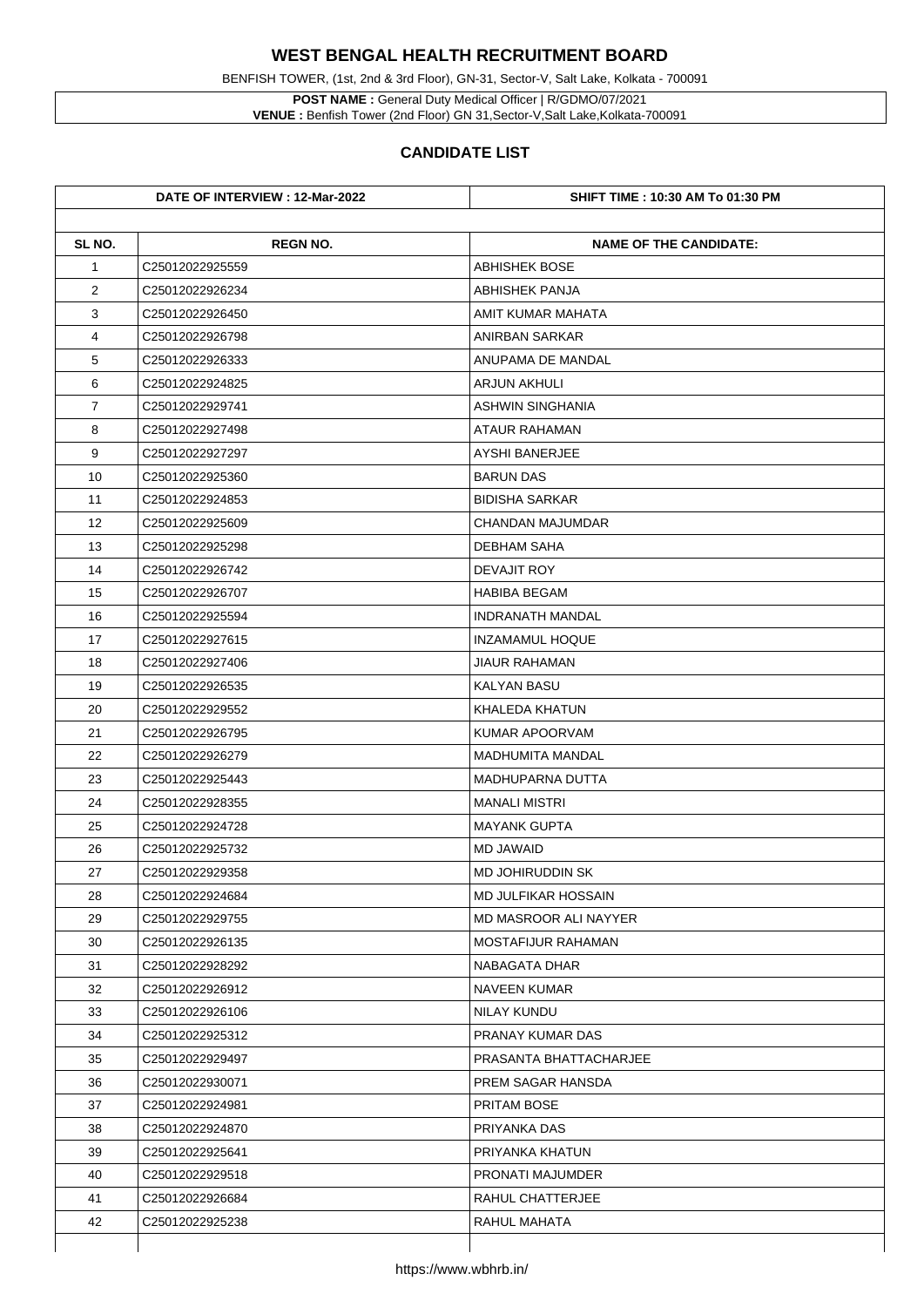| 43 | C25012022928619 | <b>RAJJAK ALI DALAL</b>   |
|----|-----------------|---------------------------|
| 44 | C25012022925452 | <b>RAKTIM KAR</b>         |
| 45 | C25012022926210 | <b>RIMIL HANSDA</b>       |
| 46 | C25012022927764 | <b>SAGAR DAS</b>          |
| 47 | C25012022928662 | <b>SAHELI DEB</b>         |
| 48 | C25012022928344 | <b>SAIKAT KUMAR CHEL</b>  |
| 49 | C25012022925129 | <b>SAMINA KHATUN</b>      |
| 50 | C25012022925455 | <b>SANKET MONDAL</b>      |
| 51 | C25012022928804 | <b>SATARUPA SEN</b>       |
| 52 | C25012022924764 | <b>SHUBHADIP SAHA</b>     |
| 53 | C25012022928777 | <b>SOHOM SAHA</b>         |
| 54 | C25012022928710 | <b>SOUMEN MANDAL</b>      |
| 55 | C25012022926682 | <b>SOUMYADIP DAS</b>      |
| 56 | C25012022929626 | <b>SOURAV BANERJEE</b>    |
| 57 | C25012022925149 | <b>SOUVIK SAHA</b>        |
| 58 | C25012022928212 | <b>SOYEB MONDAL</b>       |
| 59 | C25012022924653 | <b>SREETAMA DEY</b>       |
| 60 | C25012022925739 | <b>SRIJANI ROY</b>        |
| 61 | C25012022930172 | <b>SUBHADEEP BAIDYA</b>   |
| 62 | C25012022925893 | <b>SUMIT KALYAN DAS</b>   |
| 63 | C25012022926485 | <b>SUNETRA SARKAR</b>     |
| 64 | C25012022926341 | <b>SUSMITA MAJHI</b>      |
| 65 | C25012022927616 | TARUN MISHRA              |
| 66 | C25012022929947 | <b>TIRNA MANDAL</b>       |
| 67 | C25012022927713 | <b>TUNIR ADAK</b>         |
| 68 | C25012022927714 | <b>UMOR ALI</b>           |
| 69 | C25012022928649 | <b>UPASANA CHATTERJEE</b> |
| 70 | C25012022925720 | <b>WRIVU GHOSH</b>        |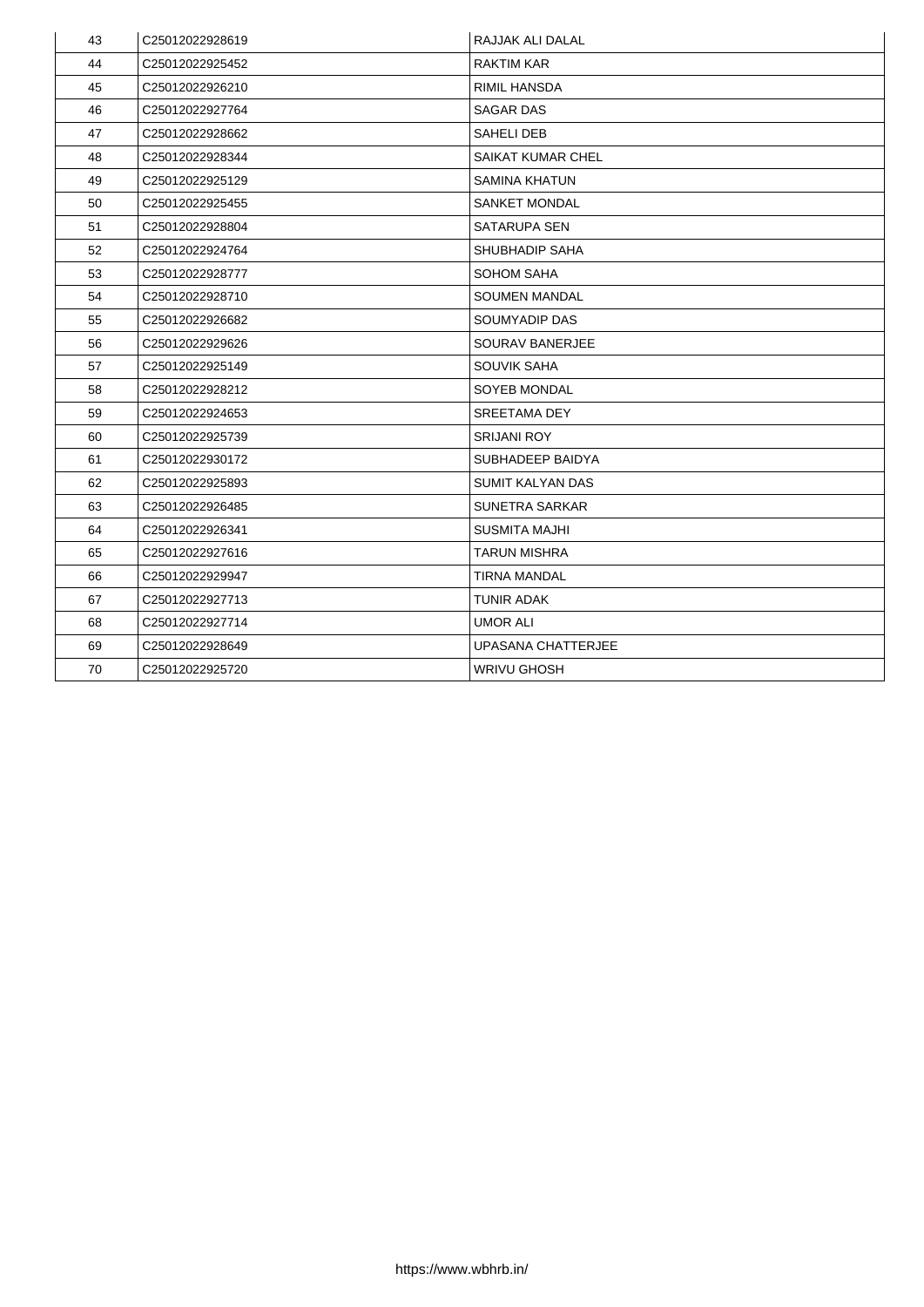**POST NAME :** General Duty Medical Officer | R/GDMO/07/2021 **VENUE :** Benfish Tower (1st Floor) GN 31, Sector-V, Salt Lake, Kolkata-700091

BENFISH TOWER, (1st, 2nd & 3rd Floor), GN-31, Sector-V, Salt Lake, Kolkata - 700091

|                | DATE OF INTERVIEW : 12-Mar-2022 | <b>SHIFT TIME : 02:00 PM To 05:00 PM</b> |
|----------------|---------------------------------|------------------------------------------|
| SL NO.         | <b>REGN NO.</b>                 | <b>NAME OF THE CANDIDATE:</b>            |
| $\mathbf 1$    | C25012022929829                 | <b>ABDUL AZIZ</b>                        |
| $\overline{2}$ | C25012022925273                 | <b>ADNAN MAZHARI</b>                     |
| 3              | C25012022928089                 | AEYSHARYA CHATTERJEE                     |
| 4              | C25012022926524                 | AHMAD NADEEM HASHMI                      |
| 5              | C25012022929895                 | <b>AMINA SIDDIKA</b>                     |
| 6              | C25012022925341                 | ANANYA MALKHANDI                         |
| $\overline{7}$ | C25012022929488                 | <b>ANKUSH MANDAL</b>                     |
| 8              | C25012022927660                 | <b>ANUJ PAUL</b>                         |
| 9              | C25012022926142                 | <b>ANUSHREE DAS GUPTA</b>                |
| 10             | C25012022927813                 | <b>ANUVAB SAHA</b>                       |
| 11             | C25012022926345                 | <b>ARGHA MONDAL</b>                      |
| 12             | C25012022929676                 | <b>ARGHYA JYOTI ROY</b>                  |
| 13             | C25012022926890                 | <b>ARGHYA KUSUM DE</b>                   |
| 14             | C25012022924611                 | <b>ARINDAM GANGULY</b>                   |
| 15             | C25012022926558                 | <b>ARUNDEEPTI BERA</b>                   |
| 16             | C25012022926198                 | <b>AYAN PAL</b>                          |
| 17             | C25012022929388                 | <b>BANIBROTA BHUINA</b>                  |
| 18             | C25012022925377                 | <b>BARNALI MONDAL</b>                    |
| 19             | C25012022925606                 | <b>CHAYANIKA MUDI</b>                    |
| 20             | C25012022928208                 | <b>DEBJIT BANERJEE</b>                   |
| 21             | C25012022924990                 | <b>DIPAN SARKAR</b>                      |
| 22             | C25012022925643                 | DR SWARNIL SARKER                        |
| 23             | C25012022927581                 | <b>HASIBUR RAHAMAN MIDDYA</b>            |
| 24             | C25012022926446                 | <b>IMAN GUREY</b>                        |
| 25             | C25012022926910                 | <b>IMDAD HOSSAIN</b>                     |
| 26             | C25012022924827                 | <b>KALLOL GHOSH</b>                      |
| 27             | C25012022926763                 | <b>KAMALIKA SARKAR</b>                   |
| 28             | C25012022929504                 | <b>KAUSHIK DAS</b>                       |
| 29             | C25012022928389                 | <b>KAUSTAV BANERJEE</b>                  |
| 30             | C25012022929369                 | <b>KAUSTAV CHAKRABORTTY</b>              |
| 31             | C25012022926849                 | <b>MALAY KUMAR GHORA</b>                 |
| 32             | C25012022926908                 | <b>MANIPUSHPAK BHADRA</b>                |
| 33             | C25012022928837                 | <b>MANODIP MANDAL</b>                    |
| 34             | C25012022927359                 | MUNSHI INJAMAMUDDIN                      |
| 35             | C25012022926495                 | <b>NABANITA NATH</b>                     |
| 36             | C25012022924901                 | <b>NABIN CHOWDHURY</b>                   |
| 37             | C25012022929444                 | NIRAJ KUMAR MANDAL                       |
| 38             | C25012022925118                 | <b>PRITI AGARWAL</b>                     |
| 39             | C25012022927857                 | <b>PROJESH KUNDU</b>                     |
| 40             | C25012022926673                 | PROVAKAR DATTA                           |
| 41             | C25012022925941                 | <b>RAHUL KR BISAI</b>                    |
| 42             | C25012022928252                 | <b>RAHUL SINGH</b>                       |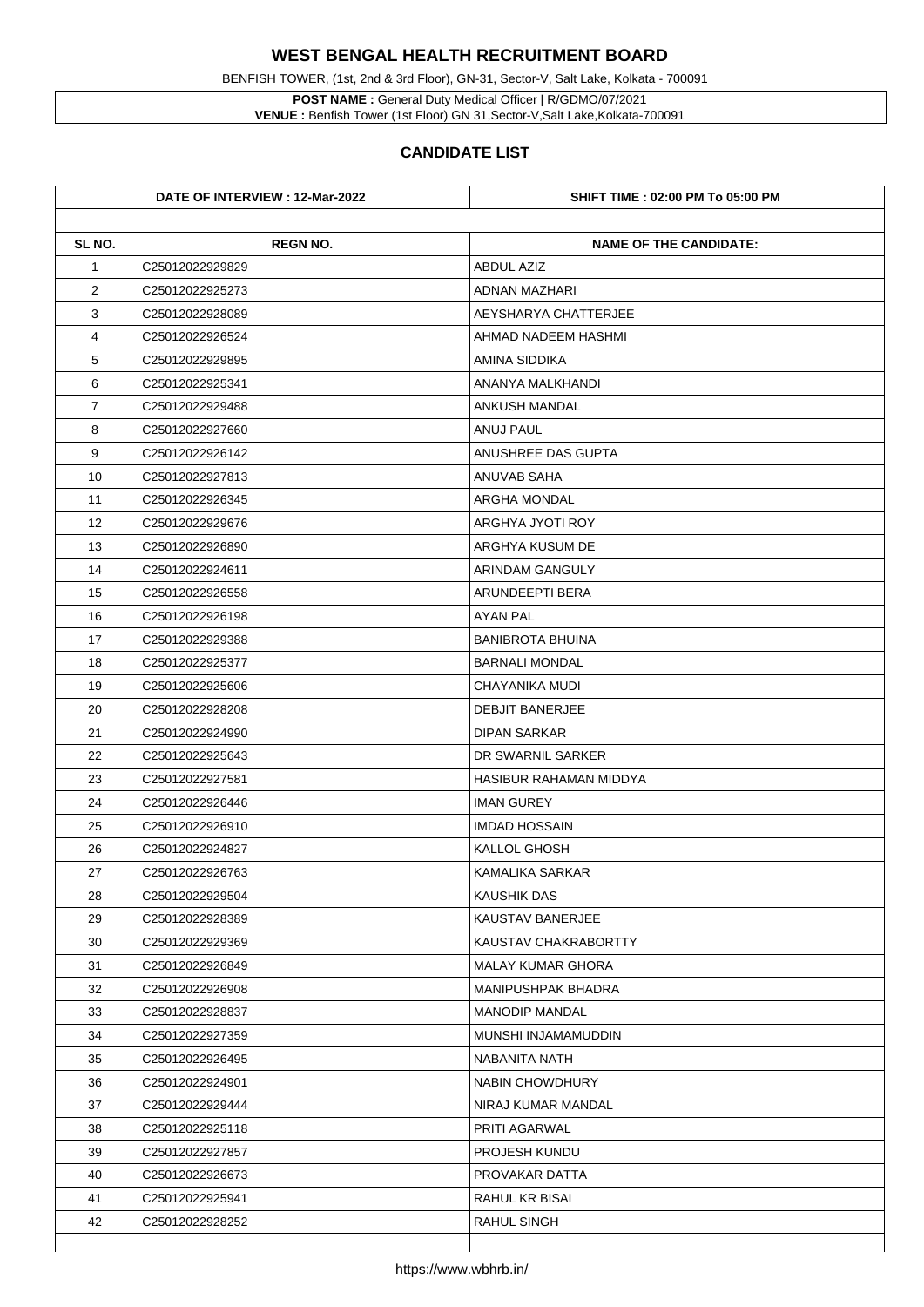| 43 | C25012022926094 | <b>RAKHIBUL SHAIKH</b>       |
|----|-----------------|------------------------------|
| 44 | C25012022928881 | ROKEYA KHATUN                |
| 45 | C25012022925002 | <b>SABIR HOSSAIN</b>         |
| 46 | C25012022928978 | SAPTAPARNI CHOWDHURY         |
| 47 | C25012022925153 | <b>SAYAN GHOSH</b>           |
| 48 | C25012022929970 | <b>SAYANI DAS</b>            |
| 49 | C25012022924730 | <b>SAYANTAN DAS MAZUMDAR</b> |
| 50 | C25012022925414 | <b>SAYANTAN DEY</b>          |
| 51 | C25012022926088 | <b>SAYANTAN GAYEN</b>        |
| 52 | C25012022929000 | <b>SHREYASI SARKAR</b>       |
| 53 | C25012022924788 | <b>SHUBHAYU SOM</b>          |
| 54 | C25012022926772 | <b>SHUKLIMA SENGUPTA</b>     |
| 55 | C25012022925295 | <b>SK HAFIZUDDIN</b>         |
| 56 | C25012022926974 | <b>SOUMYA GHORAI</b>         |
| 57 | C25012022926648 | <b>SOURAV DAS</b>            |
| 58 | C25012022925778 | <b>SOURAV PAL</b>            |
| 59 | C25012022927341 | <b>SOURAV SINGHA BABU</b>    |
| 60 | C25012022928282 | <b>SOUVIK MUDI</b>           |
| 61 | C25012022926669 | <b>SRIJAN RAY</b>            |
| 62 | C25012022928539 | <b>SRIKANTA MANDAL</b>       |
| 63 | C25012022927131 | <b>SUBHAM MITRA</b>          |
| 64 | C25012022926637 | <b>SUBHRADWIP MANDAL</b>     |
| 65 | C25012022928062 | <b>SUDIN MANDAL</b>          |
| 66 | C25012022924913 | <b>SUKANTA MONDAL</b>        |
| 67 | C25012022928719 | <b>SUMELIKA DAS</b>          |
| 68 | C25012022925982 | <b>TRISHA BISWAS</b>         |
| 69 | C25012022928891 | <b>TUHINA KHATUN</b>         |
| 70 | C25012022929956 | <b>UTSAB TALUKDER</b>        |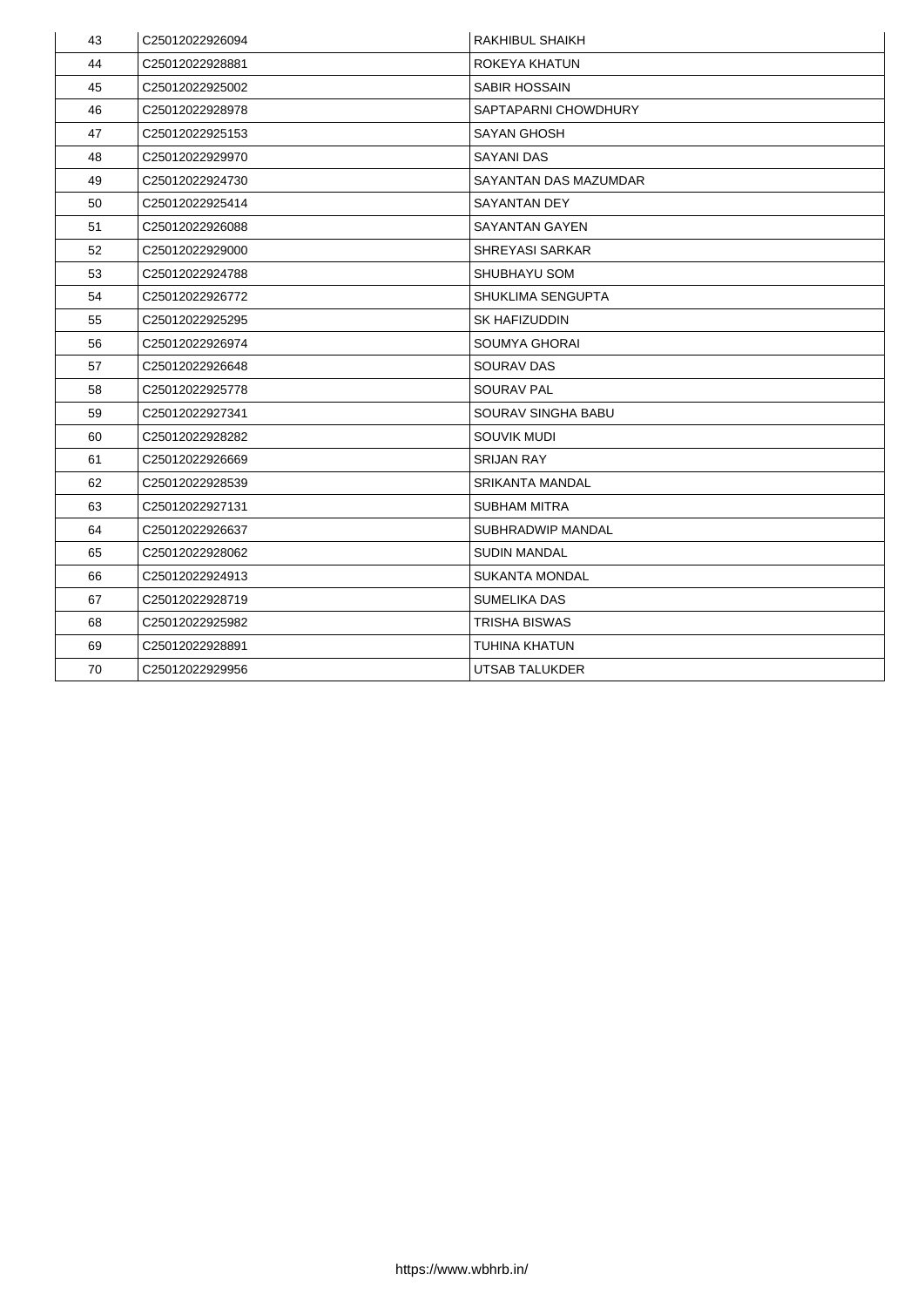BENFISH TOWER, (1st, 2nd & 3rd Floor), GN-31, Sector-V, Salt Lake, Kolkata - 700091

**POST NAME :** General Duty Medical Officer | R/GDMO/07/2021 **VENUE :** Benfish Tower (2nd Floor) GN 31,Sector-V,Salt Lake,Kolkata-700091

|                | DATE OF INTERVIEW : 12-Mar-2022 | <b>SHIFT TIME : 02:00 PM To 05:00 PM</b> |
|----------------|---------------------------------|------------------------------------------|
| SL NO.         | <b>REGN NO.</b>                 | <b>NAME OF THE CANDIDATE:</b>            |
| $\mathbf 1$    | C25012022928781                 | <b>ABDUR RASHID</b>                      |
| $\overline{2}$ | C25012022927433                 | ABU SAIED MINHAJUDDIN                    |
| 3              | C25012022927389                 | <b>ABUL ASAD</b>                         |
| 4              | C25012022925886                 | <b>AKSHAY KR MONDAL</b>                  |
| 5              | C25012022928127                 | <b>AMIT MANDAL</b>                       |
| 6              | C25012022926030                 | <b>AMITABHA ROY</b>                      |
| $\overline{7}$ | C25012022925817                 | <b>ANKITA ROY</b>                        |
| 8              | C25012022926604                 | <b>ARIJIT KOLE</b>                       |
| 9              | C25012022926264                 | <b>ARNAB PAUL</b>                        |
| 10             | C25012022925425                 | <b>ARNAB JANA</b>                        |
| 11             | C25012022927251                 | <b>ARPITA DAS</b>                        |
| 12             | C25012022926541                 | ARUNANGSHU MANNA                         |
| 13             | C25012022929955                 | <b>ASIF IQBAL BISWAS</b>                 |
| 14             | C25012022928198                 | <b>BISHAL ROY</b>                        |
| 15             | C25012022929805                 | <b>BULBUL SAIKH</b>                      |
| 16             | C25012022926656                 | <b>CHAYAN KUMAR PAL</b>                  |
| 17             | C25012022927822                 | <b>CHAYAN SASMAL</b>                     |
| 18             | C25012022926140                 | <b>DEBANJAN GHOSH</b>                    |
| 19             | C25012022928083                 | <b>DEBARATI RANA</b>                     |
| 20             | C25012022925038                 | <b>DEBMALYA HALDAR</b>                   |
| 21             | C25012022927181                 | <b>DIPTENDU MAHATO</b>                   |
| 22             | C25012022924714                 | <b>ESHAHAK SK</b>                        |
| 23             | C25012022925201                 | FIROZ AHMED                              |
| 24             | C25012022925447                 | <b>HIMANGSHU MUDI</b>                    |
| 25             | C25012022927573                 | <b>IMRAN AHMED</b>                       |
| 26             | C25012022928473                 | <b>IMRAN WALLY</b>                       |
| 27             | C25012022927781                 | <b>MADAN MONDAL</b>                      |
| 28             | C25012022927833                 | <b>MADHUPARNA PRAMANIK</b>               |
| 29             | C25012022929608                 | MD KUTUBUDDIN BAIDYA                     |
| 30             | C25012022926819                 | <b>MD NAWAJ SARIF</b>                    |
| 31             | C25012022925073                 | <b>MD NUR ALAM SK</b>                    |
| 32             | C25012022925023                 | <b>MD RUBEL RANA HASSAN</b>              |
| 33             | C25012022926618                 | <b>MD WASIM AKRAM</b>                    |
| 34             | C25012022925975                 | <b>MEHEDI HASAN MOLLA</b>                |
| 35             | C25012022925734                 | MEHEFUZ AHMED KHAN                       |
| 36             | C25012022927844                 | <b>MOHIBUL SK</b>                        |
| 37             | C25012022926232                 | <b>MOUMI DEY</b>                         |
| 38             | C25012022927209                 | <b>MRINMOY SARKAR</b>                    |
| 39             | C25012022929736                 | <b>NABYENDU SARKAR</b>                   |
| 40             | C25012022925457                 | <b>OLYVIA DAS</b>                        |
| 41             | C25012022925860                 | <b>PALLAB MONDAL</b>                     |
| 42             | C25012022929341                 | PAMELA KHATUA                            |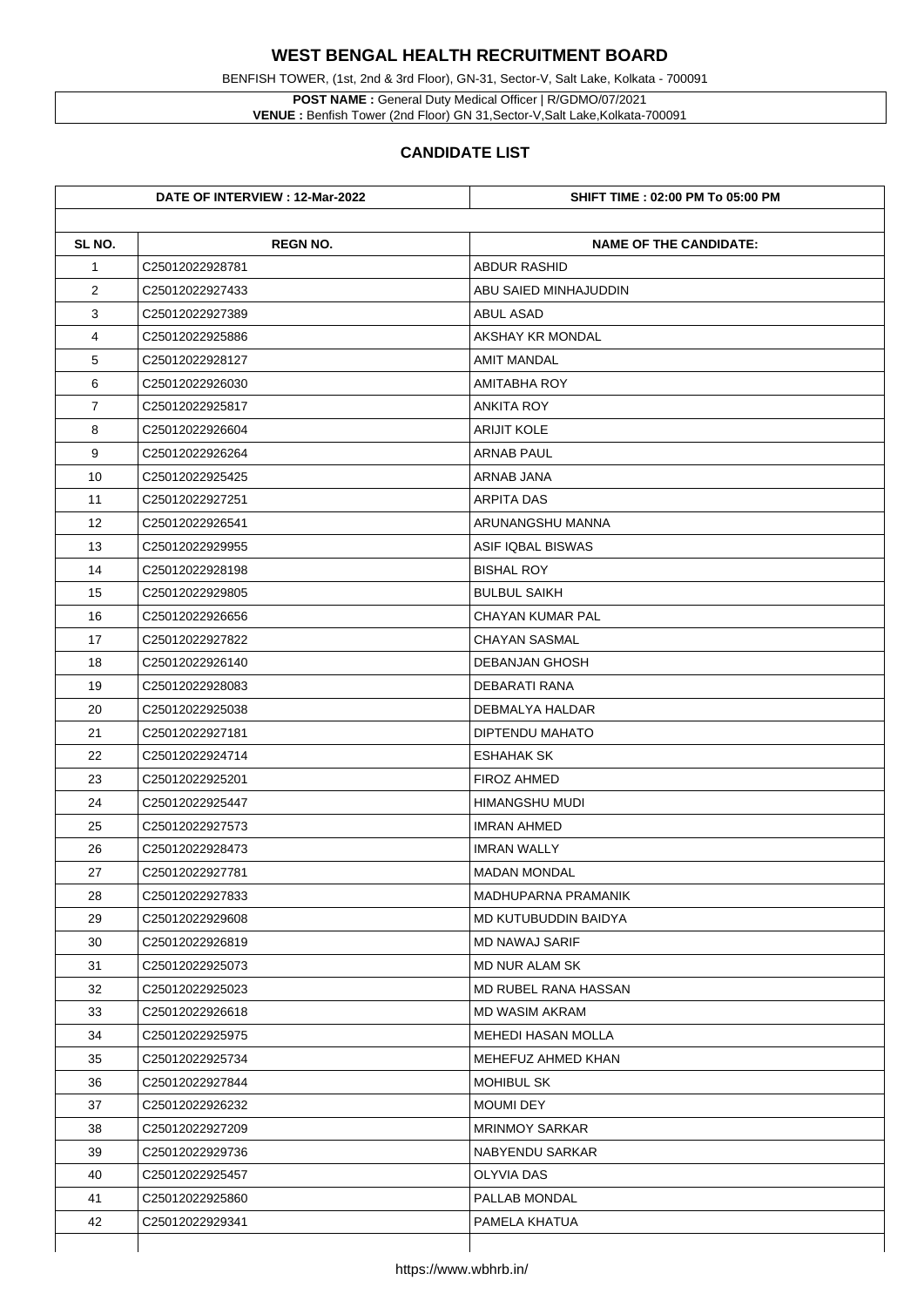| 43 | C25012022927280             | <b>PINGAL ROY</b>       |
|----|-----------------------------|-------------------------|
| 44 | C25012022927207             | PRITHA MAHATA           |
| 45 | C25012022927337             | <b>PURANJIT GHOSAL</b>  |
| 46 | C25012022929108             | <b>RAJNISH KUMAR</b>    |
| 47 | C25012022928661             | RITAMBHARA MANDAL       |
| 48 | C25012022925538             | <b>ROHIT MONDAL</b>     |
| 49 | C <sub>25012022927600</sub> | <b>SAHARUKH HOSSAIN</b> |
| 50 | C25012022925213             | <b>SAHIDUL RAHAMAN</b>  |
| 51 | C25012022927291             | <b>SALMA KHATUN</b>     |
| 52 | C25012022929357             | <b>SANAULLA MIA</b>     |
| 53 | C25012022926971             | <b>SANDIP MONDAL</b>    |
| 54 | C25012022924650             | SANJEEV RANJAN MAHTO    |
| 55 | C25012022927685             | <b>SHAHARIA BRISTI</b>  |
| 56 | C25012022925257             | <b>SK ANOWAR</b>        |
| 57 | C25012022926708             | <b>SK FIROZ ABBAS</b>   |
| 58 | C25012022926321             | <b>SK MD NAJMI ALAM</b> |
| 59 | C25012022926162             | <b>SNEHASISH PAN</b>    |
| 60 | C25012022930108             | <b>SOUMEN KISKU</b>     |
| 61 | C25012022924612             | <b>SOURAV DEB</b>       |
| 62 | C <sub>25012022925430</sub> | <b>SREEJIT DAS</b>      |
| 63 | C25012022928043             | <b>SRIJITA SAHA</b>     |
| 64 | C25012022927993             | <b>SUBHAJIT DAS</b>     |
| 65 | C25012022929204             | <b>SUBHAJIT NASKAR</b>  |
| 66 | C25012022925868             | <b>SUBHAJIT PAUL</b>    |
| 67 | C25012022924727             | <b>SUBHANKAR MONDAL</b> |
| 68 | C25012022929743             | <b>SUBHRANEEL ROY</b>   |
| 69 | C25012022927487             | <b>SUBRATA MONDAL</b>   |
| 70 | C25012022927121             | <b>SUPRIYA SARDAR</b>   |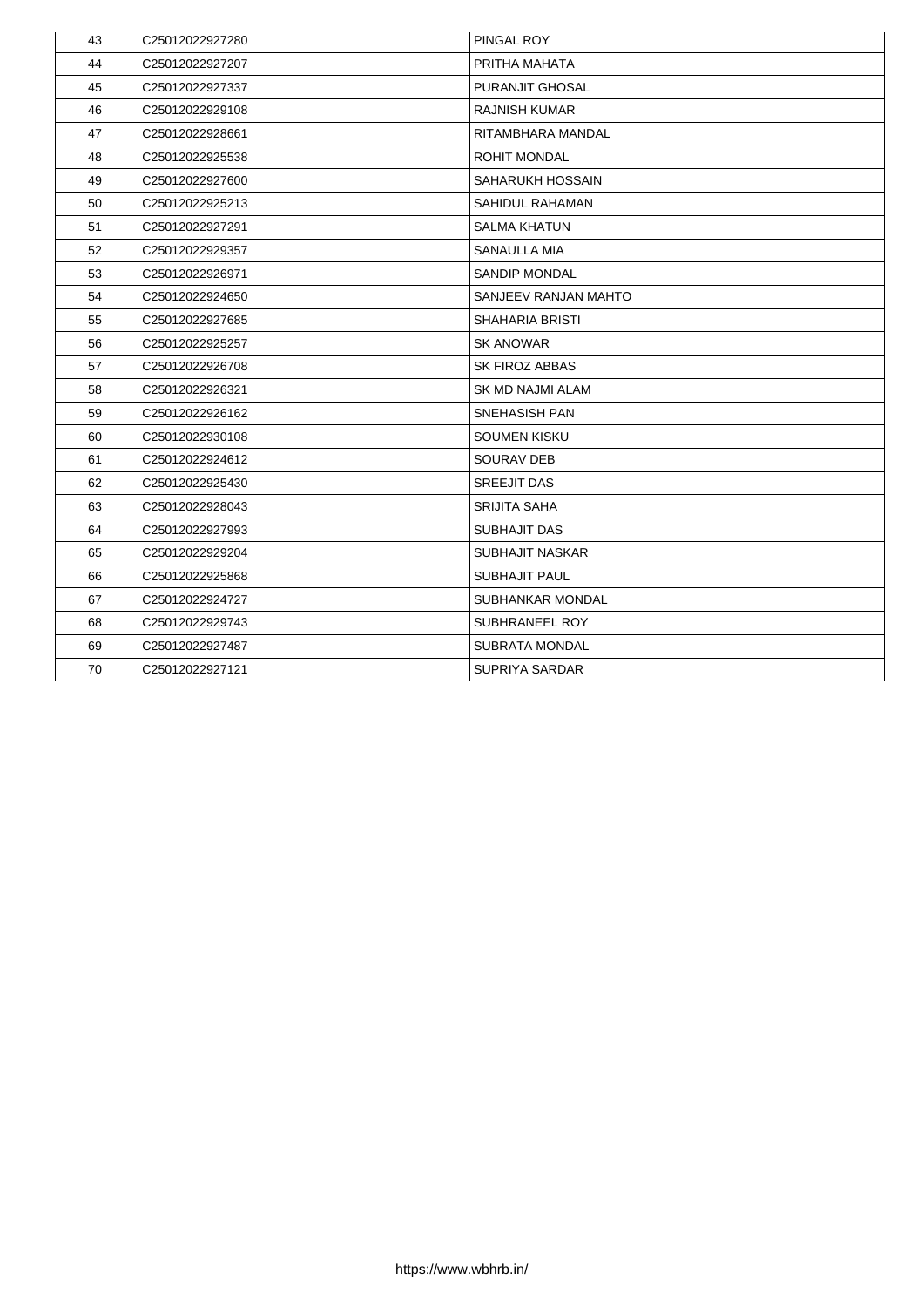**POST NAME :** General Duty Medical Officer | R/GDMO/07/2021 **VENUE :** Benfish Tower (1st Floor) GN 31, Sector-V, Salt Lake, Kolkata-700091

BENFISH TOWER, (1st, 2nd & 3rd Floor), GN-31, Sector-V, Salt Lake, Kolkata - 700091

|                | DATE OF INTERVIEW : 14-Mar-2022 | <b>SHIFT TIME : 10:30 AM To 01:30 PM</b> |
|----------------|---------------------------------|------------------------------------------|
| SL NO.         | <b>REGN NO.</b>                 | <b>NAME OF THE CANDIDATE:</b>            |
| $\mathbf 1$    | C25012022928175                 | <b>ABHIJNAN GHOSH</b>                    |
| $\overline{2}$ | C25012022926241                 | <b>ADITI DAS</b>                         |
| 3              | C25012022926397                 | <b>AFZA KAMAL</b>                        |
| 4              | C25012022924626                 | ALAPAN BHATTACHARYYA                     |
| 5              | C25012022924830                 | <b>AMITOSH KUMAR PANDEY</b>              |
| 6              | C25012022928286                 | <b>ANIMESH BARICK</b>                    |
| $\overline{7}$ | C25012022929085                 | ANINDITA GOSWAMI                         |
| 8              | C25012022926029                 | <b>ANJAN MANDAL</b>                      |
| 9              | C25012022926765                 | <b>ANNWAYEE NATH</b>                     |
| 10             | C25012022925234                 | <b>APARNA TEWARI</b>                     |
| 11             | C25012022924852                 | <b>ARCHISMAN CHATTERJEE</b>              |
| 12             | C25012022926270                 | <b>ARIJIT NASKAR</b>                     |
| 13             | C25012022928653                 | <b>ARITRA PAUL</b>                       |
| 14             | C25012022926566                 | <b>ARITRI MONDAL</b>                     |
| 15             | C25012022929041                 | <b>ASMITA HOME ROY</b>                   |
| 16             | C25012022928994                 | <b>BHAGYASHREE SWAIN</b>                 |
| 17             | C25012022924832                 | <b>BIKASH MANDAL</b>                     |
| 18             | C25012022927342                 | <b>BITTU BISWAS</b>                      |
| 19             | C25012022927726                 | <b>DEBASIS KAR</b>                       |
| 20             | C25012022925034                 | <b>DEBJYOTI HALDER</b>                   |
| 21             | C25012022925591                 | DEEYA DE                                 |
| 22             | C25012022925382                 | <b>DIPUMOY MONDAL</b>                    |
| 23             | C25012022924972                 | <b>ILIAS MOLLAH</b>                      |
| 24             | C25012022925520                 | <b>JEET BANERJEE</b>                     |
| 25             | C25012022926203                 | <b>JIABUL MONDAL</b>                     |
| 26             | C25012022928595                 | <b>JINAT REHENA</b>                      |
| 27             | C25012022924864                 | <b>KALLOL SAMANTA</b>                    |
| 28             | C25012022925831                 | <b>MADAN MOHAN PALAI</b>                 |
| 29             | C25012022925059                 | <b>MAHIPA GANGOPADHYAY</b>               |
| 30             | C25012022928779                 | <b>MANISHA MONDAL</b>                    |
| 31             | C25012022924776                 | <b>MAYUKH CHAKRABORTY</b>                |
| 32             | C25012022930119                 | <b>MD OBAIDUR RAHAMAN</b>                |
| 33             | C25012022925598                 | <b>NAFISA GHANI</b>                      |
| 34             | C25012022927298                 | <b>NILAY SAHA</b>                        |
| 35             | C25012022928269                 | <b>PALLAVI DEY</b>                       |
| 36             | C25012022927026                 | <b>PARIJAT BANERJEE</b>                  |
| 37             | C25012022925583                 | <b>PAROMITA SARKAR</b>                   |
| 38             | C25012022927137                 | <b>PIAL MANDAL</b>                       |
| 39             | C25012022925105                 | <b>PRANNOY SEKHAR SINHA</b>              |
| 40             | C25012022927059                 | <b>PRATIK MONDAL</b>                     |
| 41             | C25012022928589                 | <b>RAJDEEP DAS</b>                       |
| 42             | C25012022928850                 | <b>RASHBEHARI SARKAR</b>                 |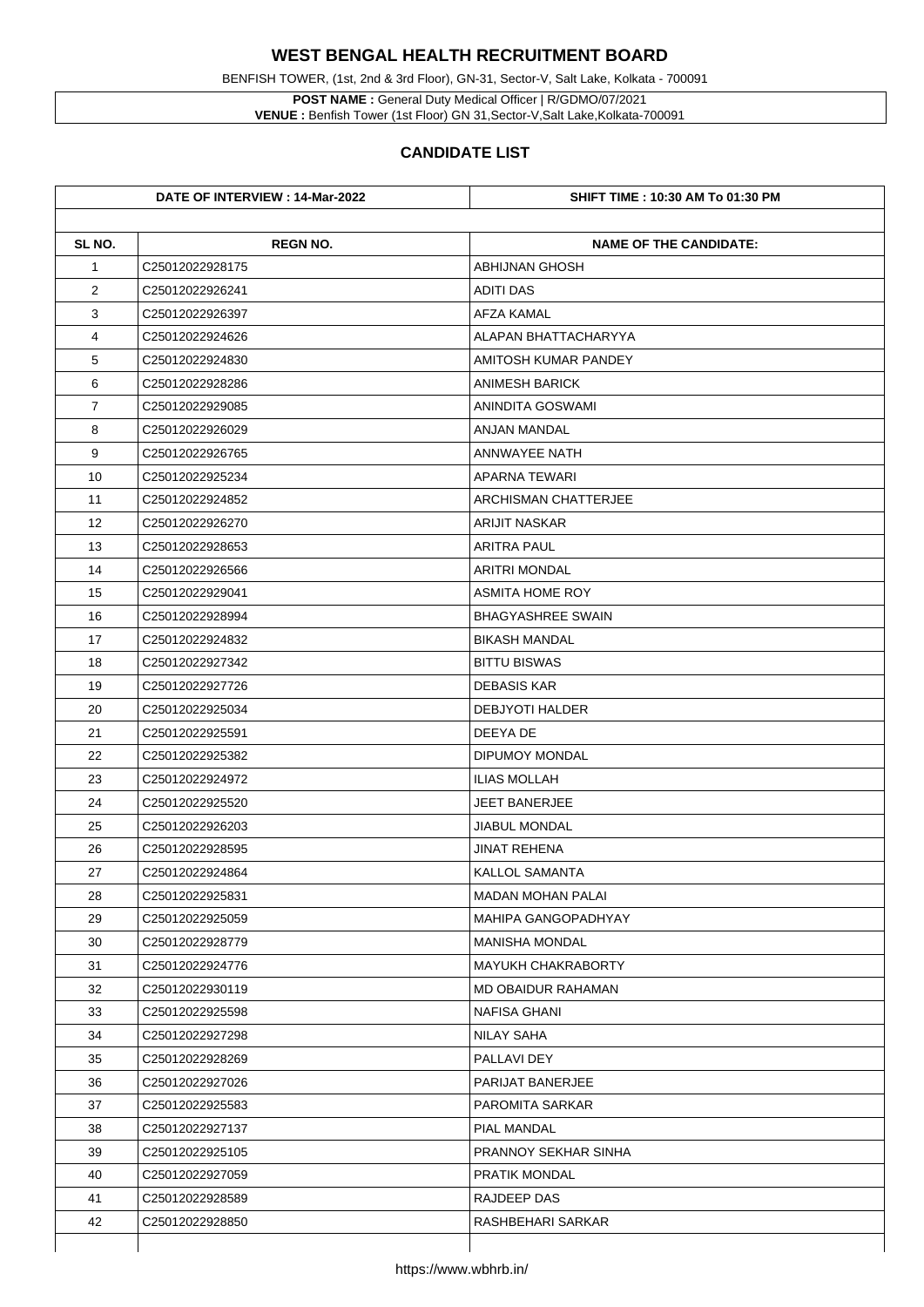| 43 | C25012022928138             | <b>RITAM BISWAS</b>          |
|----|-----------------------------|------------------------------|
| 44 | C25012022925012             | <b>RITESH BISWAS</b>         |
| 45 | C25012022928843             | <b>RIYA MONDAL</b>           |
| 46 | C25012022925861             | <b>SAHASRANIK GHOSH</b>      |
| 47 | C25012022925462             | SANKHADEEP CHATTERJEE        |
| 48 | C25012022928415             | <b>SANTANU BERA</b>          |
| 49 | C25012022929765             | <b>SEIKH MOSHIUR RAHAMAN</b> |
| 50 | C25012022925471             | <b>SHAON BERA</b>            |
| 51 | C25012022927559             | SHIRSENDU NARAYAN ROY        |
| 52 | C25012022924976             | <b>SHOUNAK DUTTA</b>         |
| 53 | C25012022928423             | <b>SHREYA MANNA</b>          |
| 54 | C25012022928731             | <b>SK FIRDOUS AHAMED</b>     |
| 55 | C25012022925101             | <b>SK JAKARIYA</b>           |
| 56 | C25012022924775             | <b>SOFIUR RAHAMAN</b>        |
| 57 | C25012022927228             | <b>SOHAM BHOWAL</b>          |
| 58 | C25012022928771             | <b>SREEMEDHA CHOUDHURY</b>   |
| 59 | C25012022927823             | <b>SRIBASH SARKAR</b>        |
| 60 | C25012022929412             | <b>SRIJAY SARAF</b>          |
| 61 | C <sub>25012022925165</sub> | <b>SRITANU NAYAK</b>         |
| 62 | C25012022927328             | <b>SUBHAJIT DHAR</b>         |
| 63 | C <sub>25012022924660</sub> | <b>SUBHAJIT SURAL</b>        |
| 64 | C25012022927728             | <b>SUMAN SARANGI</b>         |
| 65 | C25012022927594             | <b>SUMAN SARKAR</b>          |
| 66 | C25012022924969             | <b>SUSHOVAN DAS</b>          |
| 67 | C25012022929450             | <b>TAMAL BASAK</b>           |
| 68 | C25012022925845             | <b>TANBIR HOSSAIN</b>        |
| 69 | C25012022927457             | <b>UTSAV AMAN</b>            |
| 70 | C25012022927950             | <b>WASEF ALI</b>             |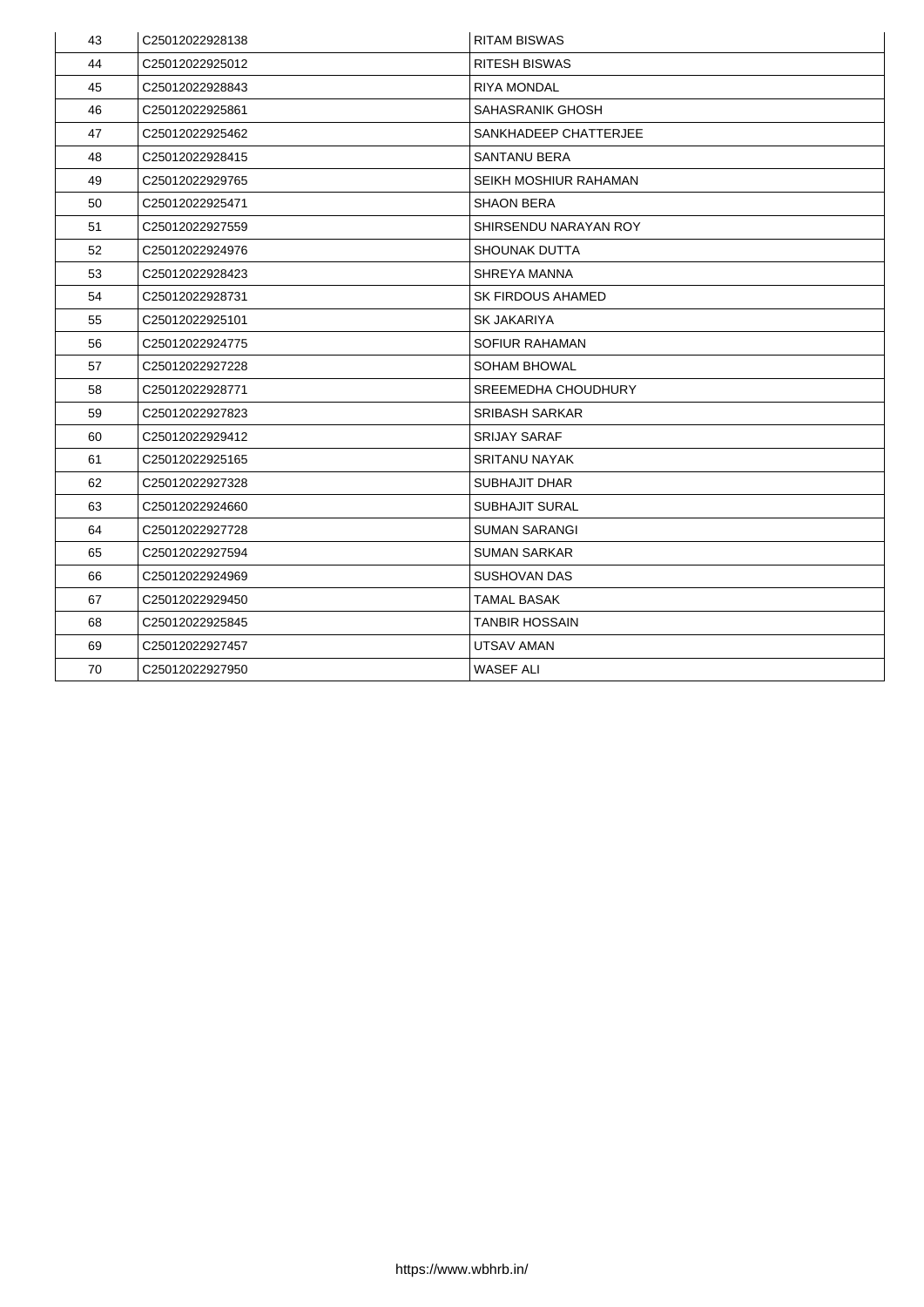BENFISH TOWER, (1st, 2nd & 3rd Floor), GN-31, Sector-V, Salt Lake, Kolkata - 700091

**POST NAME :** General Duty Medical Officer | R/GDMO/07/2021 **VENUE :** Benfish Tower (2nd Floor) GN 31,Sector-V,Salt Lake,Kolkata-700091

| SL NO.         | <b>REGN NO.</b> | <b>NAME OF THE CANDIDATE:</b> |
|----------------|-----------------|-------------------------------|
| $\mathbf 1$    | C25012022928744 | <b>AMARTYA DATTA</b>          |
| $\overline{2}$ | C25012022925155 | AMEEKAR SINGH                 |
| 3              | C25012022926797 | <b>ANUSHREE KARMAKAR</b>      |
| 4              | C25012022926865 | <b>ANWESHA PAL</b>            |
| 5              | C25012022928461 | <b>APARNA MUKHERJEE</b>       |
| 6              | C25012022925158 | <b>ARITRA MONDAL</b>          |
| $\overline{7}$ | C25012022925018 | <b>ARNAB SAMANTA</b>          |
| 8              | C25012022927101 | <b>ARPAN PAL</b>              |
| 9              | C25012022924649 | <b>ARPITA SEN</b>             |
| 10             | C25012022924988 | <b>AYANTIKA PAL</b>           |
| 11             | C25012022928430 | <b>BEJOY BIKRAM BANERJEE</b>  |
| 12             | C25012022928210 | <b>BIPLOB ROY</b>             |
| 13             | C25012022924795 | <b>BISWAJIT MANNA</b>         |
| 14             | C25012022924824 | DEB NARAYAN BHUNIYA           |
| 15             | C25012022925162 | <b>DEV KUMAR MONDAL</b>       |
| 16             | C25012022927635 | <b>DIPAYAN BOSE</b>           |
| 17             | C25012022925041 | <b>DURBASHREE DAS</b>         |
| 18             | C25012022927710 | <b>FAIZUDDIN HOSSAIN</b>      |
| 19             | C25012022925326 | <b>INTEKHAF CHOWDHURY</b>     |
| 20             | C25012022925673 | <b>JASIMUDDIN</b>             |
| 21             | C25012022926801 | <b>JASIMUDDIN MALLICK</b>     |
| 22             | C25012022929598 | <b>JAYANTA DEB</b>            |
| 23             | C25012022927972 | <b>JHUMPA BANERJEE</b>        |
| 24             | C25012022928166 | <b>KRISHNA MANDAL</b>         |
| 25             | C25012022924982 | <b>MAINUDDIN AHMED</b>        |
| 26             | C25012022926324 | <b>MD AZIZ BILLAHA</b>        |
| 27             | C25012022925062 | <b>MD JASIMUDDIN MALLICK</b>  |
| 28             | C25012022929580 | <b>MD SADDAM</b>              |
| 29             | C25012022928736 | <b>MD WASIM AKTAR</b>         |
| 30             | C25012022924836 | <b>MIJANUR RAHAMAN MONDAL</b> |
| 31             | C25012022929472 | MOJAMMEL ISTIAQ AHAMED        |
| 32             | C25012022925077 | <b>NAHID NASRIN</b>           |
| 33             | C25012022927601 | <b>NANDITA ROY</b>            |
| 34             | C25012022928416 | NANDU PADMAKUMAR              |
| 35             | C25012022930051 | NILARGHA CHOWDHURY            |
| 36             | C25012022925694 | <b>OINDRILA MONDAL</b>        |
| 37             | C25012022925695 | <b>PARMINDER CHAUBEY</b>      |
| 38             | C25012022925365 | <b>POULAMI BANERJEE</b>       |
| 39             | C25012022927401 | PRITAM DEBNATH                |
| 40             | C25012022928361 | <b>PRITAM GUPTA</b>           |
| 41             | C25012022929928 | <b>PRITHWISH DATTA</b>        |
| 42             | C25012022928667 | <b>RAJESH KUMAR DAS</b>       |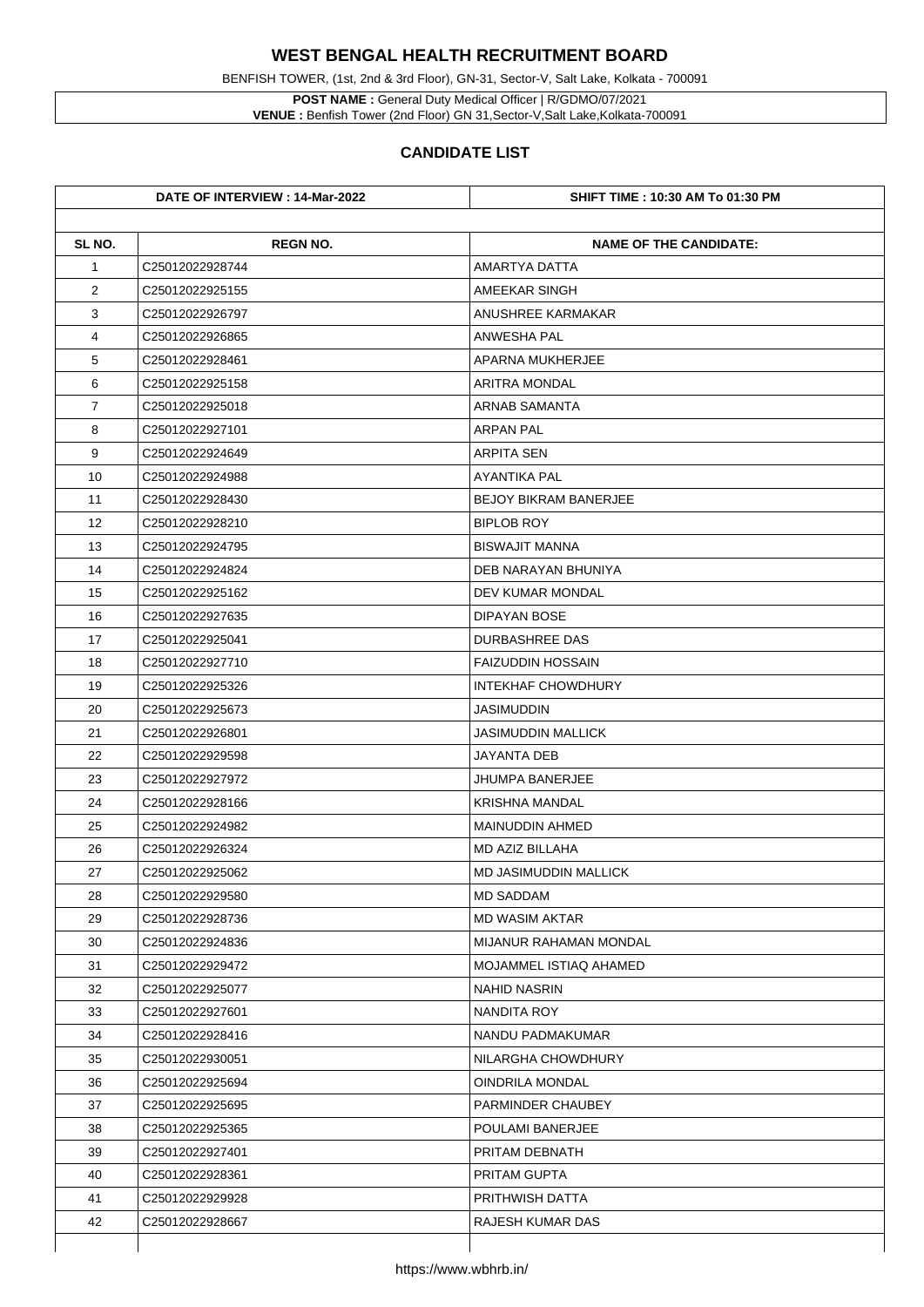| 43 | C25012022929356             | <b>RASHED AHMED</b>          |
|----|-----------------------------|------------------------------|
| 44 | C25012022924922             | RATNAMA HALDER               |
| 45 | C25012022925357             | <b>RATUL KHAWASH</b>         |
| 46 | C25012022925374             | <b>ROHIT KUMAR</b>           |
| 47 | C25012022928995             | <b>RUDRA CHAKRABORTY</b>     |
| 48 | C25012022927759             | <b>SAHARUK HOSSAIN MOLLA</b> |
| 49 | C25012022925120             | <b>SAURAV ANAND</b>          |
| 50 | C25012022926428             | <b>SAYED SANJAY HOSSAIN</b>  |
| 51 | C25012022929754             | <b>SHA ALAM SK</b>           |
| 52 | C25012022924721             | <b>SHAMEEK PATRA</b>         |
| 53 | C25012022929024             | <b>SHAMIM ROUSHAN</b>        |
| 54 | C25012022929353             | <b>SHARMISTHA KARMAKAR</b>   |
| 55 | C25012022925936             | <b>SK MD RAFIUL ISLAM</b>    |
| 56 | C25012022924966             | <b>SOUBHIK SINHABABU</b>     |
| 57 | C25012022925737             | <b>SOUMEN PAL</b>            |
| 58 | C25012022925483             | <b>SOURAJIT KAR</b>          |
| 59 | C25012022929926             | <b>SOURAV ROY</b>            |
| 60 | C25012022925998             | <b>SOUVIK PANDIT</b>         |
| 61 | C25012022929747             | <b>SOUVIK SANKAR DAS</b>     |
| 62 | C25012022926077             | <b>SUBHADEEP PAL</b>         |
| 63 | C <sub>25012022925763</sub> | <b>SUBHAYAN BATABYAL</b>     |
| 64 | C25012022926176             | <b>SUBHRANGSHU PAUL</b>      |
| 65 | C25012022928863             | <b>SUDIPTA GHOSH</b>         |
| 66 | C25012022927070             | <b>SUMAN SAHA</b>            |
| 67 | C25012022928816             | <b>SUVAM TUNG</b>            |
| 68 | C25012022927482             | TRINA MANNA                  |
| 69 | C25012022926185             | <b>TUHINA KHATUN</b>         |
| 70 | C25012022929269             | <b>ZUBI AAMIR</b>            |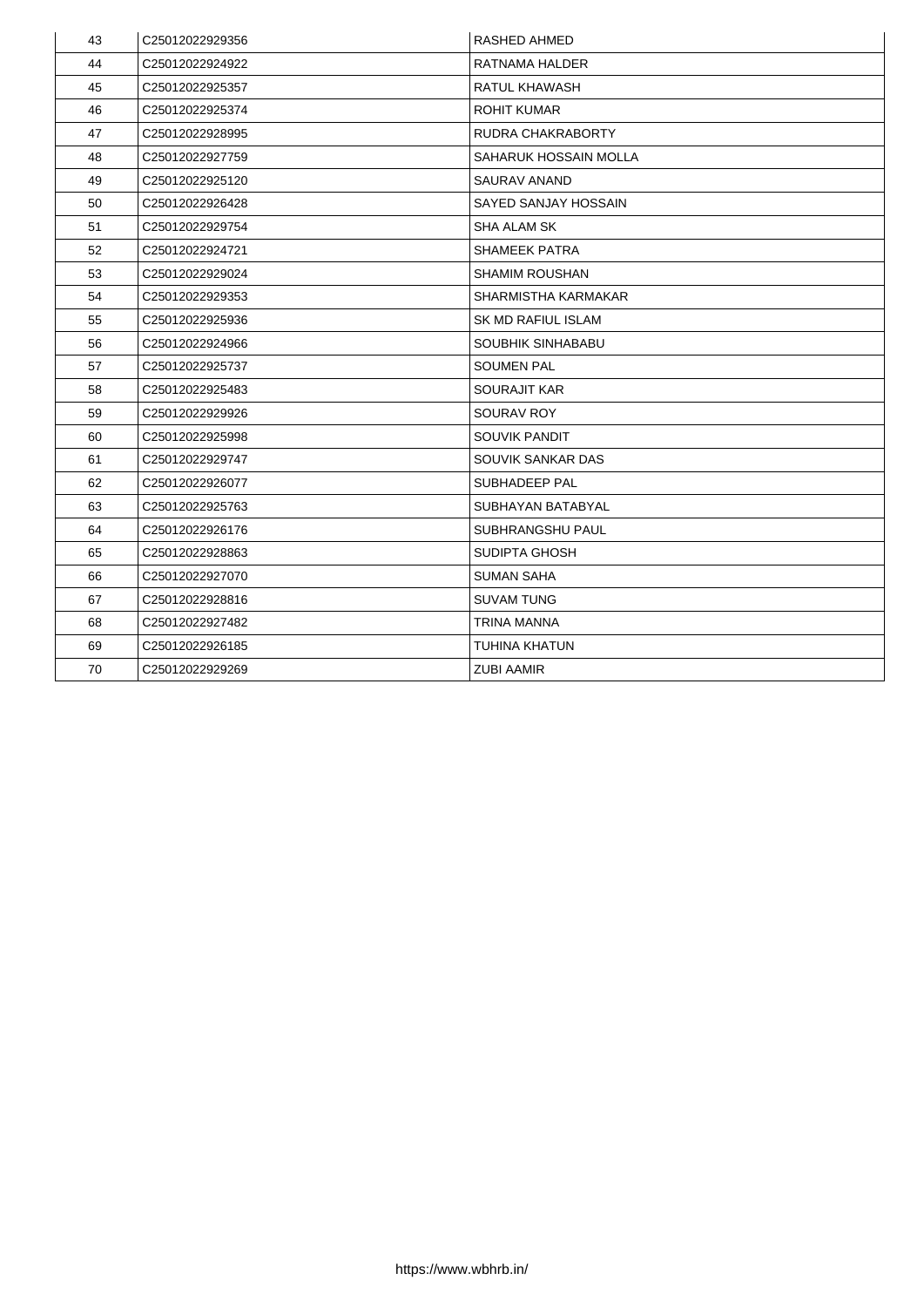**POST NAME :** General Duty Medical Officer | R/GDMO/07/2021 **VENUE :** Benfish Tower (1st Floor) GN 31, Sector-V, Salt Lake, Kolkata-700091

BENFISH TOWER, (1st, 2nd & 3rd Floor), GN-31, Sector-V, Salt Lake, Kolkata - 700091

|                | DATE OF INTERVIEW : 14-Mar-2022 | <b>SHIFT TIME : 02:00 PM To 05:00 PM</b> |
|----------------|---------------------------------|------------------------------------------|
| SL NO.         | <b>REGN NO.</b>                 | <b>NAME OF THE CANDIDATE:</b>            |
| $\mathbf 1$    | C25012022927159                 | <b>ABHISHEK ROY</b>                      |
| $\overline{2}$ | C25012022925699                 | <b>ANJAN MAJI</b>                        |
| 3              | C25012022927157                 | <b>ANKIT DAS</b>                         |
| 4              | C25012022929477                 | <b>ANTU BALLAV</b>                       |
| 5              | C25012022927838                 | <b>ANUPAM RAY</b>                        |
| 6              | C25012022926624                 | <b>ANWESHA DEY</b>                       |
| $\overline{7}$ | C25012022925944                 | <b>ARCHITA BANDYOPADHYAY</b>             |
| 8              | C25012022925950                 | <b>ARIJIT DEB GHOSH</b>                  |
| 9              | C25012022925640                 | <b>ARIJIT SARKAR</b>                     |
| 10             | C25012022929976                 | <b>ARINDAM BALA</b>                      |
| 11             | C25012022929707                 | <b>ARNAB BERA</b>                        |
| 12             | C25012022925459                 | <b>ARNAB DUTTA</b>                       |
| 13             | C25012022926400                 | <b>ARNAB KANTI PAL</b>                   |
| 14             | C25012022928937                 | <b>ARUNITA GHOSHAL</b>                   |
| 15             | C25012022928581                 | <b>ASADUL ALI KHAN</b>                   |
| 16             | C25012022929051                 | <b>AVISHEK CHATTERJEE</b>                |
| 17             | C <sub>25012022928476</sub>     | <b>BIKRAM CHOWDHURY</b>                  |
| 18             | C25012022930074                 | <b>BISWADEEP BAIRAGI</b>                 |
| 19             | C25012022925588                 | <b>CHANDAN GUPTA</b>                     |
| 20             | C25012022927253                 | <b>DEBABRATA ADHIKARI</b>                |
| 21             | C25012022924885                 | <b>DEBOPRIYA SENGUPTA</b>                |
| 22             | C25012022924646                 | <b>DEBRAJ CHOUDHURY</b>                  |
| 23             | C25012022925418                 | <b>DIBYAJYOTI PAL</b>                    |
| 24             | C25012022928334                 | <b>EDWIN STANIS LEPCHA</b>               |
| 25             | C25012022927949                 | <b>FIROJ E ABBAS</b>                     |
| 26             | C25012022926676                 | HAIMANTI BHATTACHARYA                    |
| 27             | C25012022929433                 | <b>IMTIAZ ALI KADERI</b>                 |
| 28             | C25012022925757                 | KABERI PRAMANIK                          |
| 29             | C25012022929355                 | <b>KAZI MOONFARED AHAMED</b>             |
| 30             | C25012022926770                 | <b>KRISHNENDU DEY</b>                    |
| 31             | C25012022927198                 | <b>MAHADEB KARAN</b>                     |
| 32             | C25012022929830                 | <b>MASUDA KHATUN</b>                     |
| 33             | C25012022929311                 | <b>MD ISMAIL HOQUE</b>                   |
| 34             | C25012022928096                 | <b>MD RIZWAN UZ ZAMAN</b>                |
| 35             | C25012022929252                 | <b>MD SAMIM AKHTAR</b>                   |
| 36             | C25012022927152                 | <b>MICHAEL WILSON MINZ</b>               |
| 37             | C25012022925636                 | NADEEM CHOWDHURY                         |
| 38             | C25012022928325                 | NANDINI BHATTACHARYA                     |
| 39             | C25012022927564                 | <b>NARGIS PARVEEN</b>                    |
| 40             | C25012022924968                 | NILANJANA HALDER                         |
| 41             | C25012022924624                 | <b>NIRMITA DAS</b>                       |
| 42             | C25012022924678                 | <b>OISHIKI MONDAL</b>                    |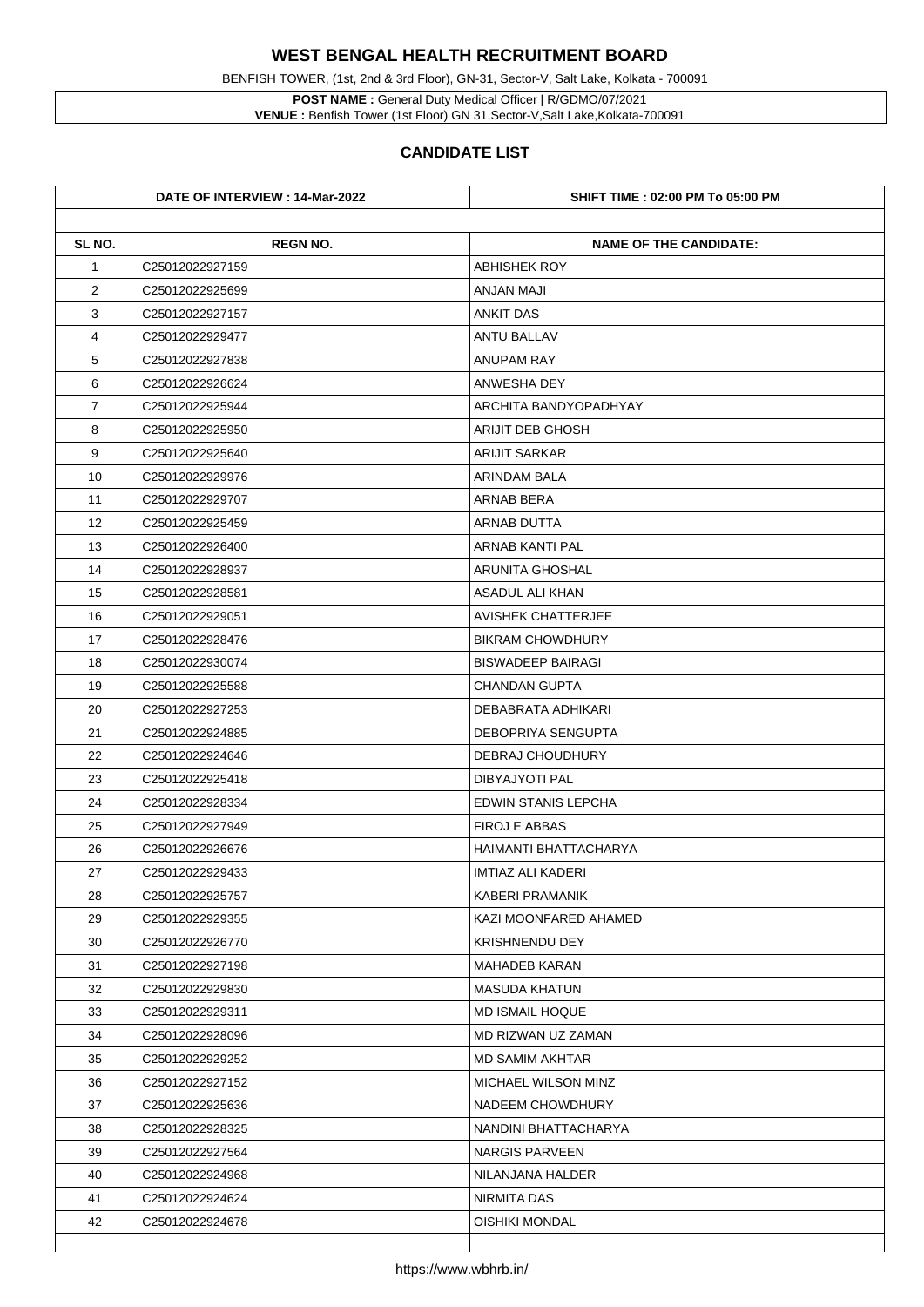| 43 | C25012022926329 | <b>PRAJIT PAL</b>        |
|----|-----------------|--------------------------|
| 44 | C25012022927814 | PRITAM RAHAMAN           |
| 45 | C25012022925574 | <b>PRIYA SADHU</b>       |
| 46 | C25012022926540 | <b>PROSENJIT GHOSH</b>   |
| 47 | C25012022924814 | <b>PURNENDU SINHA</b>    |
| 48 | C25012022926518 | <b>RAJARSHI SINHA</b>    |
| 49 | C25012022925507 | <b>RAJDEEP MAJUMDER</b>  |
| 50 | C25012022925478 | <b>RAKESH MAITY</b>      |
| 51 | C25012022926101 | <b>RAVI MEENA</b>        |
| 52 | C25012022926171 | <b>RUBAIYA BEGUM</b>     |
| 53 | C25012022925415 | <b>SABIR MIDDAY</b>      |
| 54 | C25012022928310 | <b>SAIKAT SEN</b>        |
| 55 | C25012022926460 | <b>SANGITA NANDY</b>     |
| 56 | C25012022929713 | <b>SANTANU SAREN</b>     |
| 57 | C25012022926526 | <b>SAPTARSHI SINHA</b>   |
| 58 | C25012022926922 | <b>SAYAK GHOSH</b>       |
| 59 | C25012022929581 | <b>SK SABIR</b>          |
| 60 | C25012022927067 | <b>SOUMYADIP DAS</b>     |
| 61 | C25012022929342 | <b>SOUVIK KUMAR PAN</b>  |
| 62 | C25012022928356 | <b>SOVAN MANDAL</b>      |
| 63 | C25012022925513 | <b>SOVANA CHATTERJEE</b> |
| 64 | C25012022927166 | <b>SUBHAM DEY</b>        |
| 65 | C25012022926632 | <b>SUCHAITA BASU</b>     |
| 66 | C25012022926409 | <b>SUMAN DAS</b>         |
| 67 | C25012022928177 | <b>SUMAN SAMANTA</b>     |
| 68 | C25012022927395 | <b>TANIYA MAJI</b>       |
| 69 | C25012022929897 | <b>TANMOY DEY</b>        |
| 70 | C25012022924622 | UJJAWAL KATYAYAN         |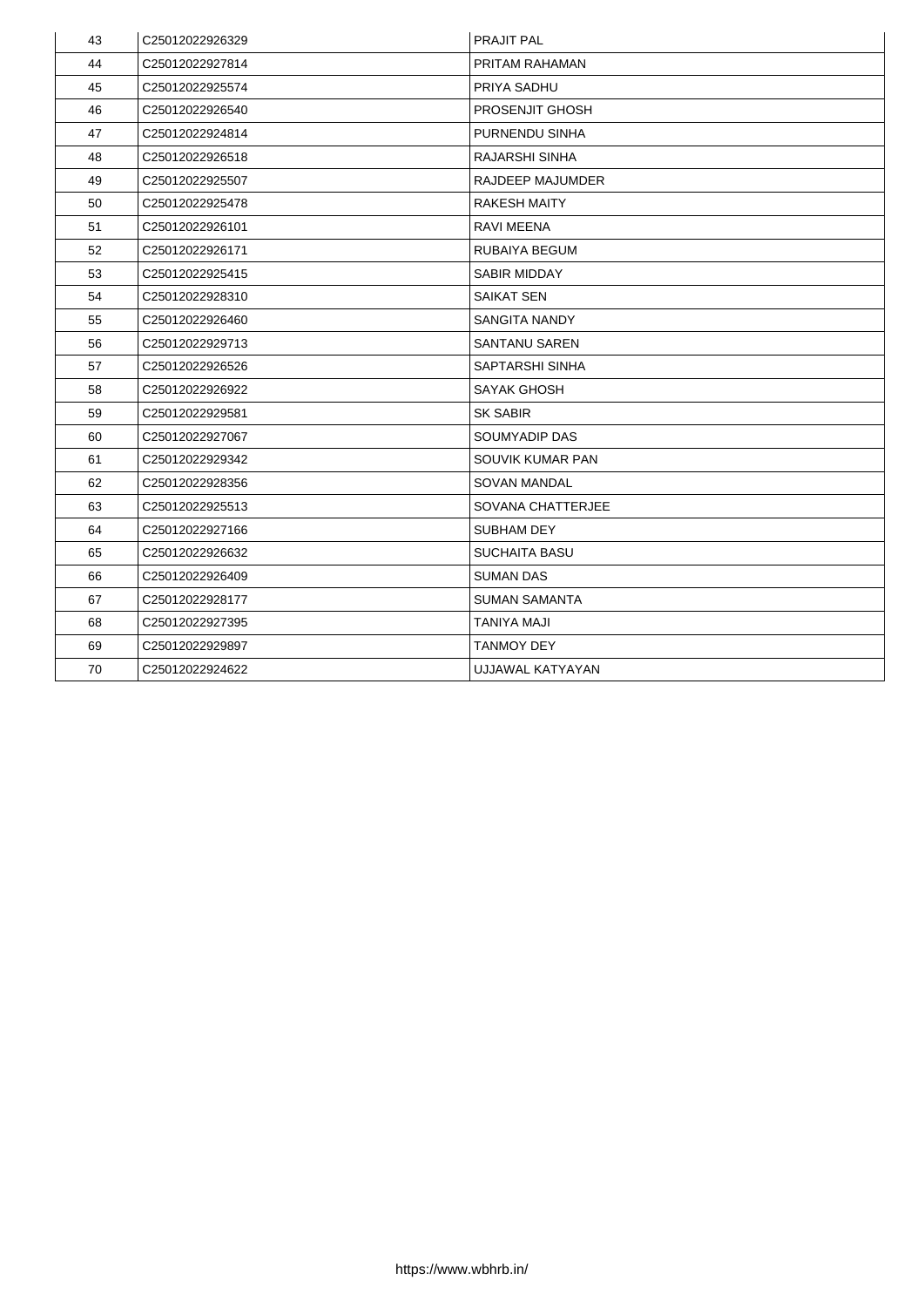BENFISH TOWER, (1st, 2nd & 3rd Floor), GN-31, Sector-V, Salt Lake, Kolkata - 700091

**POST NAME :** General Duty Medical Officer | R/GDMO/07/2021 **VENUE :** Benfish Tower (2nd Floor) GN 31,Sector-V,Salt Lake,Kolkata-700091

|                | DATE OF INTERVIEW : 14-Mar-2022 | <b>SHIFT TIME : 02:00 PM To 05:00 PM</b> |
|----------------|---------------------------------|------------------------------------------|
| SL NO.         | <b>REGN NO.</b>                 | <b>NAME OF THE CANDIDATE:</b>            |
| $\mathbf 1$    | C25012022925712                 | ABHISHEK BHATTACHARYA                    |
| $\overline{2}$ | C <sub>25012022925215</sub>     | <b>AJAY TIWARI</b>                       |
| 3              | C25012022925772                 | <b>ANIRBAN GANGULY</b>                   |
| 4              | C25012022924877                 | <b>ANIRBAN KAR</b>                       |
| 5              | C25012022925568                 | <b>ANISHA KUNDU</b>                      |
| 6              | C25012022926892                 | <b>ANJAN BISWAS</b>                      |
| $\overline{7}$ | C25012022930129                 | <b>ANKAN BANERJEE</b>                    |
| 8              | C25012022927103                 | <b>ANUSHILA GOSWAMI</b>                  |
| 9              | C25012022930050                 | <b>ARGHYADEEP BISWAS</b>                 |
| 10             | C25012022928801                 | <b>ARINDAM GHORAI</b>                    |
| 11             | C25012022926036                 | <b>ARINDAM SAMUI</b>                     |
| 12             | C25012022928360                 | <b>ASHIK RAHAMAN MOLLICK</b>             |
| 13             | C25012022925052                 | <b>AVIJIT SINGH</b>                      |
| 14             | C25012022929824                 | <b>BIPLOB BISWAS</b>                     |
| 15             | C25012022926231                 | <b>DEBALEENA BISWAS</b>                  |
| 16             | C25012022924882                 | <b>DEBARATI BARDHAN</b>                  |
| 17             | C <sub>25012022926655</sub>     | <b>DEBOJIT CHAKRABORTY</b>               |
| 18             | C25012022926611                 | DEBRAJ CHAKRABORTTY                      |
| 19             | C25012022927520                 | DEEPANWITA SAHA                          |
| 20             | C25012022925285                 | DHRITI RANJAN DINDA                      |
| 21             | C25012022926749                 | DHRUBAJYOTI ADAK                         |
| 22             | C25012022925870                 | <b>DIKSHA TRIPATHI</b>                   |
| 23             | C25012022928221                 | <b>FATEMA KHATUN</b>                     |
| 24             | C25012022929061                 | <b>GARIMA MONDAL</b>                     |
| 25             | C25012022926153                 | <b>GOBINDA BANERJEE</b>                  |
| 26             | C25012022927156                 | <b>INDRANI HANSDA</b>                    |
| 27             | C25012022926207                 | <b>JOYDEEP JANA</b>                      |
| 28             | C25012022924979                 | <b>LAJORIKA SETUA</b>                    |
| 29             | C25012022928875                 | <b>LAL MOHAMMOD</b>                      |
| 30             | C25012022926017                 | <b>MD JAWED KHAN</b>                     |
| 31             | C25012022926414                 | <b>MD TAOQUIR SHAHANSHAH</b>             |
| 32             | C25012022924639                 | <b>MOSTAK SHAIKH</b>                     |
| 33             | C25012022928788                 | <b>MOUSUMI NASKAR</b>                    |
| 34             | C25012022930032                 | <b>NIHAL AKHTER</b>                      |
| 35             | C25012022927079                 | <b>OINDRILA ROY</b>                      |
| 36             | C25012022926825                 | <b>PAROMITA RAY</b>                      |
| 37             | C25012022929155                 | <b>PAYEL DAS</b>                         |
| 38             | C25012022928427                 | PREMCHAND CHAUHAN                        |
| 39             | C25012022926189                 | <b>PRITHVIRAJ GHOSH</b>                  |
| 40             | C25012022924707                 | <b>RAISA SARMIN</b>                      |
| 41             | C25012022927444                 | RASED PEADA                              |
| 42             | C25012022927442                 | <b>RICHA PANDEY</b>                      |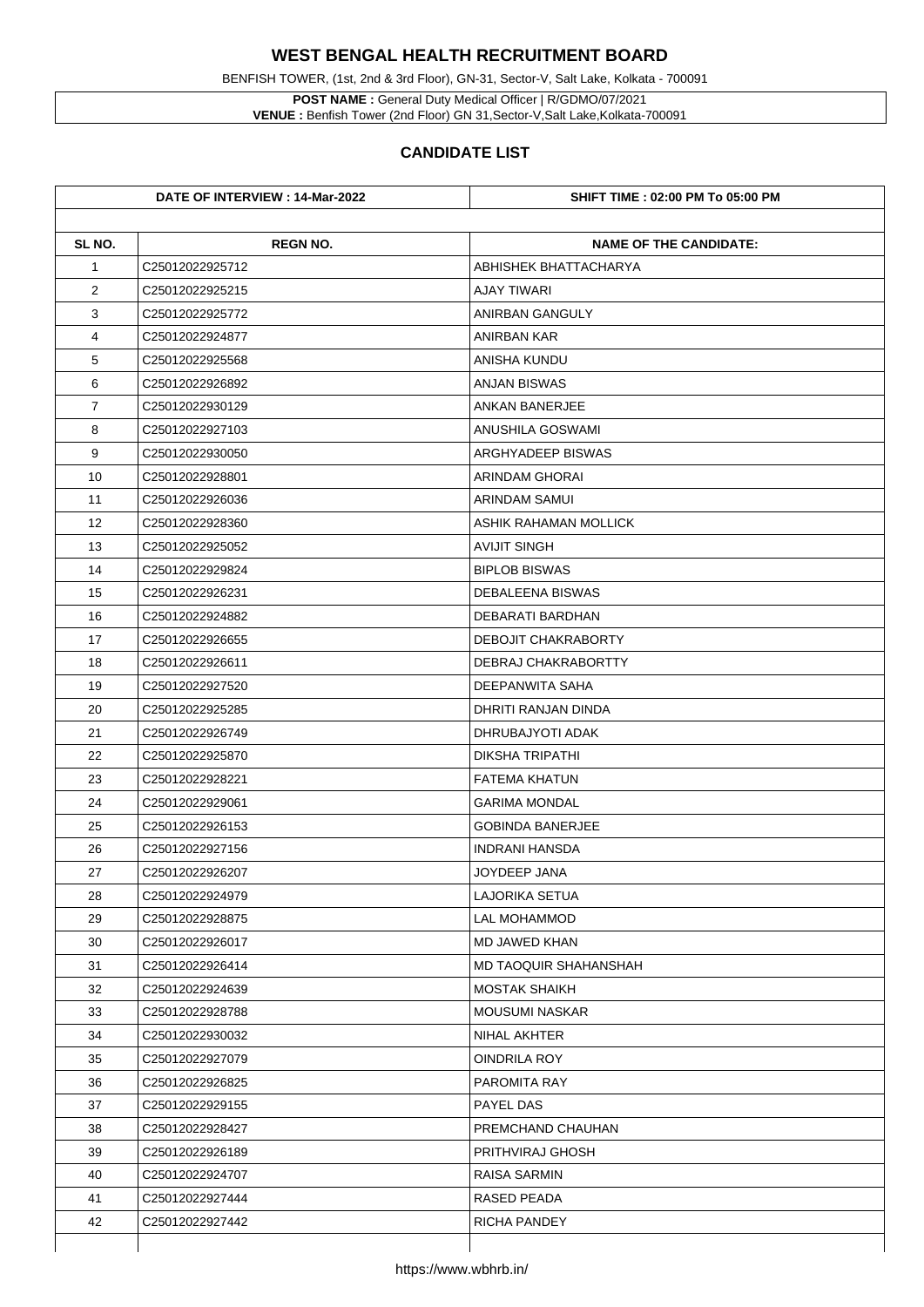| 43 | C25012022929071             | <b>RIMIL SAREN</b>           |
|----|-----------------------------|------------------------------|
| 44 | C25012022926610             | <b>RUMA BAIDYA</b>           |
| 45 | C25012022929771             | <b>SAGNIK MONDAL</b>         |
| 46 | C25012022926235             | <b>SANTANU ADHIKARY</b>      |
| 47 | C25012022927743             | <b>SAUMYAJIT GARAI</b>       |
| 48 | C25012022929674             | <b>SAYANI DAN</b>            |
| 49 | C25012022928926             | <b>SHAHID</b>                |
| 50 | C25012022928180             | <b>SHASHANKA NASKAR</b>      |
| 51 | C25012022926846             | <b>SHEERSHA CHATTERJEE</b>   |
| 52 | C25012022927307             | <b>SHIBASHIS SAHA</b>        |
| 53 | C25012022926014             | <b>SHIRSHENDU SANKAR DAS</b> |
| 54 | C25012022925395             | SIDDHARTHA SANKAR MALIK      |
| 55 | C <sub>25012022925768</sub> | <b>SOUGATA KUMAR GIRI</b>    |
| 56 | C25012022924811             | <b>SOUMIK MANDAL</b>         |
| 57 | C25012022928679             | <b>SOURAV MONDAL</b>         |
| 58 | C25012022925967             | <b>SOUVIK SARKAR</b>         |
| 59 | C25012022924813             | <b>SUBHAJIT KARMAKAR</b>     |
| 60 | C25012022929241             | <b>SUBRATA ROY</b>           |
| 61 | C25012022927917             | <b>SUMAN SINHA MAHAPATRA</b> |
| 62 | C25012022925420             | <b>SUMITRA RAJAK</b>         |
| 63 | C25012022925024             | <b>SUNITA MUDI</b>           |
| 64 | C25012022927846             | <b>SUPRITI MONDAL</b>        |
| 65 | C25012022925700             | <b>SUSMITA BISWAS</b>        |
| 66 | C25012022929140             | <b>SUSMITA SAHIS</b>         |
| 67 | C25012022927870             | <b>TITI GHOSH</b>            |
| 68 | C25012022926642             | <b>TUHIN IBRAHIM KHAN</b>    |
| 69 | C25012022927147             | <b>WRITWIK SARKAR</b>        |
| 70 | C25012022925791             | <b>YOUSUF PASHA</b>          |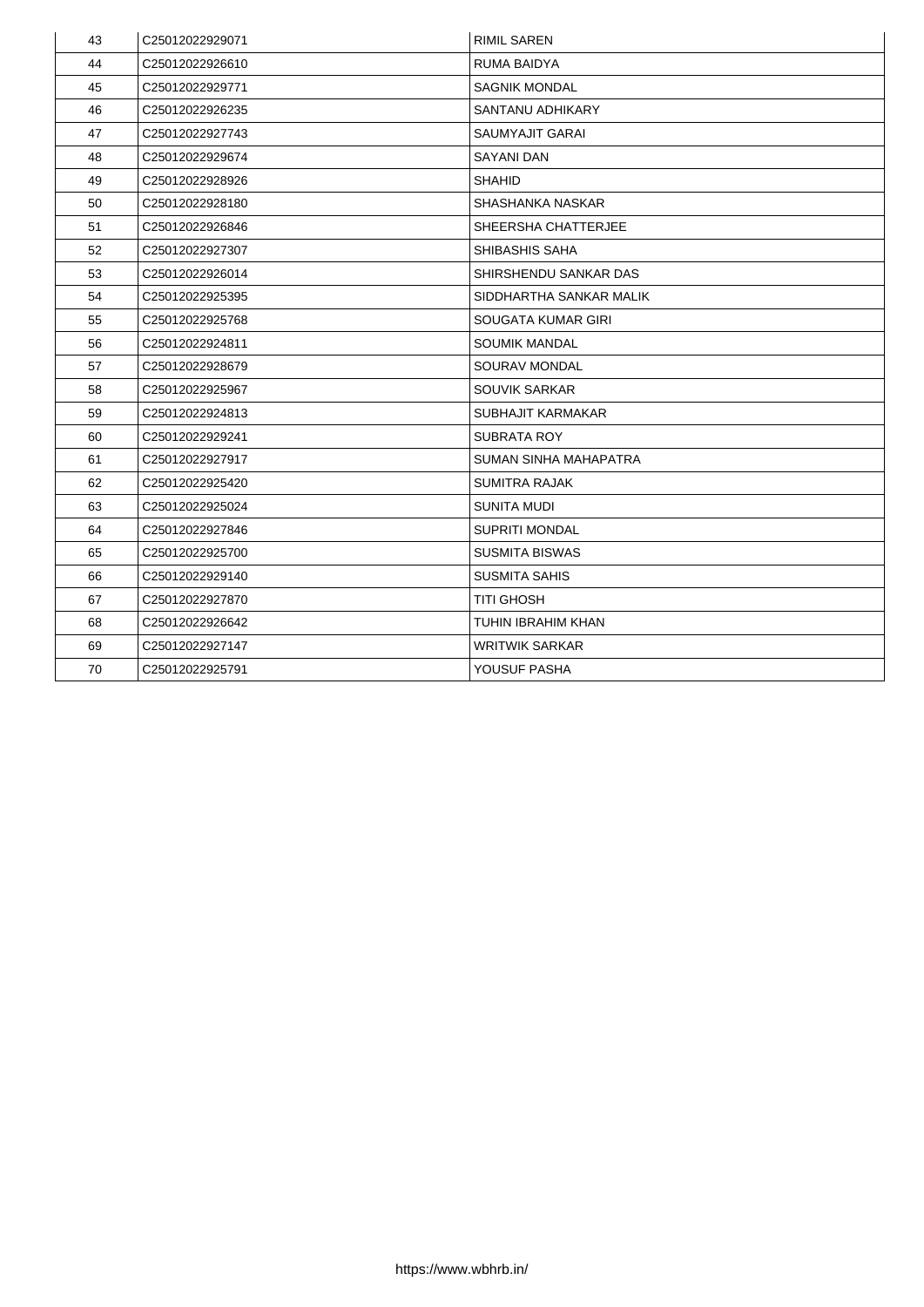**POST NAME :** General Duty Medical Officer | R/GDMO/07/2021 **VENUE :** Benfish Tower (1st Floor) GN 31, Sector-V, Salt Lake, Kolkata-700091

BENFISH TOWER, (1st, 2nd & 3rd Floor), GN-31, Sector-V, Salt Lake, Kolkata - 700091

|                 | DATE OF INTERVIEW : 15-Mar-2022 | <b>SHIFT TIME : 10:30 AM To 01:30 PM</b> |
|-----------------|---------------------------------|------------------------------------------|
| SL NO.          | <b>REGN NO.</b>                 | <b>NAME OF THE CANDIDATE:</b>            |
| $\mathbf 1$     | C25012022929532                 | <b>ABDUS SALAM</b>                       |
| $\overline{2}$  | C25012022927077                 | <b>ABHAS HANSDA</b>                      |
| 3               | C25012022928167                 | <b>ABID HASSAN</b>                       |
| 4               | C25012022924884                 | <b>ACHINTYA GHOSH</b>                    |
| 5               | C25012022925194                 | <b>AGAMAN MANDAL</b>                     |
| 6               | C25012022929596                 | AISHWARYA DIVAKARAN                      |
| $\overline{7}$  | C25012022924983                 | <b>AKHILESH KUMAR</b>                    |
| 8               | C25012022926751                 | <b>ALOK HALDER</b>                       |
| 9               | C25012022927633                 | <b>AMARJIT CHATTERJEE</b>                |
| 10 <sup>°</sup> | C25012022928610                 | <b>ANIRBAN SHAW</b>                      |
| 11              | C25012022924682                 | <b>ANUMITA DAS</b>                       |
| 12              | C25012022925398                 | <b>APARAJITA MONDAL</b>                  |
| 13              | C25012022927356                 | ARKAPRAVA NASKAR                         |
| 14              | C25012022925404                 | <b>ARNAB MONDAL</b>                      |
| 15              | C25012022926564                 | <b>ARPITA SARKAR</b>                     |
| 16              | C25012022929295                 | ATREYEE RAY CHAUDHURY                    |
| 17              | C25012022927262                 | ATRIM KARMAKAR                           |
| 18              | C25012022926747                 | <b>AVIPSA BANERJEE</b>                   |
| 19              | C <sub>25012022925976</sub>     | <b>AYAN CHATTERJEE</b>                   |
| 20              | C25012022925226                 | <b>BENIMADHB MAJI</b>                    |
| 21              | C25012022924962                 | <b>BISHWAMBHAR MANDAL</b>                |
| 22              | C25012022926389                 | <b>DEBJANI MIDYA</b>                     |
| 23              | C25012022925878                 | <b>DIPIKA BASKEY</b>                     |
| 24              | C25012022929419                 | <b>HUSNE TABASSUM</b>                    |
| 25              | C25012022924980                 | <b>KALLOL BHOWMIK</b>                    |
| 26              | C25012022926466                 | <b>KALPITA MAZUMDER</b>                  |
| 27              | C25012022925527                 | <b>KUNAL KISHOR</b>                      |
| 28              | C25012022928202                 | <b>MAIKBAL</b>                           |
| 29              | C25012022924659                 | <b>MAHFUJA AKTAR</b>                     |
| 30              | C25012022926037                 | <b>MAINAK DUTTA</b>                      |
| 31              | C25012022925084                 | <b>MANAS KHARIA</b>                      |
| 32              | C25012022928885                 | <b>MASOOM RAHI</b>                       |
| 33              | C25012022927354                 | <b>MASUM MALLICK</b>                     |
| 34              | C25012022926556                 | <b>MASUM REJA SEKH</b>                   |
| 35              | C25012022928906                 | <b>MD ABDUR RAHAMAN SK</b>               |
| 36              | C25012022928894                 | <b>MD MASUDUL HOQUE</b>                  |
| 37              | C25012022925192                 | <b>MD SIRAJUL ISLAM</b>                  |
| 38              | C25012022925741                 | <b>MINTU DE</b>                          |
| 39              | C25012022929944                 | <b>MUNMUN BHAKAT</b>                     |
| 40              | C25012022927672                 | NARENDER CHANCHAL                        |
| 41              | C25012022927537                 | NILADRI SUNDAR GHOSH                     |
| 42              | C25012022926124                 | NIRJHAR SINGHA MAHAPATRA                 |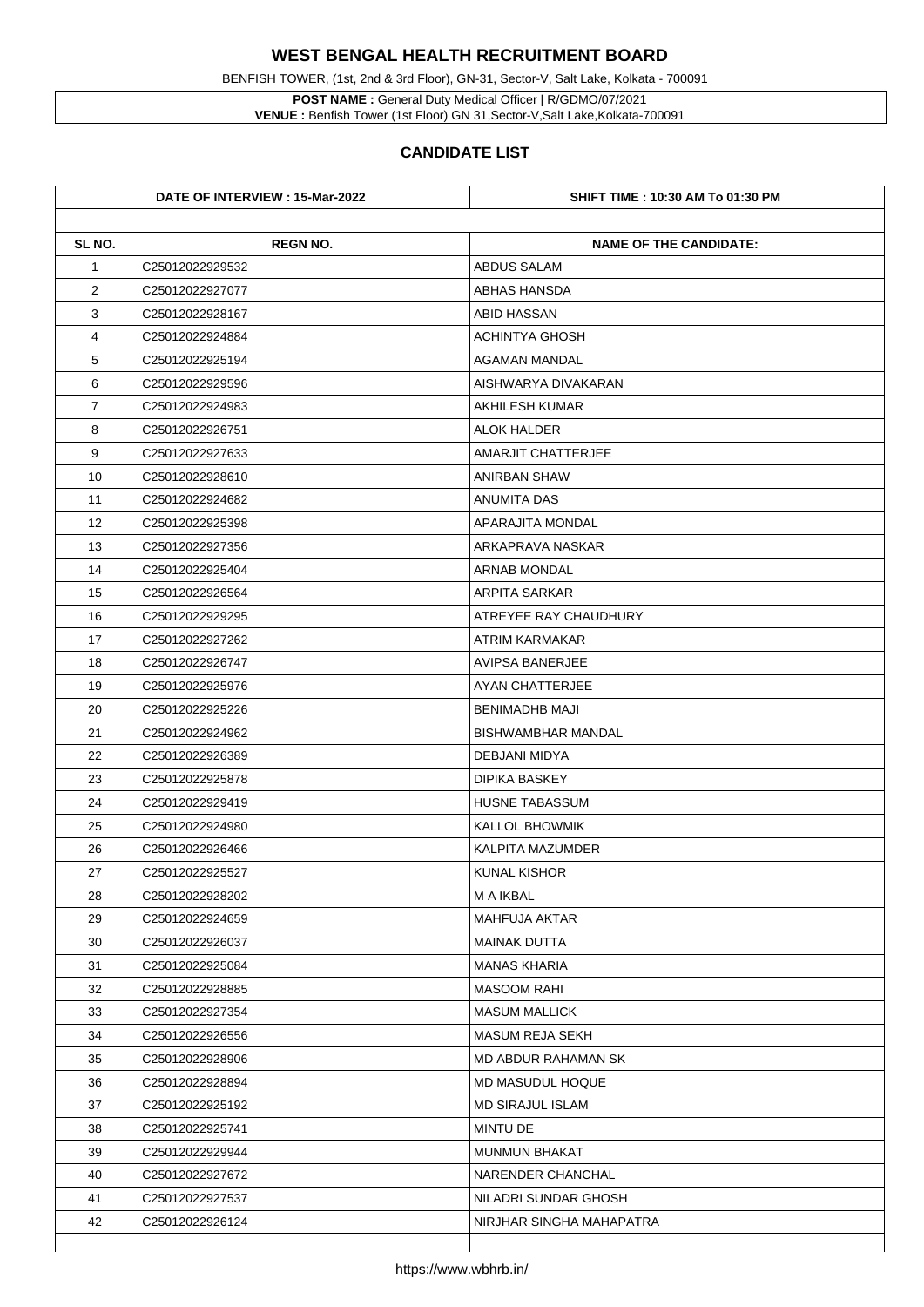| 43 | C25012022927907 | <b>PAYEL SARKAR</b>        |
|----|-----------------|----------------------------|
| 44 | C25012022924881 | PINAKI CHAKRABORTTY        |
| 45 | C25012022926584 | <b>POULAMI BIJOYPURI</b>   |
| 46 | C25012022925910 | <b>PRATYAY MAZUMDER</b>    |
| 47 | C25012022925172 | <b>PRITAM DASGUPTA</b>     |
| 48 | C25012022925744 | PRIYANKAR GANGOPADHYAY     |
| 49 | C25012022929089 | <b>REBEKA SULTANA</b>      |
| 50 | C25012022926789 | <b>RIKDEV PALODHY</b>      |
| 51 | C25012022926376 | <b>RIYA PATRA</b>          |
| 52 | C25012022926579 | <b>SABANA JESMINE</b>      |
| 53 | C25012022926757 | <b>SAHELI MUKHERJEE</b>    |
| 54 | C25012022926245 | <b>SAMSUL HUDA MULLICK</b> |
| 55 | C25012022925929 | <b>SANDIP SARKAR</b>       |
| 56 | C25012022928760 | <b>SHOLANKY DEY</b>        |
| 57 | C25012022924931 | <b>SIBASHIS SAMANTA</b>    |
| 58 | C25012022924623 | <b>SK ABDULLA</b>          |
| 59 | C25012022926336 | <b>SK GOUSUL ALAM</b>      |
| 60 | C25012022927116 | <b>SOUMEN MITRA</b>        |
| 61 | C25012022928608 | <b>SOUMIK DANDAPAT</b>     |
| 62 | C25012022928826 | SUKANYA BHATTACHARYA       |
| 63 | C25012022929842 | <b>SUMAN THANADER</b>      |
| 64 | C25012022926527 | <b>SUNIL KUMAR NUNIA</b>   |
| 65 | C25012022925740 | <b>SUVRABRATA PYNE</b>     |
| 66 | C25012022926462 | <b>TANMOY CHOWDHURY</b>    |
| 67 | C25012022929097 | <b>TOFAZZAL HOSSAIN</b>    |
| 68 | C25012022927123 | <b>TUHIN DEBSHARMA</b>     |
| 69 | C25012022925284 | <b>WASIM RAJA MOLLA</b>    |
| 70 | C25012022926923 | <b>WAZIFA YUSSOUF</b>      |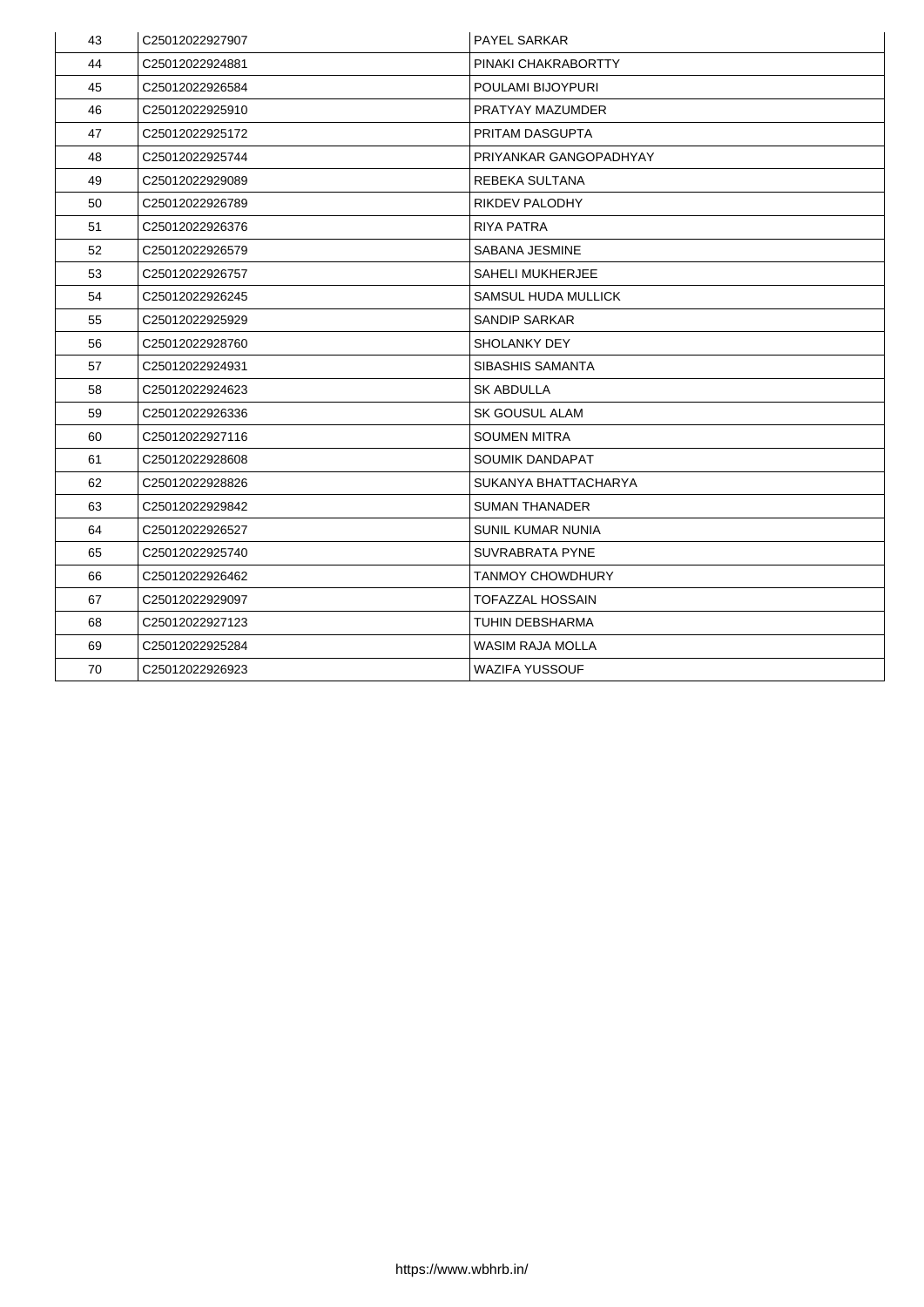BENFISH TOWER, (1st, 2nd & 3rd Floor), GN-31, Sector-V, Salt Lake, Kolkata - 700091

**POST NAME :** General Duty Medical Officer | R/GDMO/07/2021 **VENUE :** Benfish Tower (2nd Floor) GN 31,Sector-V,Salt Lake,Kolkata-700091

|                | DATE OF INTERVIEW : 15-Mar-2022 | <b>SHIFT TIME : 10:30 AM To 01:30 PM</b> |
|----------------|---------------------------------|------------------------------------------|
| SL NO.         | <b>REGN NO.</b>                 | <b>NAME OF THE CANDIDATE:</b>            |
| $\mathbf 1$    | C25012022926095                 | <b>ABDUR RAHMAN</b>                      |
| $\overline{2}$ | C25012022928818                 | <b>ABHIK SAMANTA</b>                     |
| 3              | C25012022925151                 | <b>ANIRBAN MONDAL</b>                    |
| 4              | C25012022925454                 | <b>ARGHYAJIT SAHA</b>                    |
| 5              | C25012022926932                 | <b>ARITRA KUMAR GHOSH</b>                |
| 6              | C25012022926945                 | <b>ARNAV BISWAS</b>                      |
| $\overline{7}$ | C25012022925883                 | <b>ARUNIM JANA</b>                       |
| 8              | C25012022929809                 | <b>ARUNIMA MONDAL</b>                    |
| 9              | C25012022926152                 | <b>AYON MONDAL</b>                       |
| 10             | C25012022924945                 | <b>BAPAN BISWAS</b>                      |
| 11             | C25012022925139                 | <b>BISWAJIT TUDU</b>                     |
| 12             | C25012022928478                 | <b>CHANDRA SEKHAR ROY</b>                |
| 13             | C25012022928106                 | <b>CHANDREYEE DAS</b>                    |
| 14             | C25012022925557                 | <b>DEBASISH SAHA</b>                     |
| 15             | C25012022927061                 | <b>DEBOLINA BISWAS</b>                   |
| 16             | C25012022926424                 | <b>DIPAK MANDAL</b>                      |
| 17             | C25012022924635                 | <b>DWAIPAYAN BISWAS</b>                  |
| 18             | C25012022927268                 | <b>DWAIPAYAN PANDE</b>                   |
| 19             | C25012022924772                 | <b>IMRANA SULTANA</b>                    |
| 20             | C25012022925170                 | <b>INDRANIL BHATTACHARYA</b>             |
| 21             | C25012022926338                 | <b>JAGRITI GHOSH</b>                     |
| 22             | C25012022926543                 | <b>JOYDEEP BARMAN</b>                    |
| 23             | C25012022927369                 | <b>KALINJOY CHOWDHURY</b>                |
| 24             | C25012022926437                 | <b>KRISHANU MAJUMDAR</b>                 |
| 25             | C25012022928184                 | KRISHNA SINGHAMAHAPATRA                  |
| 26             | C25012022928697                 | <b>KRISHNENDU BHOWMIK</b>                |
| 27             | C25012022927126                 | <b>LITAN MONDAL</b>                      |
| 28             | C25012022924989                 | <b>MAHANANDA MONDAL</b>                  |
| 29             | C25012022925299                 | <b>MD WALLIULLA HOQUE</b>                |
| 30             | C25012022930076                 | <b>MD WASIM AKRAM</b>                    |
| 31             | C25012022926090                 | <b>MOTIUR RAHAMAN</b>                    |
| 32             | C25012022924943                 | <b>NAVANEETA SEAL</b>                    |
| 33             | C25012022926396                 | NILABJA CHATTOPADHYAY                    |
| 34             | C25012022927378                 | NIRMALYA SEN                             |
| 35             | C25012022925665                 | <b>OMPRAKASH CHANDRA</b>                 |
| 36             | C25012022927244                 | PALLAB MUKHOPADHYAY                      |
| 37             | C25012022927259                 | PARTHIB MUKHOPADHYAY                     |
| 38             | C25012022928152                 | <b>PRATYAY DEY</b>                       |
| 39             | C25012022926560                 | <b>PRIYAM MITRA</b>                      |
| 40             | C25012022924994                 | PRIYANKA HALDAR                          |
| 41             | C25012022926290                 | <b>QUAZI MOSADDECK HOSSAIN</b>           |
| 42             | C25012022925448                 | RAVISHEKHAR KUMAR RAVI                   |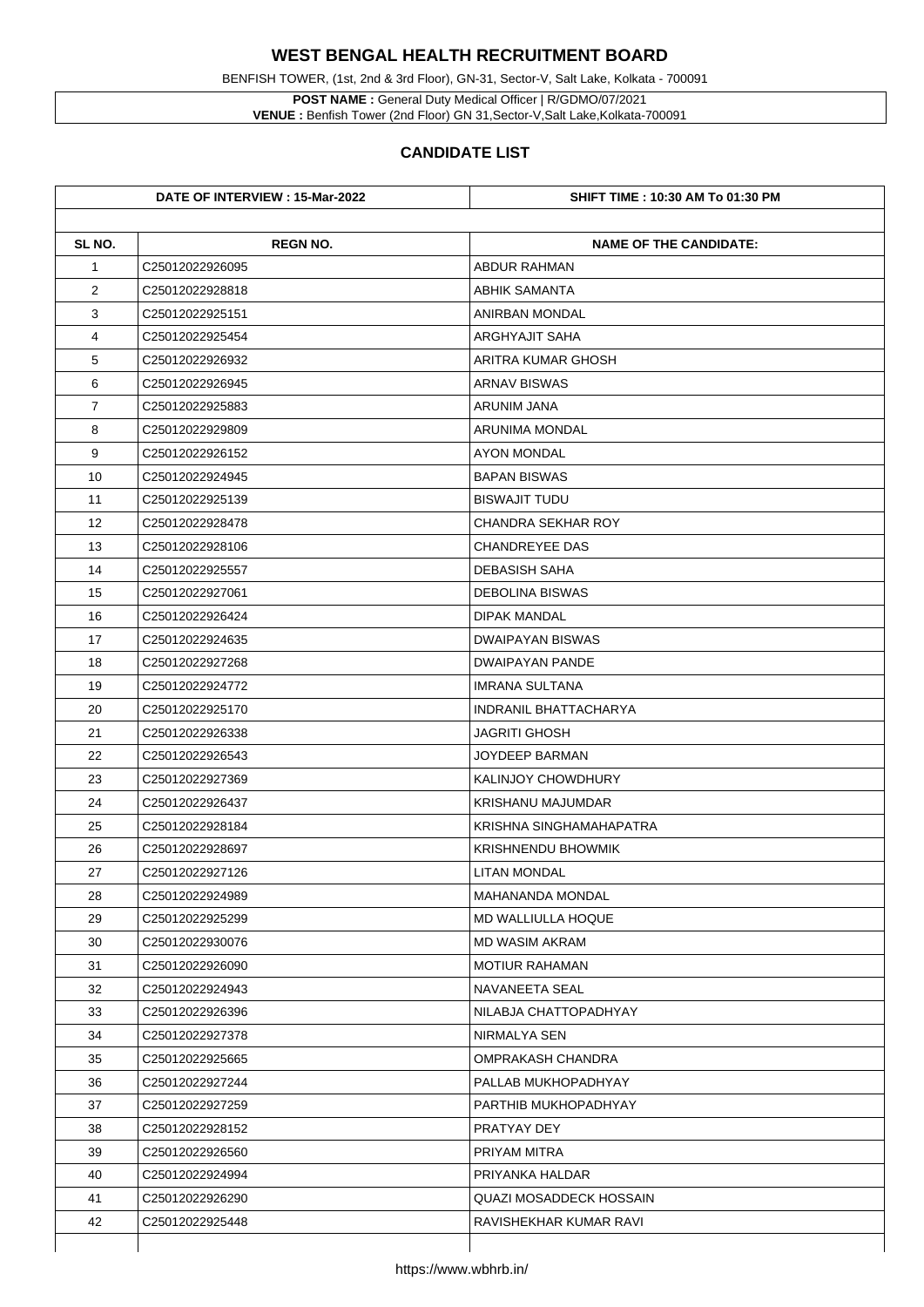| 43 | C25012022927890 | <b>SAMIKSHA AGARWAL</b>     |
|----|-----------------|-----------------------------|
| 44 | C25012022928648 | <b>SANCHITA SARKAR</b>      |
| 45 | C25012022926049 | <b>SARAT PAUL</b>           |
| 46 | C25012022926965 | <b>SARMITA NAYAK</b>        |
| 47 | C25012022925376 | <b>SATYAKI GHOSH</b>        |
| 48 | C25012022925460 | <b>SAYAN BANIK</b>          |
| 49 | C25012022926740 | <b>SAYANTANI GAYEN</b>      |
| 50 | C25012022926361 | <b>SAYANTIKA BARIK</b>      |
| 51 | C25012022929498 | <b>SELIM AKTER</b>          |
| 52 | C25012022925046 | <b>SHASHI SHEKHAR</b>       |
| 53 | C25012022927777 | <b>SHATADRU KUMAR</b>       |
| 54 | C25012022927968 | <b>SHOUVIK BARDHAN</b>      |
| 55 | C25012022929377 | <b>SK MD MUSTAKIM AHMED</b> |
| 56 | C25012022927871 | <b>SOHINI CHAKI</b>         |
| 57 | C25012022925094 | <b>SOURAV MONDAL</b>        |
| 58 | C25012022929401 | <b>SOUVIK KR DAS</b>        |
| 59 | C25012022924712 | <b>SREYA CHATTERJEE</b>     |
| 60 | C25012022928331 | <b>SRIJEETA BANERJEE</b>    |
| 61 | C25012022927737 | <b>SUBHADRA MURMU</b>       |
| 62 | C25012022926025 | <b>SUBHANKAR HALDER</b>     |
| 63 | C25012022925742 | <b>SUDIP SINHA</b>          |
| 64 | C25012022927761 | <b>SUJIT KUMAR BISWAS</b>   |
| 65 | C25012022926199 | <b>SUMANTA MANDAL</b>       |
| 66 | C25012022924683 | <b>SUVASMIT PAUL</b>        |
| 67 | C25012022926197 | <b>SWARNENDU MANDAL</b>     |
| 68 | C25012022928285 | <b>VINEET PRAKASH SAH</b>   |
| 69 | C25012022927372 | <b>WALID HOSSAIN</b>        |
| 70 | C25012022927427 | <b>ZEESAN ALI</b>           |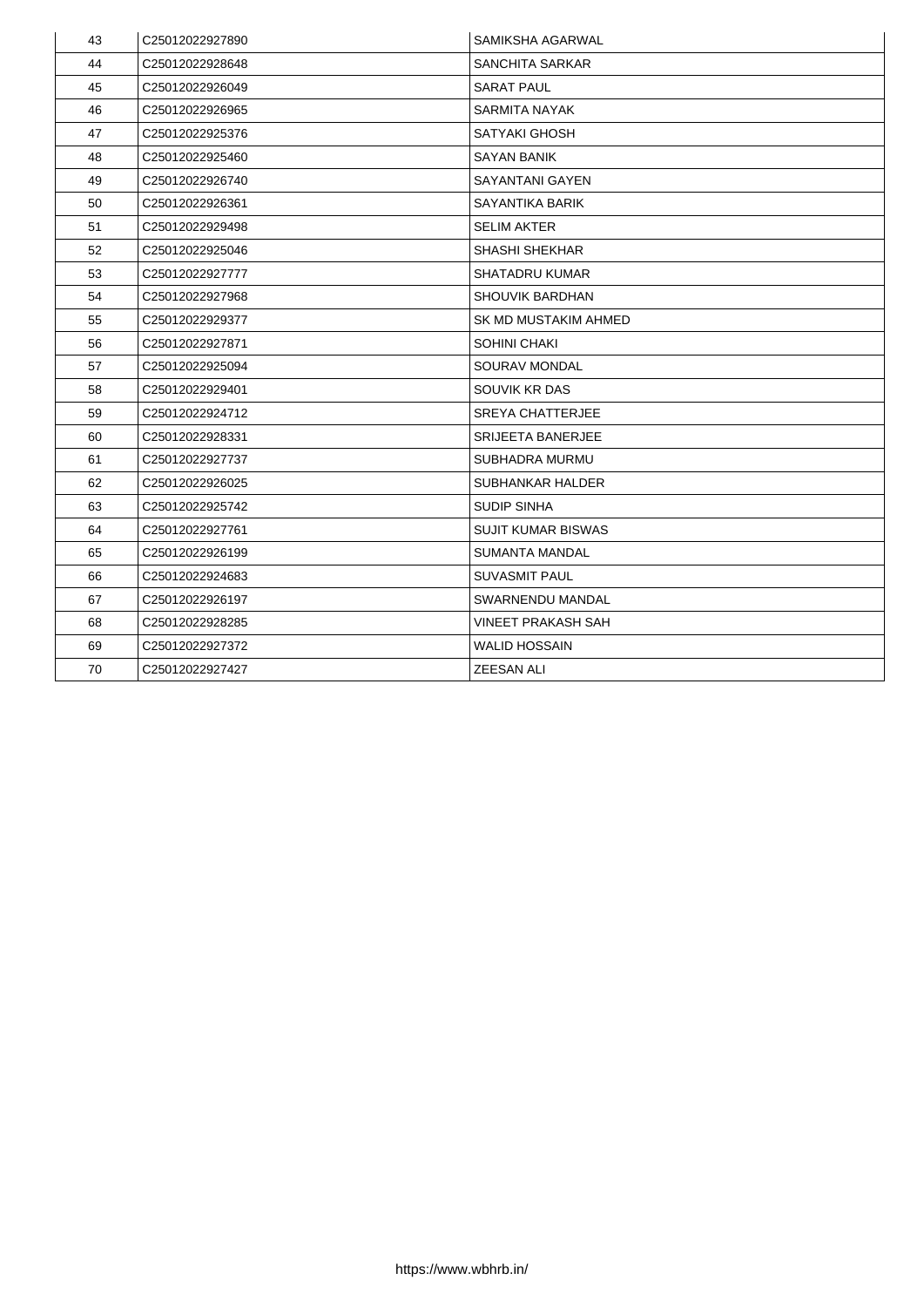**POST NAME :** General Duty Medical Officer | R/GDMO/07/2021 **VENUE :** Benfish Tower (1st Floor) GN 31, Sector-V, Salt Lake, Kolkata-700091

BENFISH TOWER, (1st, 2nd & 3rd Floor), GN-31, Sector-V, Salt Lake, Kolkata - 700091

|                | DATE OF INTERVIEW : 15-Mar-2022 | <b>SHIFT TIME : 02:00 PM To 05:00 PM</b> |
|----------------|---------------------------------|------------------------------------------|
| SL NO.         | <b>REGN NO.</b>                 | <b>NAME OF THE CANDIDATE:</b>            |
| $\mathbf 1$    | C25012022926824                 | <b>ABHISHEK MAURYA</b>                   |
| $\overline{2}$ | C25012022925096                 | AMARTYA TIKADAR                          |
| 3              | C25012022924630                 | <b>ANINDYA SAHA</b>                      |
| 4              | C25012022927827                 | <b>ANIRBAN GHOSH</b>                     |
| 5              | C25012022925900                 | ANIRUDDHA CHOWDHURY                      |
| 6              | C25012022927072                 | <b>ARGHA BISWAS</b>                      |
| $\overline{7}$ | C25012022929319                 | <b>ARKAJIT BHATTACHARYA</b>              |
| 8              | C25012022925980                 | <b>ARKAMITA CHAUDHURY</b>                |
| 9              | C25012022926109                 | <b>ARNAB DAS</b>                         |
| 10             | C25012022924898                 | <b>ARNAB KOLAY</b>                       |
| 11             | C25012022927654                 | <b>BABAR ALI</b>                         |
| 12             | C25012022927441                 | <b>BINAY KUMAR MAHALI</b>                |
| 13             | C25012022924986                 | <b>BULBUL SARDAR</b>                     |
| 14             | C25012022929643                 | <b>CHANDRA KANTA HALDER</b>              |
| 15             | C25012022924920                 | <b>DEBASMITA SARKAR</b>                  |
| 16             | C25012022926008                 | <b>DEBRAJ KAR</b>                        |
| 17             | C25012022926071                 | <b>DIPTESH DAS</b>                       |
| 18             | C25012022926844                 | <b>DISHARI BARMAN</b>                    |
| 19             | C25012022927449                 | <b>FARUK AHAMED</b>                      |
| 20             | C25012022925485                 | <b>GYAN PRAKASH GUPTA</b>                |
| 21             | C25012022925885                 | <b>INDRANI</b>                           |
| 22             | C25012022927413                 | <b>JANMENJOY SARKAR</b>                  |
| 23             | C25012022929043                 | <b>KASHMIR SHEIKH</b>                    |
| 24             | C25012022929178                 | <b>KHEYA ROY PRAMANIK</b>                |
| 25             | C25012022928410                 | <b>MARSAL HEMBRAM</b>                    |
| 26             | C25012022925421                 | <b>MD ABBASUDDIN AHMED</b>               |
| 27             | C25012022927957                 | <b>MD MAHAMUD KHAN</b>                   |
| 28             | C25012022926056                 | <b>MD SALAHUDDIN</b>                     |
| 29             | C25012022929420                 | <b>MD SEFAUR RAHMAN</b>                  |
| 30             | C25012022924993                 | <b>MITRABARUN SEN</b>                    |
| 31             | C25012022925774                 | <b>MST KHADIJATUL KUBRA</b>              |
| 32             | C25012022928390                 | <b>NAKUL NAYEK</b>                       |
| 33             | C25012022925407                 | NIRUPAM ROY                              |
| 34             | C25012022927201                 | NOOR AKHTAR                              |
| 35             | C25012022929364                 | PINTU HALDAR                             |
| 36             | C25012022928680                 | <b>POULAMI SAHA</b>                      |
| 37             | C25012022925029                 | PRARTHANA BANERJEE                       |
| 38             | C25012022924687                 | <b>PRASENJIT SAHA</b>                    |
| 39             | C25012022925813                 | <b>PRITAM MONDAL</b>                     |
| 40             | C25012022925444                 | RAKESH KUMAR KARAK                       |
| 41             | C25012022929125                 | <b>RANIT BASAK</b>                       |
| 42             | C25012022929190                 | <b>RITUPARNA ROY</b>                     |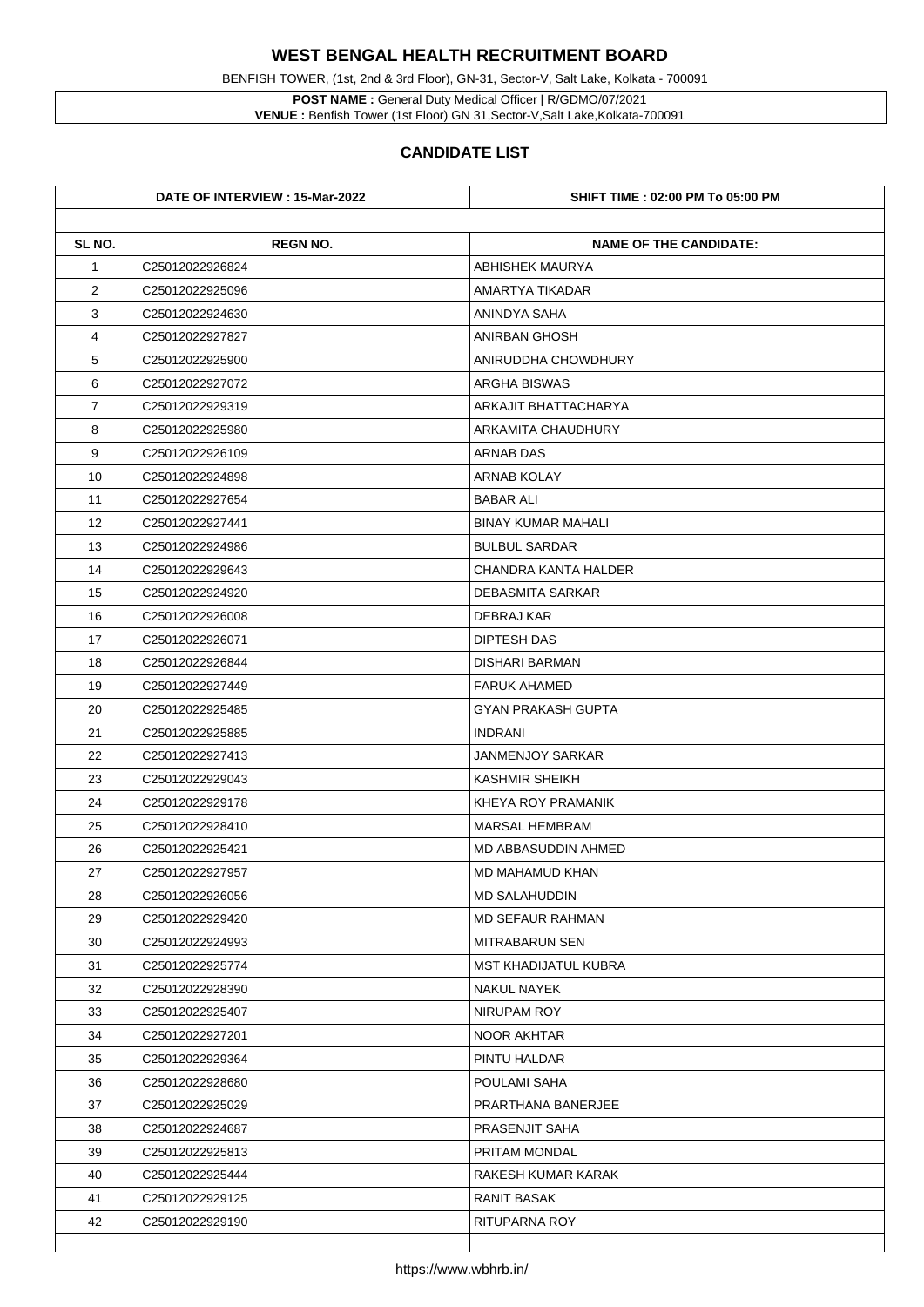| 43 | C25012022929911             | <b>ROSHAN BARLA</b>       |
|----|-----------------------------|---------------------------|
| 44 | C25012022927071             | <b>SAHIN AHMMED</b>       |
| 45 | C25012022927347             | <b>SAMIM AKTAR</b>        |
| 46 | C25012022926276             | <b>SAMIN AKTAR</b>        |
| 47 | C25012022928952             | <b>SANSHAPTAK GHOSH</b>   |
| 48 | C25012022927185             | <b>SARUK AZAD</b>         |
| 49 | C <sub>25012022929188</sub> | <b>SHAKUNTALA TUDU</b>    |
| 50 | C25012022925789             | <b>SK JAIDUR RAHAMAN</b>  |
| 51 | C25012022929837             | <b>SK RAJU</b>            |
| 52 | C25012022928569             | <b>SOMNATH GHORAI</b>     |
| 53 | C25012022929317             | <b>SOUMALYA PAROI</b>     |
| 54 | C25012022925387             | <b>SOUMIK DAS</b>         |
| 55 | C25012022925875             | <b>SOUMITRA SARKAR</b>    |
| 56 | C25012022929711             | <b>SOUMYA MUKHERJEE</b>   |
| 57 | C25012022928899             | <b>SOURAV JOARDAR</b>     |
| 58 | C25012022928451             | <b>SROSTA BASU</b>        |
| 59 | C25012022929407             | <b>SUBHAJIT PRAMANIK</b>  |
| 60 | C25012022924965             | <b>SUKANTA MONDAL</b>     |
| 61 | C25012022927172             | <b>SUMAN HAZRA</b>        |
| 62 | C25012022924620             | <b>SUMAN PAN</b>          |
| 63 | C25012022928188             | <b>SUMAN RAY</b>          |
| 64 | C25012022925307             | <b>SUNETRA SAHA</b>       |
| 65 | C25012022924690             | <b>SURJYANKAR SAHA</b>    |
| 66 | C25012022925874             | <b>SUSHANTA DEY</b>       |
| 67 | C25012022926168             | <b>SYED MUNJOOR ELAHI</b> |
| 68 | C25012022928635             | <b>TRISHITA BASAK</b>     |
| 69 | C25012022930070             | <b>TWINKLE MUKHERJEE</b>  |
| 70 | C25012022925515             | <b>ZISHAN AKHTAR</b>      |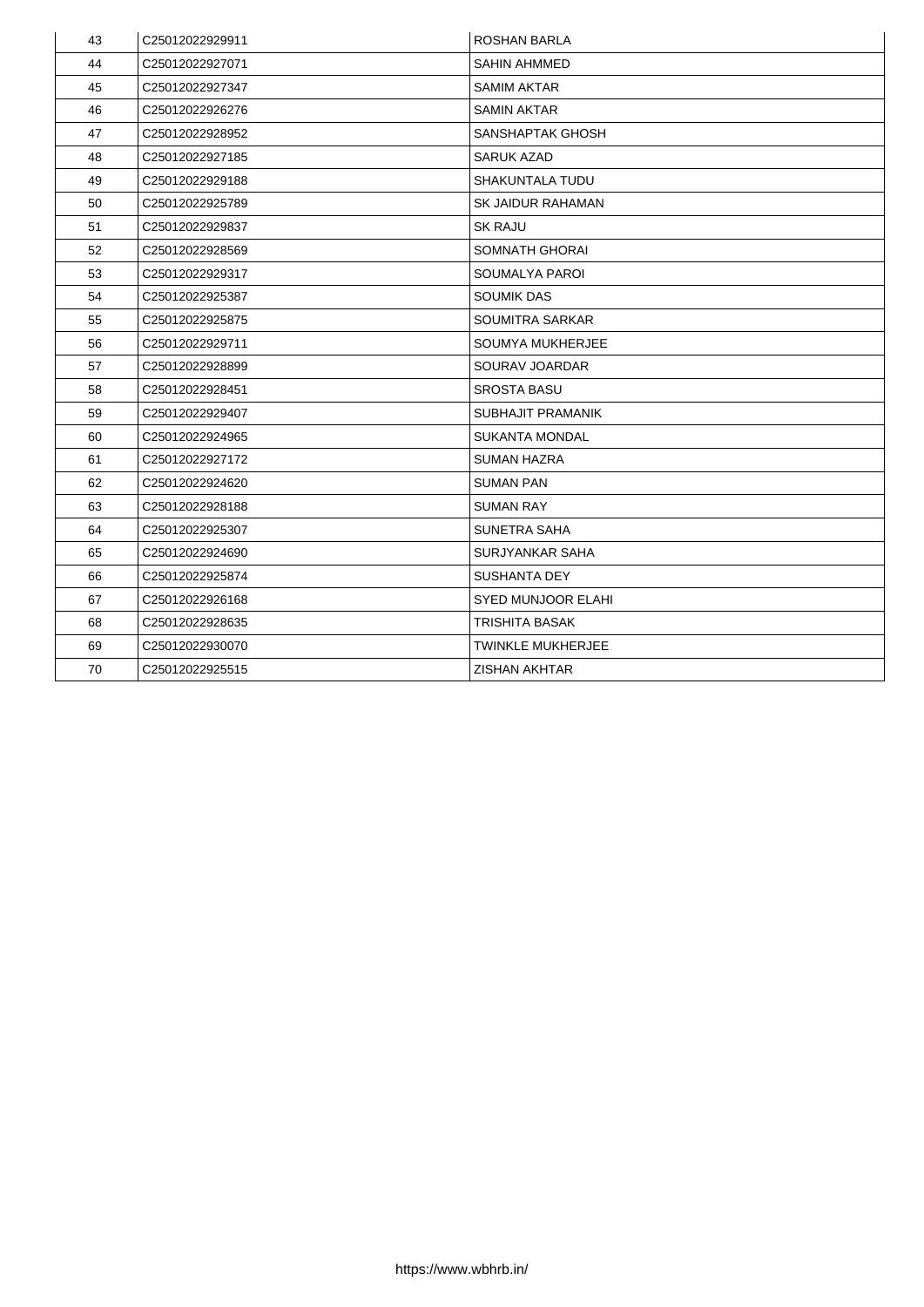BENFISH TOWER, (1st, 2nd & 3rd Floor), GN-31, Sector-V, Salt Lake, Kolkata - 700091

**POST NAME :** General Duty Medical Officer | R/GDMO/07/2021 **VENUE :** Benfish Tower (2nd Floor) GN 31,Sector-V,Salt Lake,Kolkata-700091

|                | DATE OF INTERVIEW : 15-Mar-2022 | <b>SHIFT TIME : 02:00 PM To 05:00 PM</b> |
|----------------|---------------------------------|------------------------------------------|
| SL NO.         | <b>REGN NO.</b>                 | <b>NAME OF THE CANDIDATE:</b>            |
| $\mathbf 1$    | C25012022924876                 | <b>ABHISHEK DUTTA</b>                    |
| $\overline{2}$ | C25012022925647                 | <b>AMIT KUMAR TRIPATHY</b>               |
| 3              | C25012022927687                 | <b>ANANYA ROY</b>                        |
| 4              | C25012022924773                 | <b>ANUBRATA KUNDU</b>                    |
| 5              | C25012022924744                 | ANWAY BHATTACHARYYA                      |
| 6              | C25012022926307                 | <b>ARUNIMA GHOSH</b>                     |
| $\overline{7}$ | C25012022927197                 | <b>DEBADITYA DASGUPTA</b>                |
| 8              | C25012022928007                 | <b>DEBANJANA MAJUMDER</b>                |
| 9              | C25012022925697                 | <b>DEBAPRIYA GHOSH</b>                   |
| 10             | C25012022926305                 | <b>DEBASISH GHOSH</b>                    |
| 11             | C25012022924676                 | <b>DIPANJAN ROY</b>                      |
| 12             | C25012022925841                 | ESHA BANDYOPADHYAY                       |
| 13             | C25012022929417                 | <b>HABIB TANVEER</b>                     |
| 14             | C25012022925822                 | <b>HABIBULLAH AL MAHMUD</b>              |
| 15             | C25012022926794                 | <b>IFTEKHAR ANZOOM</b>                   |
| 16             | C25012022927665                 | <b>JAYDEEP KARMAKAR</b>                  |
| 17             | C25012022929427                 | <b>JOY SAHA</b>                          |
| 18             | C25012022925984                 | <b>JOYDEEP TRIPATHI</b>                  |
| 19             | C25012022929384                 | <b>KANGKAN DAS</b>                       |
| 20             | C25012022924803                 | <b>KARTIK MURMU</b>                      |
| 21             | C25012022924970                 | <b>KHEROWAL MANDI</b>                    |
| 22             | C25012022925859                 | <b>KOUSHIK MANDAL</b>                    |
| 23             | C25012022927508                 | <b>LOONA AHMED</b>                       |
| 24             | C25012022925161                 | <b>MAHMUD HASAN SHAH</b>                 |
| 25             | C25012022924905                 | <b>MANISHA ROY</b>                       |
| 26             | C25012022928163                 | <b>MANOHAR KUMAR SONI</b>                |
| 27             | C25012022927966                 | <b>MANOJEET MALLIK</b>                   |
| 28             | C25012022925733                 | <b>MD NIYAZ AKHTER</b>                   |
| 29             | C25012022925577                 | <b>NAFIUL ISLAM</b>                      |
| 30             | C25012022927716                 | <b>NAJMA SULTANA</b>                     |
| 31             | C25012022925453                 | <b>NELOY MODAK</b>                       |
| 32             | C25012022928046                 | <b>PRITHWISH SINHA</b>                   |
| 33             | C25012022926401                 | PRIYANKA BANIK                           |
| 34             | C25012022925378                 | <b>PRIYANKA SARKAR</b>                   |
| 35             | C25012022929161                 | <b>PUSPENDU MONDAL</b>                   |
| 36             | C <sub>25012022925555</sub>     | <b>RAJIB HALDER</b>                      |
| 37             | C25012022926748                 | <b>RIMIYA SULTANA</b>                    |
| 38             | C25012022929128                 | <b>RUKSANA PARVIN</b>                    |
| 39             | C25012022924851                 | <b>SMISHA</b>                            |
| 40             | C25012022926170                 | <b>SMM SUFIUR RAHMAN</b>                 |
| 41             | C25012022927410                 | <b>SAGAR DAS</b>                         |
| 42             | C25012022926816                 | <b>SAIKAT KAR</b>                        |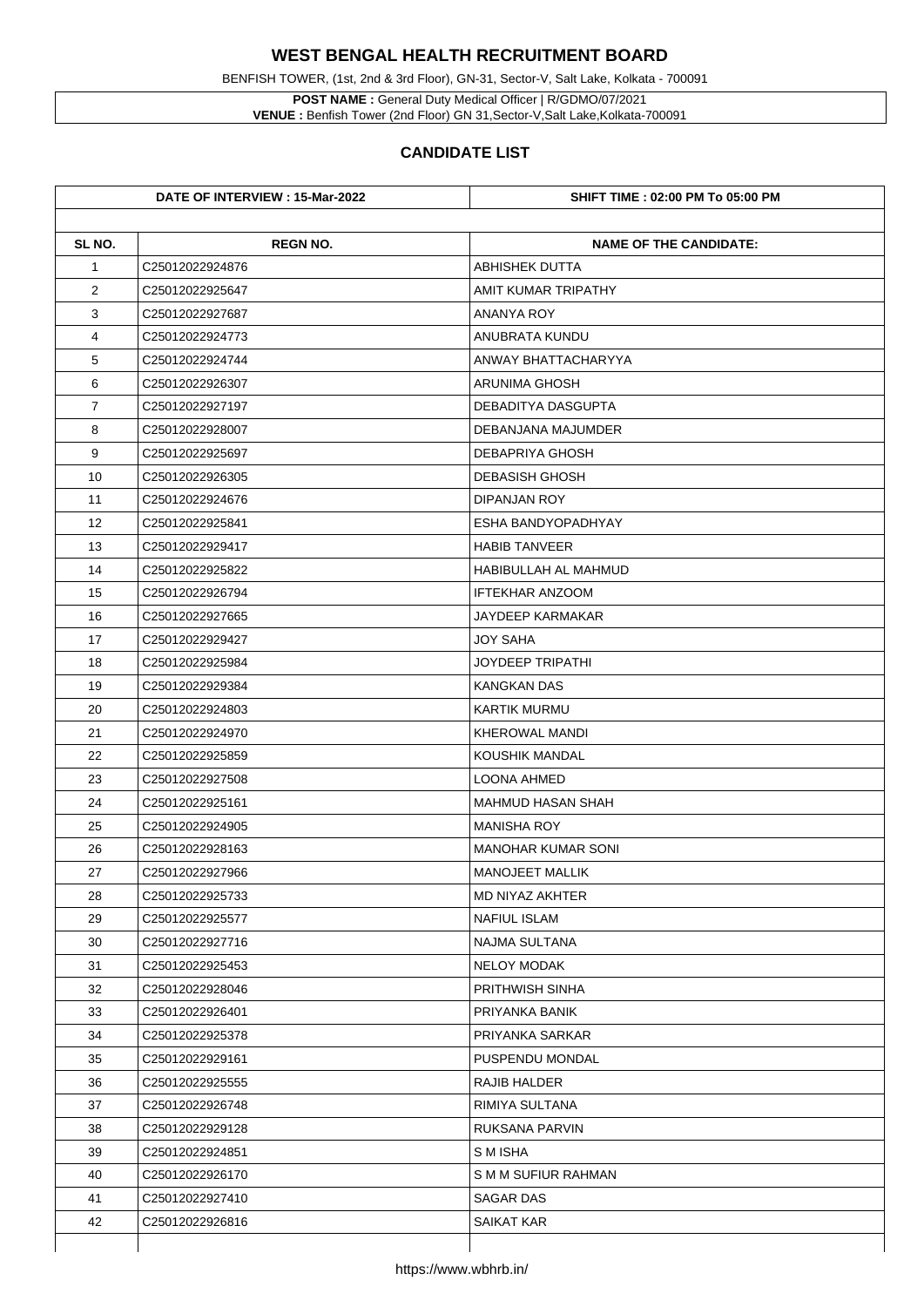| 43 | C25012022926158             | <b>SALMA BAKSH</b>            |
|----|-----------------------------|-------------------------------|
| 44 | C25012022926315             | <b>SALMA PERVIN</b>           |
| 45 | C25012022925220             | <b>SAPTARSHI SASTRI</b>       |
| 46 | C25012022929394             | <b>SARFUDDIN MOLLAH</b>       |
| 47 | C25012022924694             | <b>SAURAV KR ROY</b>          |
| 48 | C25012022929719             | <b>SAYAN DE SARKAR</b>        |
| 49 | C <sub>25012022926179</sub> | <b>SAYANI PATTANAYAK</b>      |
| 50 | C25012022925248             | SAYANTI MUKHOPADHYAY          |
| 51 | C25012022928211             | <b>SHAKILUR NAWAZ</b>         |
| 52 | C25012022929212             | <b>SHEIKH SAHABUL HOSSAIN</b> |
| 53 | C25012022925027             | <b>SHUBHAYU SAMPATH PAUL</b>  |
| 54 | C <sub>25012022925068</sub> | <b>SK ABIR HOSSAIN</b>        |
| 55 | C25012022926314             | <b>SK OMAR FARUK</b>          |
| 56 | C25012022925072             | <b>SNEHASISH DUTTA</b>        |
| 57 | C25012022924685             | <b>SOURAV BHUNIA</b>          |
| 58 | C25012022928407             | <b>SOURAV GHOSH</b>           |
| 59 | C25012022927725             | <b>SOUVIK SARKAR</b>          |
| 60 | C25012022924673             | <b>SRIKANTH SINGHA RAY</b>    |
| 61 | C25012022925525             | <b>SUBHRADE</b>               |
| 62 | C25012022927122             | <b>SUBINITA MISRA</b>         |
| 63 | C25012022927033             | <b>SUMAN ROY</b>              |
| 64 | C25012022928352             | <b>SUNANDAN PRATIHAR</b>      |
| 65 | C25012022925271             | <b>SURAJ SAHA</b>             |
| 66 | C25012022929146             | <b>SUROTTAM PODDAR</b>        |
| 67 | C25012022924955             | <b>SUVANA PARVIN</b>          |
| 68 | C25012022928672             | <b>SWASTYANEEK BRITNIKAS</b>  |
| 69 | C25012022924742             | <b>SYED IMRAN HOSSAIN</b>     |
| 70 | C25012022924719             | <b>SYED NIZAMUDDIN</b>        |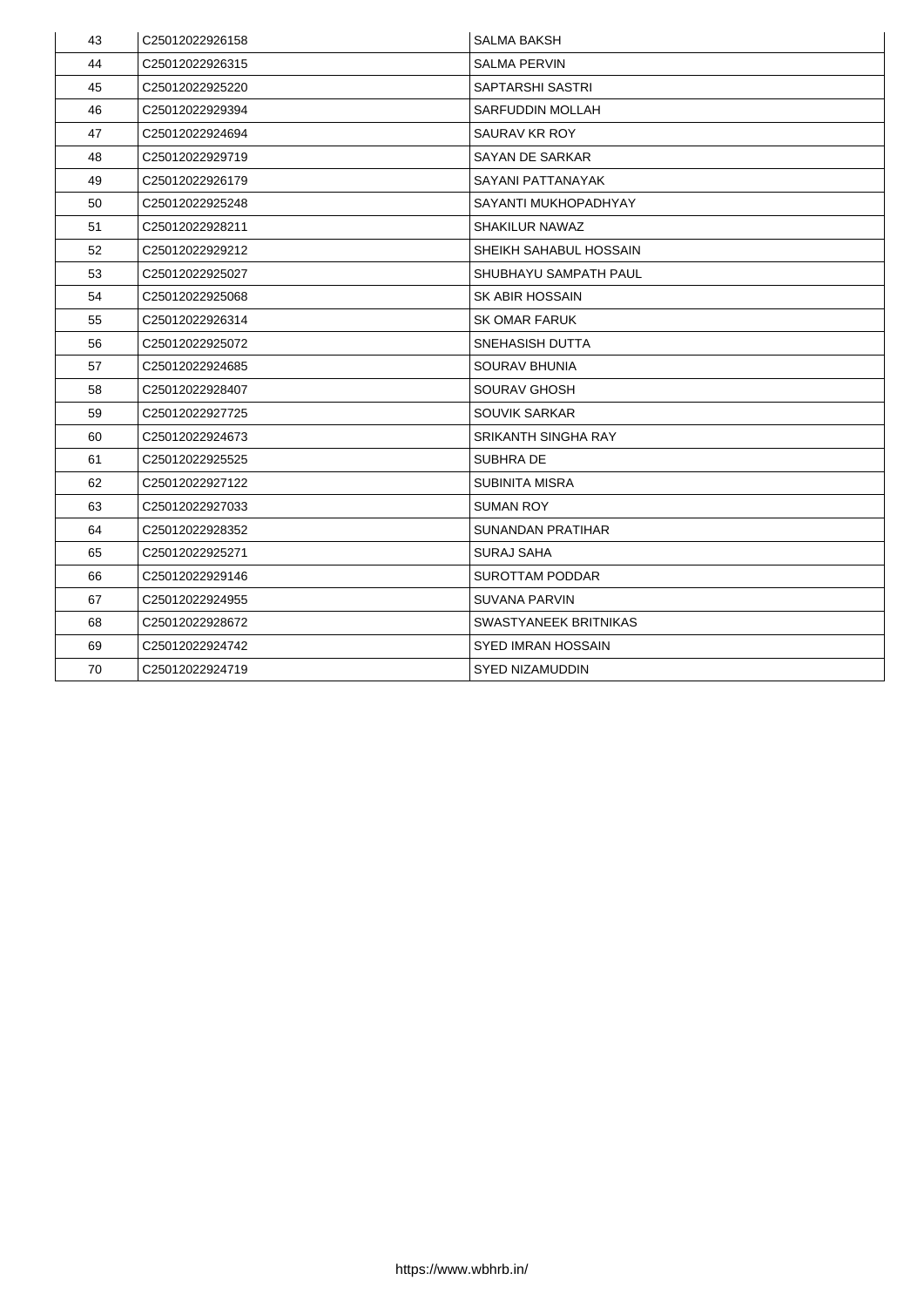**POST NAME :** General Duty Medical Officer | R/GDMO/07/2021 **VENUE :** Benfish Tower (1st Floor) GN 31, Sector-V, Salt Lake, Kolkata-700091

BENFISH TOWER, (1st, 2nd & 3rd Floor), GN-31, Sector-V, Salt Lake, Kolkata - 700091

|                | DATE OF INTERVIEW : 16-Mar-2022 | <b>SHIFT TIME : 10:30 AM To 01:30 PM</b> |
|----------------|---------------------------------|------------------------------------------|
| SL NO.         | <b>REGN NO.</b>                 | <b>NAME OF THE CANDIDATE:</b>            |
| $\mathbf 1$    | C25012022930086                 | ABHINABA NASKAR                          |
| $\overline{2}$ | C25012022924810                 | <b>ABHISEK CHOWDHURY</b>                 |
| 3              | C25012022930011                 | <b>ABHISHEK MITRA</b>                    |
| 4              | C25012022924688                 | ABHRATANU CHAKRABORTY                    |
| 5              | C25012022925563                 | <b>AMIT MONDAL</b>                       |
| 6              | C25012022929894                 | <b>AMITY SAHA</b>                        |
| $\overline{7}$ | C25012022926826                 | ANIRUDDHA SAHA                           |
| 8              | C25012022928047                 | <b>ANUBHAB PATWARI</b>                   |
| 9              | C25012022926594                 | <b>ARCHITA DAS</b>                       |
| 10             | C25012022926381                 | <b>ARINDAM PAIK</b>                      |
| 11             | C25012022927168                 | ARNAB BHATTACHARJEE                      |
| 12             | C25012022929170                 | <b>ARNAB DATTA</b>                       |
| 13             | C25012022929631                 | <b>ARNISH MAITY</b>                      |
| 14             | C25012022924666                 | <b>AROJ ALI SK</b>                       |
| 15             | C25012022926330                 | <b>ASIF RAHAMAN</b>                      |
| 16             | C25012022925267                 | <b>BARUN HALDAR</b>                      |
| 17             | C25012022925793                 | <b>CHIRANJIB ROY</b>                     |
| 18             | C25012022928246                 | <b>DEBABRATA HEMBRAM</b>                 |
| 19             | C25012022925521                 | <b>DEBRAJ BANERJEE</b>                   |
| 20             | C25012022926818                 | <b>HASEN SK</b>                          |
| 21             | C <sub>25012022929360</sub>     | <b>HITESH KUMAR</b>                      |
| 22             | C25012022925492                 | <b>IMON PANJA</b>                        |
| 23             | C25012022929744                 | JAGANNATH MUKHOPADHYAY                   |
| 24             | C25012022926355                 | <b>JAMIRUL ISLAM</b>                     |
| 25             | C25012022924806                 | <b>JHILLY DAS</b>                        |
| 26             | C25012022925317                 | <b>JOYDIP PURKAIT</b>                    |
| 27             | C25012022928137                 | <b>KAUSTAV ROY</b>                       |
| 28             | C25012022928408                 | <b>KUMAR SATYAM</b>                      |
| 29             | C25012022928319                 | <b>MARIA ARJUMAND</b>                    |
| 30             | C25012022926303                 | <b>MASIUR ANSARY</b>                     |
| 31             | C25012022927856                 | <b>MD AMANUR HOSSAIN</b>                 |
| 32             | C25012022925826                 | <b>MD ANI HAQUE</b>                      |
| 33             | C25012022926766                 | <b>MOHINI DATTA</b>                      |
| 34             | C25012022926415                 | <b>MONICA SAHA</b>                       |
| 35             | C25012022929763                 | <b>MRINMAY KAYAL</b>                     |
| 36             | C25012022929683                 | NAZIM AHMED KHAN                         |
| 37             | C25012022924973                 | <b>NEERAJ KUMAR</b>                      |
| 38             | C25012022929184                 | NOORE AFSAAN                             |
| 39             | C25012022926817                 | <b>NOVEL HALDER</b>                      |
|                |                                 |                                          |
| 40             | C25012022925565                 | <b>PAPIA GHOSH</b>                       |
| 41             | C25012022927220                 | <b>PARICHITA ROY</b>                     |
| 42             | C25012022927462                 | PINTU PRATIHAR                           |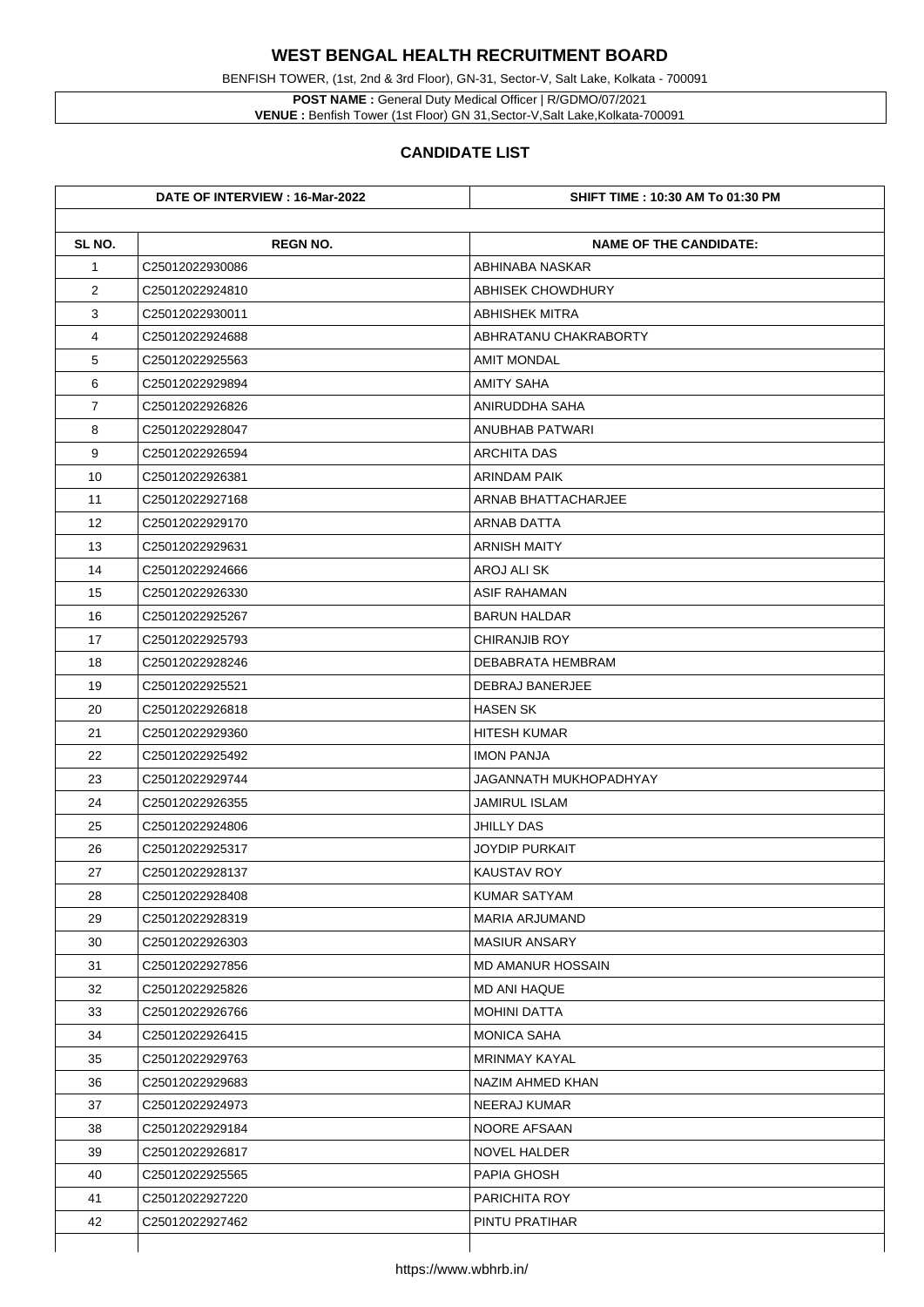| 43 | C25012022925449             | <b>PRITAM ROY</b>           |
|----|-----------------------------|-----------------------------|
| 44 | C25012022926833             | <b>PROLAY SAHA</b>          |
| 45 | C25012022926726             | <b>RESHMA PARVIN</b>        |
| 46 | C <sub>25012022924778</sub> | RIZIA AKHTAR                |
| 47 | C25012022926053             | <b>SABUJ BISWAS</b>         |
| 48 | C <sub>25012022929810</sub> | <b>SADIQUL REJA</b>         |
| 49 | C25012022926532             | <b>SADREULLA ANAM</b>       |
| 50 | C25012022926174             | <b>SAHANA PARVIN</b>        |
| 51 | C25012022925551             | <b>SAHELI GHOSH</b>         |
| 52 | C25012022928549             | <b>SAIKAT SARKAR</b>        |
| 53 | C25012022927515             | <b>SARWAR A ALAM</b>        |
| 54 | C25012022925098             | <b>SAYAN MONDAL</b>         |
| 55 | C25012022927840             | <b>SAYANTANI MAJUMDAR</b>   |
| 56 | C25012022928908             | <b>SHARAD CHOWDHURY</b>     |
| 57 | C25012022927218             | <b>SHUBHRA SOUMA DAS</b>    |
| 58 | C25012022927877             | <b>SK ZIARUL</b>            |
| 59 | C25012022926318             | <b>SOHAG MALLICK</b>        |
| 60 | C25012022925686             | <b>SONGHITA SAHA</b>        |
| 61 | C25012022926975             | <b>SOURI MAJUMDER</b>       |
| 62 | C25012022925266             | <b>SUPRIYA SARKAR</b>       |
| 63 | C <sub>25012022929050</sub> | <b>SUROJIT NEOGI</b>        |
| 64 | C25012022927707             | <b>SUVRA PRAKASH BISWAS</b> |
| 65 | C25012022927705             | <b>SUVRO JYOTI MAJUMDER</b> |
| 66 | C <sub>25012022929169</sub> | <b>SWARASI MANDAL</b>       |
| 67 | C25012022925701             | <b>SYED ASIF IQBAL</b>      |
| 68 | C <sub>25012022927052</sub> | <b>TANMOY ROY</b>           |
| 69 | C25012022929182             | <b>TANVI MALLICK</b>        |
| 70 | C25012022926265             | <b>VISWADEEP BANERJEE</b>   |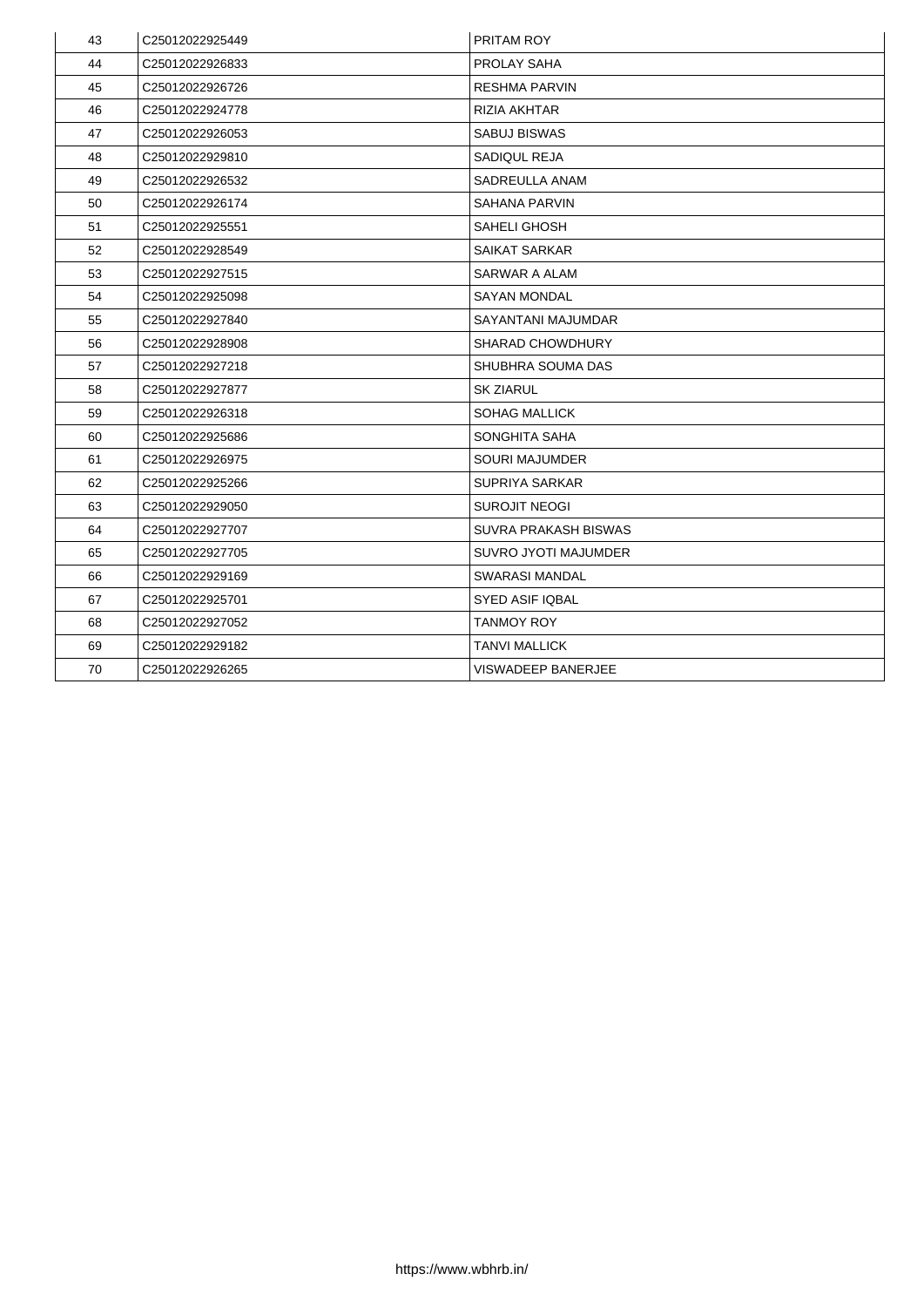BENFISH TOWER, (1st, 2nd & 3rd Floor), GN-31, Sector-V, Salt Lake, Kolkata - 700091

**POST NAME :** General Duty Medical Officer | R/GDMO/07/2021 **VENUE :** Benfish Tower (2nd Floor) GN 31,Sector-V,Salt Lake,Kolkata-700091

|                | DATE OF INTERVIEW : 16-Mar-2022 | <b>SHIFT TIME : 10:30 AM To 01:30 PM</b> |
|----------------|---------------------------------|------------------------------------------|
| SL NO.         | <b>REGN NO.</b>                 | <b>NAME OF THE CANDIDATE:</b>            |
| $\mathbf 1$    | C25012022927318                 | <b>ABID HOSSAIN MOLLICK</b>              |
| $\overline{2}$ | C25012022926449                 | AISHWARYA CHAKRABORTY                    |
| 3              | C25012022925723                 | <b>AJIT KUMAR RAY</b>                    |
| 4              | C25012022927976                 | <b>AJIT MANDI</b>                        |
| 5              | C25012022925076                 | <b>AKASH KUMAR SHAW</b>                  |
| 6              | C25012022926061                 | ANINDA SUNDAR BISWAS                     |
| $\overline{7}$ | C25012022928438                 | <b>ANKITA DATTA</b>                      |
| 8              | C25012022925668                 | <b>ANUPAM KUMAR</b>                      |
| 9              | C25012022924865                 | <b>ANWESHA KAR</b>                       |
| 10             | C25012022924889                 | <b>ARKA BISWAS</b>                       |
| 11             | C25012022928724                 | <b>BANANI</b>                            |
| 12             | C25012022924805                 | <b>BISWANATH MANDAL</b>                  |
| 13             | C25012022928236                 | <b>DEBAJYOTI DAS</b>                     |
| 14             | C25012022928682                 | <b>DEBASHIS MANDAL</b>                   |
| 15             | C25012022928303                 | <b>DEBJYOTI ROY</b>                      |
| 16             | C25012022924861                 | <b>DEEPAK KUMAR VERMA</b>                |
| 17             | C25012022927869                 | <b>DIPANJAN MANDAL</b>                   |
| 18             | C25012022927695                 | <b>EKRAMA SK</b>                         |
| 19             | C25012022927529                 | <b>FATIMA TUZ ZOHRA</b>                  |
| 20             | C25012022929019                 | <b>GOPAL CHANDRA BISWAS</b>              |
| 21             | C25012022929106                 | <b>HENA HAKIM</b>                        |
| 22             | C25012022926744                 | <b>KASHMIRI SHAMS</b>                    |
| 23             | C25012022926623                 | <b>LIPIKA SINGH</b>                      |
| 24             | C25012022928497                 | <b>MAFROZA KHANAM</b>                    |
| 25             | C25012022925181                 | <b>MD FAIZ AKRAM</b>                     |
| 26             | C25012022925206                 | <b>MD HAMID SHAMIM</b>                   |
| 27             | C25012022926525                 | <b>MD SADIQUL ISLAM</b>                  |
| 28             | C25012022927365                 | <b>MILAN SARKAR</b>                      |
| 29             | C25012022926575                 | <b>MOHAMMAD NASIM AKHTAR</b>             |
| 30             | C25012022928614                 | <b>MOUMITA NASKAR</b>                    |
| 31             | C25012022926304                 | <b>MUKESH KUMAR</b>                      |
| 32             | C25012022926576                 | <b>MURARI KUMAR</b>                      |
| 33             | C25012022927246                 | <b>OLIVIA MUKHOPADHYAY</b>               |
| 34             | C25012022927914                 | <b>PALTU MITRA</b>                       |
| 35             | C25012022927158                 | <b>PARTHAJIT RAY</b>                     |
| 36             | C25012022925855                 | <b>PRAMIT DAS</b>                        |
| 37             | C25012022925048                 | <b>PRITAM MAZUMDAR</b>                   |
| 38             | C25012022929526                 | PRIYA CHATTERJEE                         |
| 39             |                                 | <b>RAJESH TUDU</b>                       |
|                | C25012022926855                 |                                          |
| 40             | C25012022929242                 | <b>RIA SAHA</b>                          |
| 41             | C25012022926758                 | ROOPSA CHAKRABORTY                       |
| 42             | C25012022925964                 | <b>RUKSANA KHATOON</b>                   |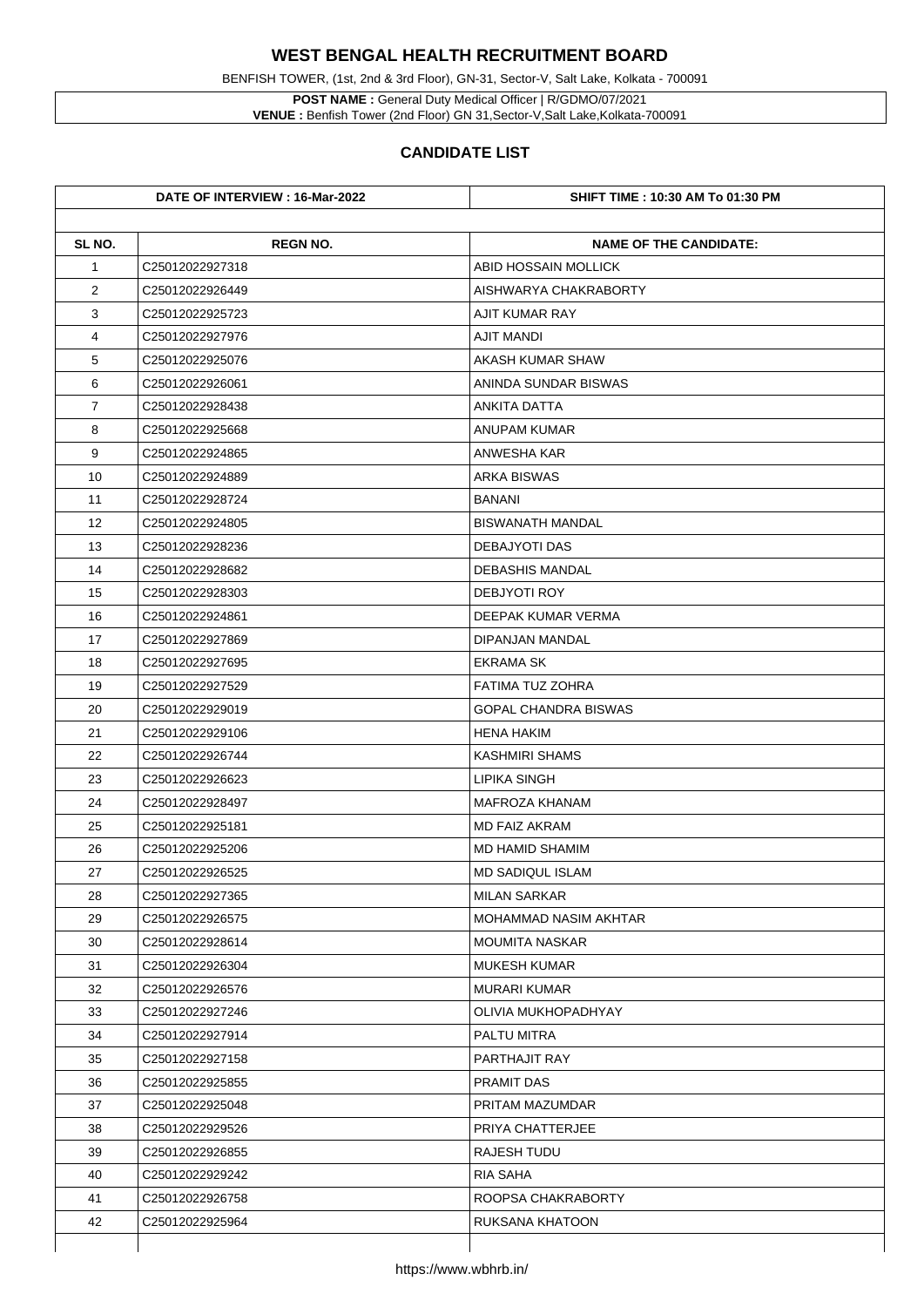| 43 | C25012022924975 | <b>RUPAK KUMAR JANA</b>    |
|----|-----------------|----------------------------|
| 44 | C25012022926391 | <b>SAHELI DAS</b>          |
| 45 | C25012022925189 | <b>SAILEN PATUA</b>        |
| 46 | C25012022926981 | <b>SAMIM AKHTAR</b>        |
| 47 | C25012022929012 | <b>SANCHITA MAZUMDER</b>   |
| 48 | C25012022926802 | <b>SANJAY KUMAR PAUL</b>   |
| 49 | C25012022927995 | <b>SARFARAJ ALAM</b>       |
| 50 | C25012022927872 | <b>SHAFAQUE AHMED</b>      |
| 51 | C25012022925679 | <b>SHILPI MAHATO</b>       |
| 52 | C25012022928650 | <b>SHUVOJIT BISWAS</b>     |
| 53 | C25012022929197 | <b>SOHAM SARKAR</b>        |
| 54 | C25012022927190 | <b>SONIA HIRA</b>          |
| 55 | C25012022924652 | SOUMADIPTA CHATTERJEE      |
| 56 | C25012022928450 | <b>SOUMI MANDAL</b>        |
| 57 | C25012022925294 | <b>SOURAV RAY</b>          |
| 58 | C25012022929949 | <b>SUBHAM MANDAL</b>       |
| 59 | C25012022928441 | <b>SUBHASHIS PODDER</b>    |
| 60 | C25012022925649 | <b>SUBHRAJIT DAS</b>       |
| 61 | C25012022926149 | <b>SUJAY BISWAS</b>        |
| 62 | C25012022925429 | <b>SUMAN MONDAL</b>        |
| 63 | C25012022930012 | <b>SUTANU SANTRA</b>       |
| 64 | C25012022926698 | <b>SWARNALI PAUL</b>       |
| 65 | C25012022926019 | <b>SYED ARIF AHMED</b>     |
| 66 | C25012022925092 | <b>SYED WASHIQUE KABID</b> |
| 67 | C25012022926022 | <b>TARA KHATUN</b>         |
| 68 | C25012022925042 | <b>TAUFIQ RAZA</b>         |
| 69 | C25012022927227 | <b>TUSHAR DAS</b>          |
| 70 | C25012022926007 | <b>ZEBA SUMAIYA</b>        |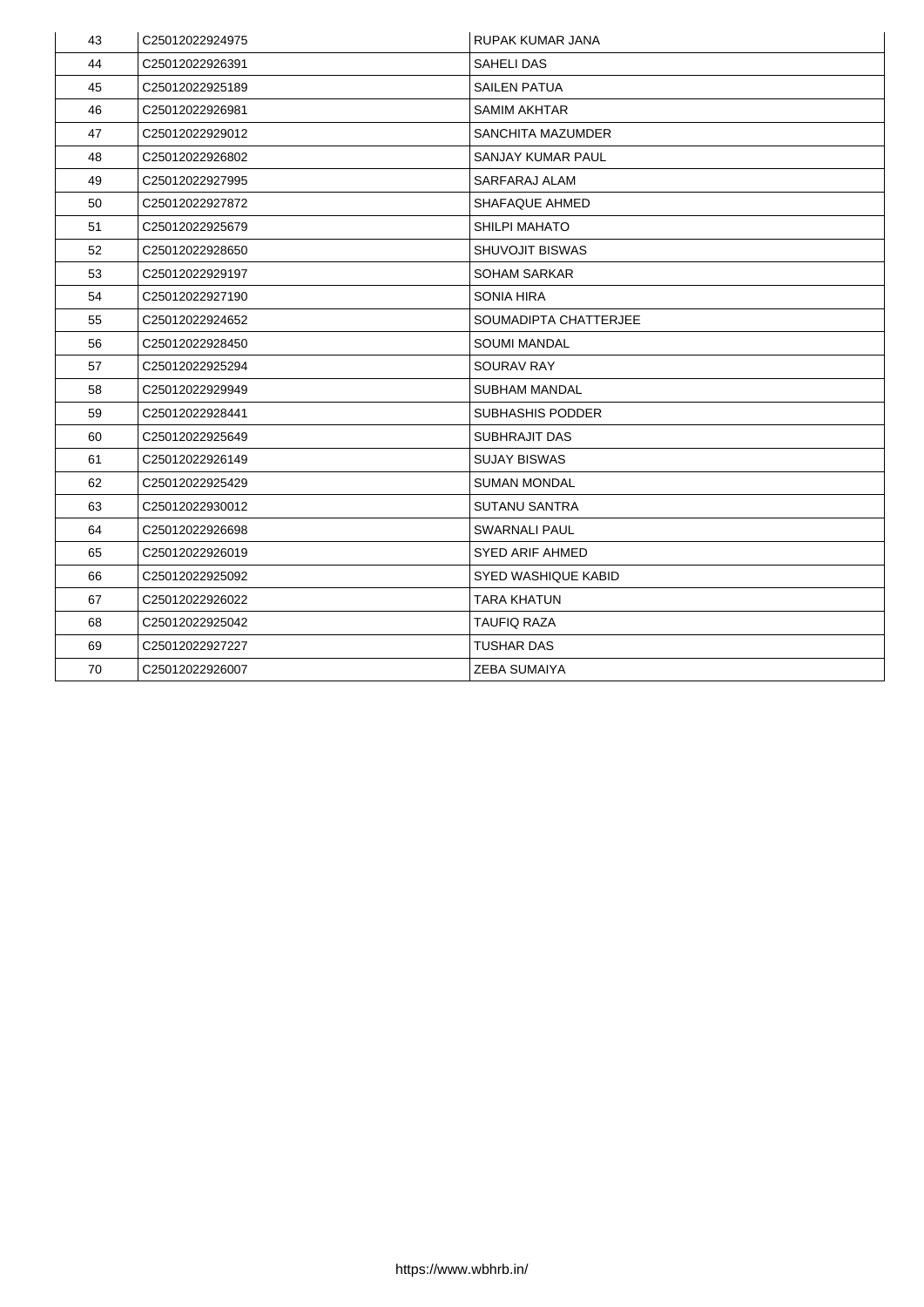**POST NAME :** General Duty Medical Officer | R/GDMO/07/2021 **VENUE :** Benfish Tower (1st Floor) GN 31, Sector-V, Salt Lake, Kolkata-700091

BENFISH TOWER, (1st, 2nd & 3rd Floor), GN-31, Sector-V, Salt Lake, Kolkata - 700091

|                | DATE OF INTERVIEW : 16-Mar-2022 | <b>SHIFT TIME : 02:00 PM To 05:00 PM</b> |
|----------------|---------------------------------|------------------------------------------|
| SL NO.         | <b>REGN NO.</b>                 | <b>NAME OF THE CANDIDATE:</b>            |
| $\mathbf 1$    | C25012022928633                 | A K M NISARUZZAMAN                       |
| $\overline{2}$ | C <sub>25012022926788</sub>     | <b>ABDUS SELIM SHAIKH</b>                |
| 3              | C25012022929986                 | <b>ABHISHEK KUMAR SINGH</b>              |
| 4              | C25012022928825                 | <b>ADITI SHAU</b>                        |
| 5              | C25012022927861                 | <b>AISHWARYA ROY</b>                     |
| 6              | C25012022926211                 | <b>ANIK JANA</b>                         |
| $\overline{7}$ | C25012022927333                 | ANIRBAN BANDYOPADHYAY                    |
| 8              | C25012022928018                 | <b>ANSARUL HAQUE</b>                     |
| 9              | C25012022926169                 | <b>ANUSMRITA KONAR</b>                   |
| 10             | C25012022927073                 | <b>ARCHISMAN MONDAL</b>                  |
| 11             | C25012022926683                 | <b>ARIJIT GANGULY</b>                    |
| 12             | C25012022926681                 | <b>ARINDAM DEBNATH</b>                   |
| 13             | C25012022925442                 | <b>ARINDAM DEY</b>                       |
| 14             | C25012022925923                 | <b>ARJUN HANSDA</b>                      |
| 15             | C25012022929314                 | <b>ARPITA SAHA</b>                       |
| 16             | C25012022927718                 | <b>ASFAKULLA NAIYA</b>                   |
| 17             | C25012022929690                 | <b>AVIK KUMAR BISWAS</b>                 |
| 18             | C25012022926288                 | <b>BHASKAR ROY CHOUDHURY</b>             |
| 19             | C25012022924946                 | <b>BIJIT SINHA</b>                       |
| 20             | C25012022925916                 | DATTATREYA MAZUMDER                      |
| 21             | C <sub>25012022925836</sub>     | <b>DEBARATI KARMAKAR</b>                 |
| 22             | C25012022929565                 | <b>DEBDUTTA GANGULY</b>                  |
| 23             | C25012022929130                 | DHARMENDRA PRATAP VERMA                  |
| 24             | C25012022927988                 | <b>DIPANJAN DAS</b>                      |
| 25             | C25012022927495                 | <b>HRISHIKESH</b>                        |
| 26             | C25012022926972                 | <b>ISITA JANA</b>                        |
| 27             | C25012022928861                 | <b>JYOTISH BISWAS</b>                    |
| 28             | C25012022927504                 | <b>KRISHNASIS MAITI</b>                  |
| 29             | C25012022927238                 | <b>MD NAZIR ALAM</b>                     |
| 30             | C25012022926687                 | <b>MOHD SERAJ AHMED</b>                  |
| 31             | C25012022924740                 | <b>MOLAY CHANGDAR</b>                    |
| 32             | C25012022926835                 | <b>MONALISA MIDYA</b>                    |
| 33             | C25012022925542                 | <b>MRINMOY RAY</b>                       |
| 34             | C25012022924615                 | <b>NIHARENDU ROY</b>                     |
| 35             | C25012022925321                 | <b>PRATICK SAHA</b>                      |
| 36             | C25012022926850                 | RACHAITRI DUTTA                          |
| 37             | C25012022926298                 | <b>RAHUL BAGCHI</b>                      |
| 38             | C25012022927816                 | <b>RAHUL KARMAKAR</b>                    |
| 39             | C25012022927992                 | <b>RINI SULTANA</b>                      |
| 40             | C25012022925408                 | <b>RIVU BANERJEE</b>                     |
| 41             | C25012022929064                 | <b>RIYA SARKAR</b>                       |
| 42             | C25012022928769                 | <b>RUP KUMAR BAG</b>                     |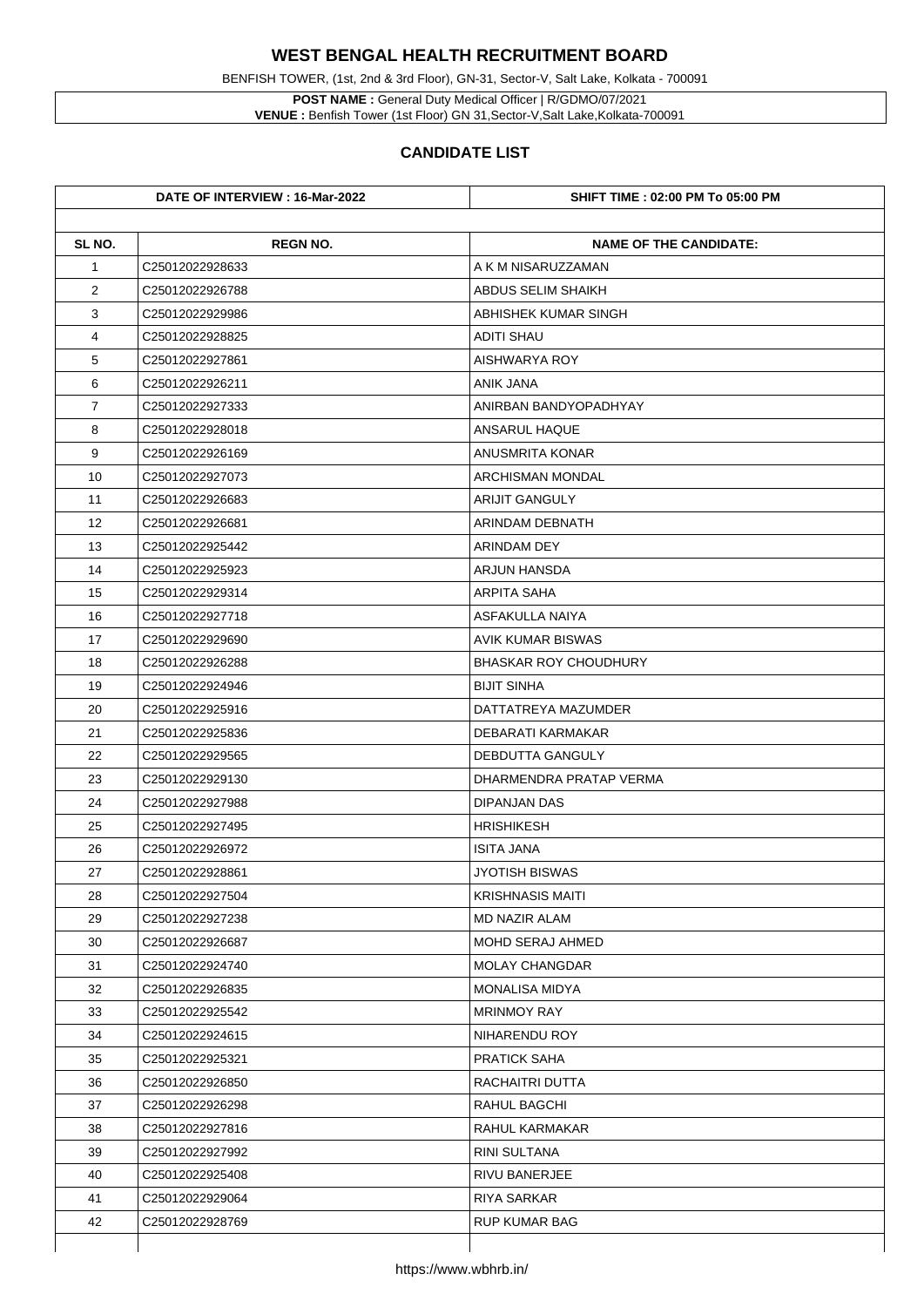| 43 | C25012022925240             | <b>SAINNYAK SOM</b>         |
|----|-----------------------------|-----------------------------|
| 44 | C25012022925104             | <b>SARADINDU PATRA</b>      |
| 45 | C25012022928369             | SATYAJIT JOSEPH BISWAS      |
| 46 | C <sub>25012022926453</sub> | <b>SAYAN KUMAR BISWAS</b>   |
| 47 | C25012022925596             | <b>SAYAN PATHAK</b>         |
| 48 | C25012022926413             | <b>SAYANHA BISWAS</b>       |
| 49 | C25012022927916             | <b>SAYANTINI GHOSH</b>      |
| 50 | C25012022926247             | <b>SHAFAQUE HUSSAIN</b>     |
| 51 | C25012022925080             | <b>SHAHIN PARWEEN</b>       |
| 52 | C25012022927097             | <b>SHALINI MANDAL</b>       |
| 53 | C25012022930203             | <b>SHASHIKANT CHANDAN</b>   |
| 54 | C25012022925065             | <b>SHREYASI MUKHERJEE</b>   |
| 55 | C25012022925423             | SIDDHARTHA BHOWMICK         |
| 56 | C25012022930002             | <b>SK ASIDUL ISLAM</b>      |
| 57 | C25012022925218             | <b>SONIA BAGDI</b>          |
| 58 | C25012022925719             | <b>SOUMIK BISWAS</b>        |
| 59 | C25012022925834             | SOUMYA NARAYAN ROYCHOWDHURY |
| 60 | C25012022927841             | <b>SOURAV BHAKTA</b>        |
| 61 | C <sub>25012022927456</sub> | <b>SOUVIK MAITY</b>         |
| 62 | C25012022924697             | <b>SUBHENDU SAMANTA</b>     |
| 63 | C <sub>25012022925145</sub> | <b>SUMAIYA NAAZ</b>         |
| 64 | C25012022926504             | <b>SUNETRA ADHIKARY</b>     |
| 65 | C25012022924677             | <b>SUSHNATA PANDA</b>       |
| 66 | C <sub>25012022929363</sub> | <b>SUSHOVAN ROY</b>         |
| 67 | C25012022928421             | <b>SYED TAMIR</b>           |
| 68 | C <sub>25012022925043</sub> | <b>TIYASA MONDAL</b>        |
| 69 | C25012022926737             | <b>TOUSIF ZAMAN</b>         |
| 70 | C25012022925769             | <b>UTPAL SARDAR</b>         |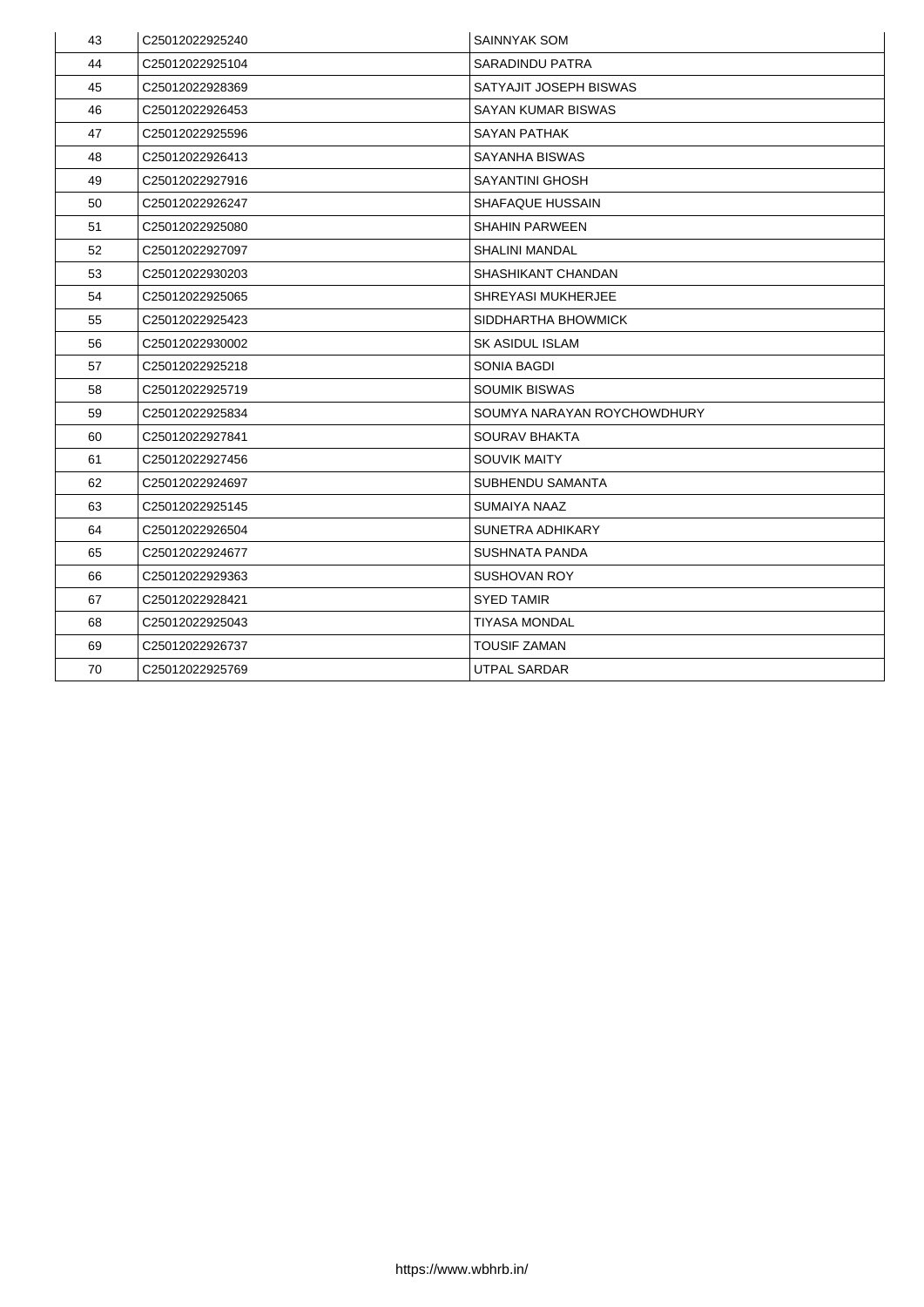BENFISH TOWER, (1st, 2nd & 3rd Floor), GN-31, Sector-V, Salt Lake, Kolkata - 700091

**POST NAME :** General Duty Medical Officer | R/GDMO/07/2021 **VENUE :** Benfish Tower (2nd Floor) GN 31,Sector-V,Salt Lake,Kolkata-700091

|                | DATE OF INTERVIEW : 16-Mar-2022 | <b>SHIFT TIME : 02:00 PM To 05:00 PM</b> |
|----------------|---------------------------------|------------------------------------------|
| SL NO.         | <b>REGN NO.</b>                 | <b>NAME OF THE CANDIDATE:</b>            |
| $\mathbf 1$    | C25012022924746                 | <b>ABHISHEK MONDAL</b>                   |
| $\overline{2}$ | C25012022927575                 | <b>AMINUR ISLAM</b>                      |
| 3              | C25012022928613                 | <b>ARIJIT PAUL</b>                       |
| 4              | C25012022925992                 | <b>ARPAN MUKHERJEE</b>                   |
| 5              | C25012022926031                 | <b>ASIF KHAN</b>                         |
| 6              | C25012022925654                 | <b>ASMITA JANA</b>                       |
| $\overline{7}$ | C25012022925547                 | <b>ATANU SAHOO</b>                       |
| 8              | C25012022924610                 | <b>ATASHI GHOSH</b>                      |
| 9              | C25012022926067                 | <b>AVIRUP MAITI</b>                      |
| 10             | C25012022928142                 | <b>BIDITA ROY</b>                        |
| 11             | C25012022927736                 | <b>DEBANKUR ROY</b>                      |
| 12             | C25012022926775                 | <b>DEBAPRATIM DHIBAR</b>                 |
| 13             | C25012022924844                 | <b>DEBDATTA SARKAR</b>                   |
| 14             | C25012022925508                 | <b>DIPANKAR SIKDER</b>                   |
| 15             | C25012022927930                 | <b>DIPANWITA BACHAR</b>                  |
| 16             | C25012022925191                 | <b>EKTASAB SALIK</b>                     |
| 17             | C25012022925249                 | <b>FARUK HOSSAIN ANSARY</b>              |
| 18             | C25012022926858                 | <b>INDRANATH SARKAR</b>                  |
| 19             | C25012022925004                 | <b>JOYDIP SEN</b>                        |
| 20             | C25012022928524                 | <b>KABIR UZ JAMAN</b>                    |
| 21             | C25012022925738                 | <b>KAUSHAL KUMAR</b>                     |
| 22             | C25012022928199                 | <b>KUNAL PURKAIT</b>                     |
| 23             | C25012022927630                 | M H SAKIL AHMAD                          |
| 24             | C25012022929571                 | <b>MAHENDRA KUMAR BADIYASAR</b>          |
| 25             | C25012022925833                 | <b>MAINAK PAL</b>                        |
| 26             | C25012022929938                 | <b>MANOJ KUMAR JATAV</b>                 |
| 27             | C25012022925714                 | <b>MD NOOR ALAM</b>                      |
| 28             | C25012022925871                 | <b>MOUSUMI MANDAL</b>                    |
| 29             | C25012022924896                 | <b>NEEL SAHA</b>                         |
| 30             | C25012022928289                 | <b>NIKHAT SHAMIM</b>                     |
| 31             | C25012022927175                 | <b>NITISH BISWAS</b>                     |
| 32             | C25012022925752                 | <b>OINDRILLA GANGULY</b>                 |
| 33             | C25012022929792                 | <b>PARTHA PRATIM DE</b>                  |
| 34             | C25012022927775                 | <b>PARTHAJEET SARKAR</b>                 |
| 35             | C25012022927225                 | <b>PAWAN KUMAR GUPTA</b>                 |
| 36             |                                 |                                          |
|                | C25012022925750                 | <b>PRASHANT KUMAR</b>                    |
| 37             | C25012022925648                 | <b>PRATIK HALDAR</b>                     |
| 38             | C25012022927099                 | PRITHA MANDAL                            |
| 39             | C25012022926651                 | <b>RAGHUNATH SEULY</b>                   |
| 40             | C25012022928113                 | <b>RAJEEB KUMAR NANDY</b>                |
| 41             | C25012022927735                 | <b>ROHIT SATVAYA</b>                     |
| 42             | C25012022924921                 | ROO CHATTOPADHYAY                        |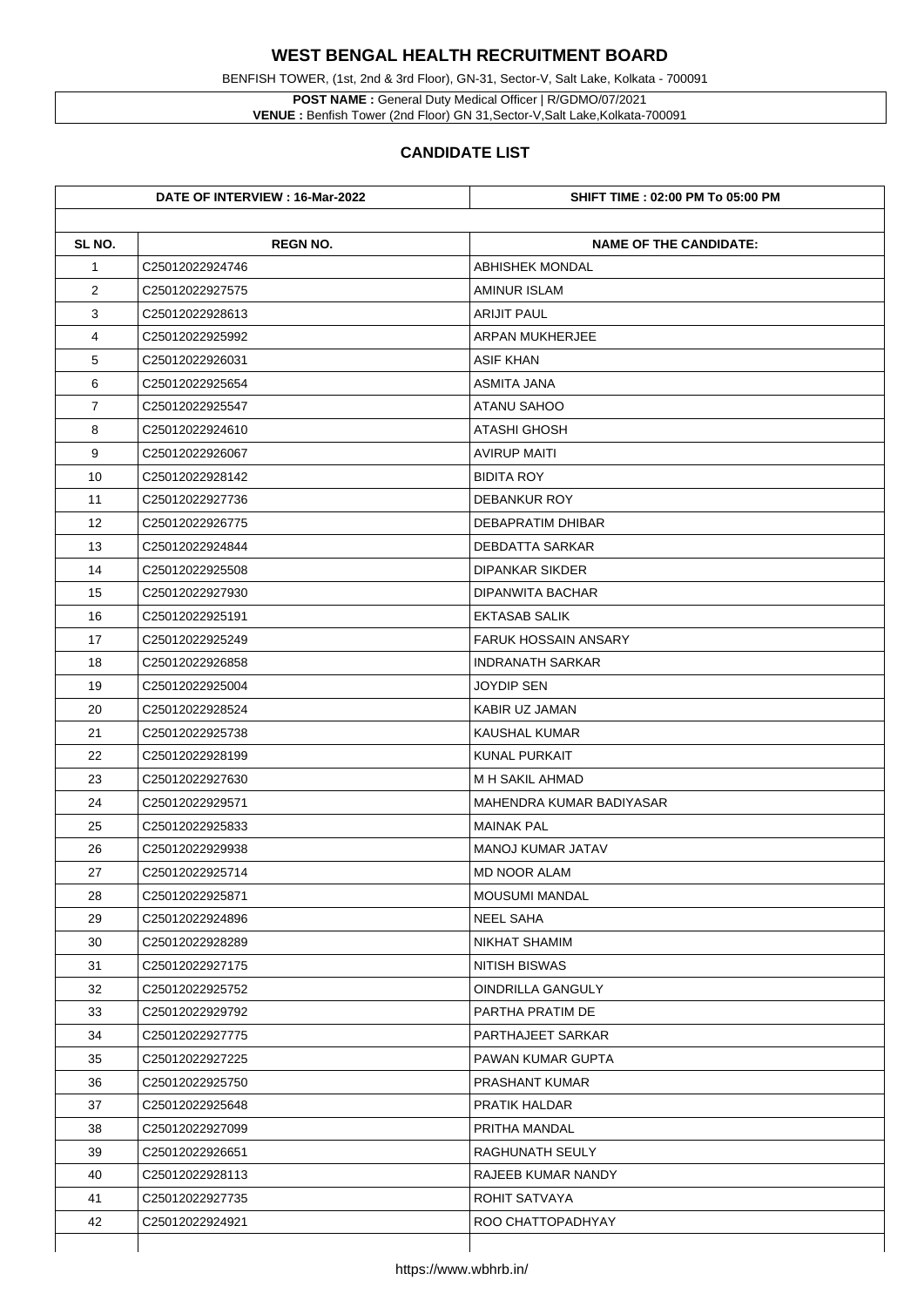| 43 | C25012022926420             | <b>SABBIR ALI</b>         |
|----|-----------------------------|---------------------------|
| 44 | C25012022928023             | <b>SANJUKTA ADHIKARI</b>  |
| 45 | C25012022925463             | <b>SATRAJIT GHOSAL</b>    |
| 46 | C <sub>25012022925963</sub> | <b>SAYAN MAJUMDER</b>     |
| 47 | C25012022925991             | <b>SHAFIQUL ISLAM</b>     |
| 48 | C25012022925947             | <b>SHEKHAR BAIDYA</b>     |
| 49 | C25012022925747             | <b>SHIV KUMAR YADAV</b>   |
| 50 | C25012022925940             | <b>SHOUNAK KAR</b>        |
| 51 | C25012022929877             | <b>SK ADNAN YUSUF</b>     |
| 52 | C25012022926377             | <b>SK MASUD ALI</b>       |
| 53 | C25012022926252             | SK WAHID AHAMED           |
| 54 | C25012022928882             | <b>SOUMI CHAKRABORTY</b>  |
| 55 | C25012022929593             | SOUMYADEEP MANNA          |
| 56 | C25012022925466             | <b>SRIJITA GHOSH</b>      |
| 57 | C25012022927458             | <b>SRIPARNA MUKHERJEE</b> |
| 58 | C25012022928128             | <b>SUBHASIS MANDAL</b>    |
| 59 | C25012022925369             | <b>SUBHRAJYOTI JANA</b>   |
| 60 | C25012022925217             | <b>SUDESHNA ACHARYA</b>   |
| 61 | C <sub>25012022925623</sub> | SURABHIPRAJNA DASGUPTA    |
| 62 | C25012022928266             | <b>SUTIRTHA PANDIT</b>    |
| 63 | C25012022929434             | <b>SUVADEEP MANDAL</b>    |
| 64 | C25012022926371             | <b>SUVAM TARAFDAR</b>     |
| 65 | C25012022926033             | <b>SWAGATO PODDER</b>     |
| 66 | C <sub>25012022928600</sub> | TAMASI DAWN               |
| 67 | C25012022929661             | <b>TANMAY BISWAS</b>      |
| 68 | C25012022924964             | TATHAGATA HALDAR          |
| 69 | C25012022929962             | <b>THARA GOPINATH</b>     |
| 70 | C25012022925204             | <b>URBI PATRA</b>         |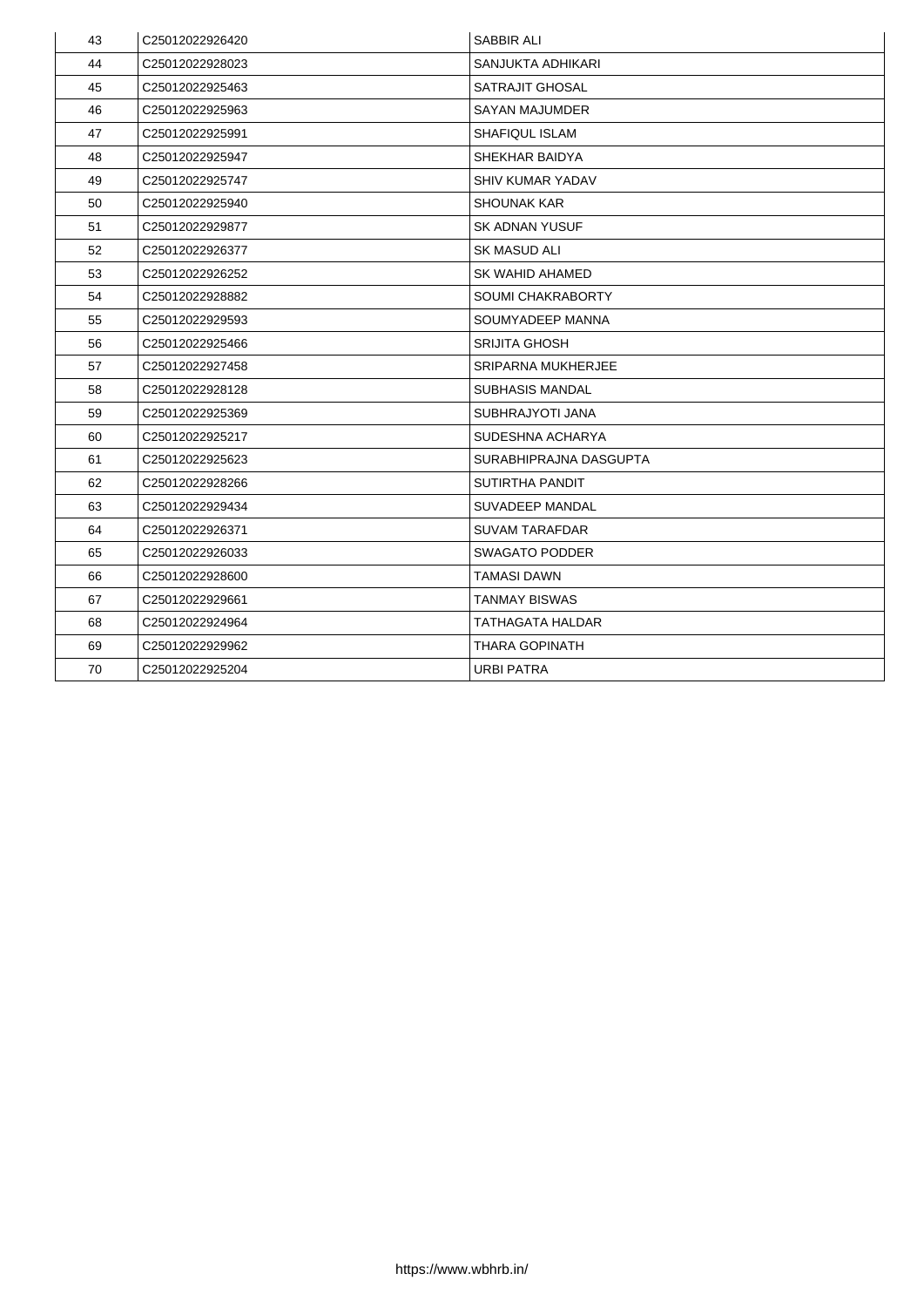**POST NAME :** General Duty Medical Officer | R/GDMO/07/2021 **VENUE :** Benfish Tower (1st Floor) GN 31, Sector-V, Salt Lake, Kolkata-700091

BENFISH TOWER, (1st, 2nd & 3rd Floor), GN-31, Sector-V, Salt Lake, Kolkata - 700091

|                | DATE OF INTERVIEW : 17-Mar-2022 | <b>SHIFT TIME : 10:30 AM To 01:30 PM</b> |
|----------------|---------------------------------|------------------------------------------|
| SL NO.         | <b>REGN NO.</b>                 | <b>NAME OF THE CANDIDATE:</b>            |
| $\mathbf 1$    | C25012022928400                 | <b>ABHIJIT BASKEY</b>                    |
| $\overline{2}$ | C <sub>25012022926980</sub>     | <b>ABHIJIT MANDAL</b>                    |
| 3              | C25012022929849                 | <b>ABHISEK HALDER</b>                    |
| 4              | C25012022930055                 | <b>ABHISHEK CHAKLADAR</b>                |
| 5              | C25012022926571                 | <b>AMIT AGRAWAL</b>                      |
| 6              | C25012022927561                 | <b>AMIT BISWAS</b>                       |
| $\overline{7}$ | C25012022924873                 | <b>AMIT KUMAR MALLICK</b>                |
| 8              | C25012022927400                 | AMRITA BHATTACHARYYA                     |
| 9              | C25012022926573                 | <b>ANIRBAN CHATTERJEE</b>                |
| 10             | C25012022927169                 | <b>ANURAN BHADURY</b>                    |
| 11             | C25012022929779                 | <b>ANWESHA MANDAL</b>                    |
| 12             | C25012022927915                 | <b>ARIJIT GHOSH</b>                      |
| 13             | C25012022927845                 | <b>ARPITA KONAR</b>                      |
| 14             | C25012022929727                 | <b>ARPITA LAYEK</b>                      |
| 15             | C25012022929525                 | <b>AVINASH KUMAR YADAV</b>               |
| 16             | C25012022925157                 | <b>AYENDRILA DAS</b>                     |
| 17             | C25012022925343                 | <b>BIKASHKALI KAR</b>                    |
| 18             | C25012022927085                 | <b>BISWARUP BISWAS</b>                   |
| 19             | C25012022925058                 | <b>CHANDRANI BISWAS</b>                  |
| 20             | C25012022925083                 | <b>DEBABRATA ROY</b>                     |
| 21             | C25012022926349                 | <b>DEBAPRIYA MANDAL</b>                  |
| 22             | C25012022928814                 | <b>DEBIKA CHATTERJEE</b>                 |
| 23             | C25012022929414                 | <b>DIPANKAR CHHETRI</b>                  |
| 24             | C25012022927448                 | <b>JAYANTA NAYAK</b>                     |
| 25             | C25012022926662                 | <b>LABANI HALDAR</b>                     |
| 26             | C25012022929935                 | <b>MAHATAB ALAM</b>                      |
| 27             | C25012022927684                 | <b>MAHATO NIKHILESHWAR HALDHAR</b>       |
| 28             | C25012022924766                 | <b>MANISH KUMAR</b>                      |
| 29             | C25012022925270                 | <b>MANISH KUMAR</b>                      |
| 30             | C25012022929555                 | <b>MD WASI AHMAD</b>                     |
| 31             | C25012022925116                 | <b>MD YASIR HASAN</b>                    |
| 32             | C25012022926081                 | <b>MOUMITA MANDAL</b>                    |
| 33             | C25012022924812                 | <b>NABANITA JUIN</b>                     |
| 34             | C25012022928631                 | <b>NIKETA MALLICK</b>                    |
| 35             | C25012022928379                 | <b>NILADRI BASAK</b>                     |
| 36             | C25012022929459                 | NURMAFIZUR RAHAMAN                       |
| 37             | C25012022926064                 | <b>PIYALI SAHA</b>                       |
| 38             | C25012022927548                 | <b>PRADEEP KUMAR</b>                     |
| 39             | C25012022925308                 | <b>PRASENJIT DAS</b>                     |
| 40             | C25012022927221                 | PRIYANKA ROY                             |
| 41             | C25012022925148                 | <b>PRODIP KR PAIK</b>                    |
| 42             | C25012022925397                 | <b>RAHUL MUKHERJEE</b>                   |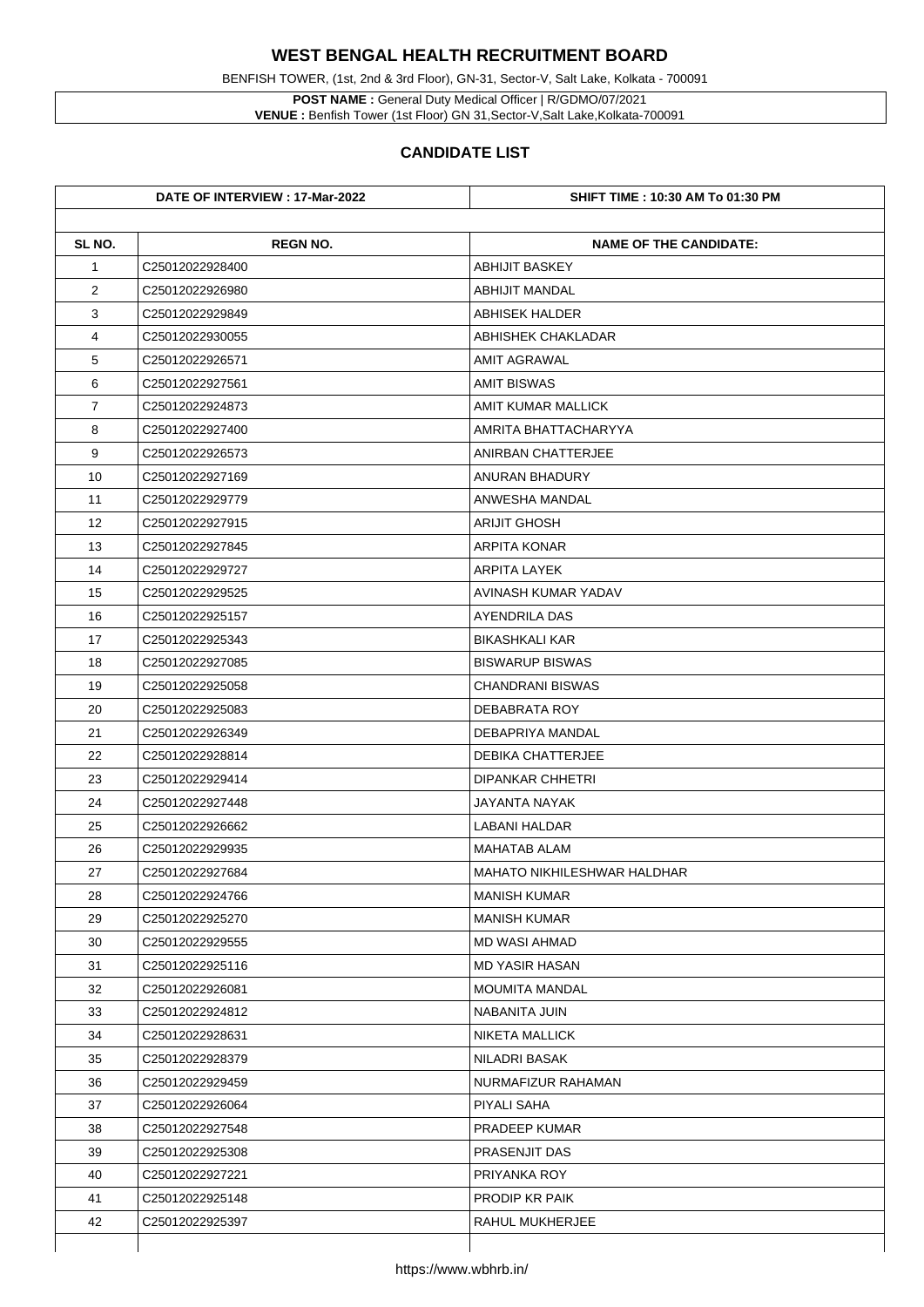| 43 | C25012022930165             | RAJDEEP BHATTACHARYA         |
|----|-----------------------------|------------------------------|
| 44 | C25012022926574             | RAMPRASAD ATTA               |
| 45 | C25012022924716             | <b>RANAJIT MONDAL</b>        |
| 46 | C25012022930063             | <b>RANJEET KUMAR SINGH</b>   |
| 47 | C25012022926496             | <b>RAVI KUMAR SRIVASTAV</b>  |
| 48 | C25012022928313             | <b>RAVI SCHAMAN</b>          |
| 49 | C <sub>25012022925406</sub> | <b>RUBAIYA CHOWDHURY</b>     |
| 50 | C25012022926382             | <b>SAHINA FIRDOUSI</b>       |
| 51 | C25012022925745             | <b>SASWATO MAJUMDAR</b>      |
| 52 | C25012022925040             | <b>SHANAN KUMAR</b>          |
| 53 | C25012022926735             | <b>SHOBHANA KHIJURIA</b>     |
| 54 | C25012022929992             | <b>SNEHA ROY CHOUDHURY</b>   |
| 55 | C25012022925400             | <b>SOUMI SANYAL</b>          |
| 56 | C25012022927046             | SOUMYA KANTI PRAMANIK        |
| 57 | C25012022924843             | <b>SUBHAJIT PAUL</b>         |
| 58 | C25012022925514             | <b>SUBHROJIT CHAKRABORTY</b> |
| 59 | C25012022925037             | <b>SUDIPTA DAS</b>           |
| 60 | C25012022929669             | <b>SUDIPTA NAYEK</b>         |
| 61 | C25012022925352             | <b>SUFIA YASMIN</b>          |
| 62 | C25012022925657             | <b>SUJAY MANDAL</b>          |
| 63 | C25012022927425             | <b>SUMAN DAS</b>             |
| 64 | C25012022928750             | <b>SUMAN KUMAR ROY</b>       |
| 65 | C25012022924891             | <b>SUNIT KUMAR CHANDRA</b>   |
| 66 | C25012022927662             | <b>SUSMITA PATWARY</b>       |
| 67 | C25012022928457             | TAMAL KANTI HAZRA            |
| 68 | C25012022925356             | TANHA ZARIN NAAZ             |
| 69 | C25012022926645             | <b>TAPAS SARDAR</b>          |
| 70 | C25012022925849             | <b>TARA KUMARI KHARWAR</b>   |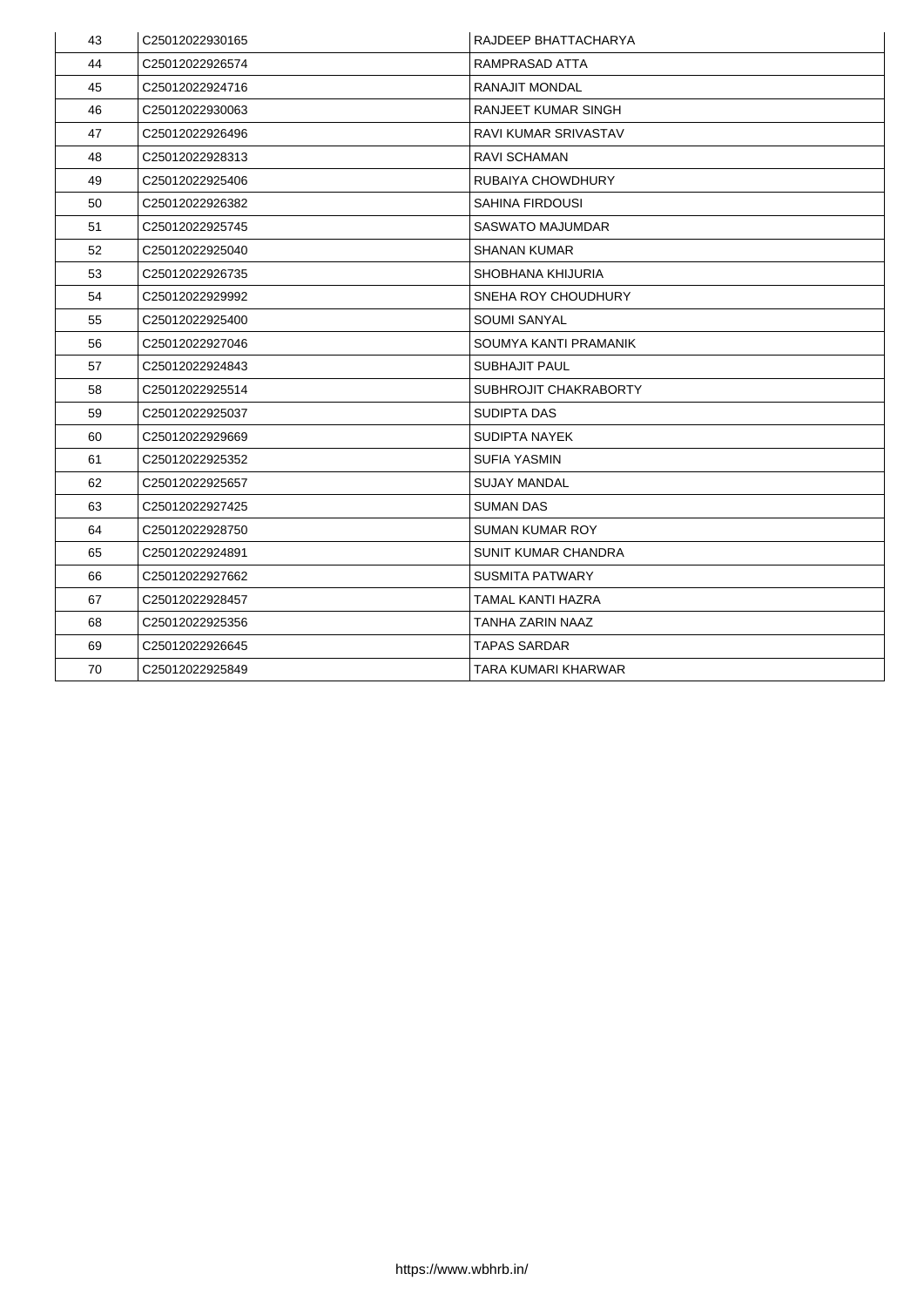**POST NAME :** General Duty Medical Officer | R/GDMO/07/2021 **VENUE :** Benfish Tower (1st Floor) GN 31, Sector-V, Salt Lake, Kolkata-700091

BENFISH TOWER, (1st, 2nd & 3rd Floor), GN-31, Sector-V, Salt Lake, Kolkata - 700091

|                | DATE OF INTERVIEW : 17-Mar-2022 | <b>SHIFT TIME : 02:00 PM To 05:00 PM</b> |
|----------------|---------------------------------|------------------------------------------|
| SL NO.         | <b>REGN NO.</b>                 | <b>NAME OF THE CANDIDATE:</b>            |
| $\mathbf 1$    | C25012022929209                 | <b>ABHIJIT CHAKRABORTY</b>               |
| $\overline{2}$ | C25012022926219                 | <b>ABHIJIT GUHA</b>                      |
| 3              | C25012022927021                 | <b>ANAGHA JYOTI KHAN</b>                 |
| 4              | C25012022929462                 | <b>ANIRBAN KUNDU</b>                     |
| 5              | C25012022928955                 | <b>ANUJ KUMAR ROHILA</b>                 |
| 6              | C <sub>25012022924750</sub>     | <b>ARINDAM CHAKI</b>                     |
| $\overline{7}$ | C25012022926451                 | <b>ARPAN PURAKAIT</b>                    |
| 8              | C25012022927952                 | <b>BIKASH GAIN</b>                       |
| 9              | C25012022926982                 | <b>BIPIN BIHARI GUPTA</b>                |
| 10             | C25012022929925                 | <b>CHANDRAMA KUMAR</b>                   |
| 11             | C25012022925933                 | <b>CHITTARANJAN MONDAL</b>               |
| 12             | C25012022924708                 | <b>DEBAJIT MAJUMDER</b>                  |
| 13             | C25012022925078                 | <b>DEBASHIS DEBNATH</b>                  |
| 14             | C25012022925334                 | DIP KUMAR CHOWDHURY                      |
| 15             | C25012022927091                 | <b>GOUTAM GIRI</b>                       |
| 16             | C25012022927723                 | <b>GYAN PRAKASH</b>                      |
| 17             | C25012022928130                 | <b>HIMANKU SANKAR CHAKRABORTY</b>        |
| 18             | C25012022928860                 | <b>JASMINE MALLIK</b>                    |
| 19             | C25012022925582                 | <b>KAMAL DAS</b>                         |
| 20             | C25012022925708                 | <b>KRISHNENDU HALDAR</b>                 |
| 21             | C25012022924992                 | <b>KUMARJYOTI SARKAR</b>                 |
| 22             | C25012022928323                 | <b>KUNTAL DUTTA</b>                      |
| 23             | C25012022929812                 | <b>MD FIROZ MULLICK</b>                  |
| 24             | C25012022926667                 | <b>MD IMTIAZ ALAM</b>                    |
| 25             | C25012022929480                 | <b>MD SAJID MURTUZA</b>                  |
| 26             | C25012022926761                 | <b>MD SHAHENSHA</b>                      |
| 27             | C25012022925175                 | <b>MITHILESH KUMAR</b>                   |
| 28             | C <sub>25012022926809</sub>     | <b>MULAYAM SINGH YADAV</b>               |
| 29             | C25012022925428                 | <b>NIPON HAQUE</b>                       |
| 30             | C25012022925630                 | NIRMALYA BISWAS                          |
| 31             | C25012022927563                 | <b>PARVEZ BASAR</b>                      |
| 32             | C25012022925243                 | <b>PINTU KUMAR</b>                       |
| 33             | C25012022925537                 | PRATIK ACHARYYA                          |
| 34             | C25012022926498                 | <b>PRAVEEN KUMAR SINGH</b>               |
| 35             | C25012022926992                 | <b>PRIYANKA GHOSH</b>                    |
| 36             | C25012022928176                 | <b>RAJA DAS</b>                          |
| 37             | C25012022925573                 | <b>RAJKAMAL TUNG</b>                     |
| 38             | C25012022925578                 | <b>RIZWANA YASMIN</b>                    |
| 39             | C25012022929113                 | <b>SABYASACHI MAITY</b>                  |
| 40             | C25012022927987                 | <b>SAGAR SARDAR</b>                      |
| 41             | C25012022926028                 | <b>SAMBHU PASMAN</b>                     |
| 42             | C25012022926609                 | <b>SAMIUL ALIM SHAIKH</b>                |